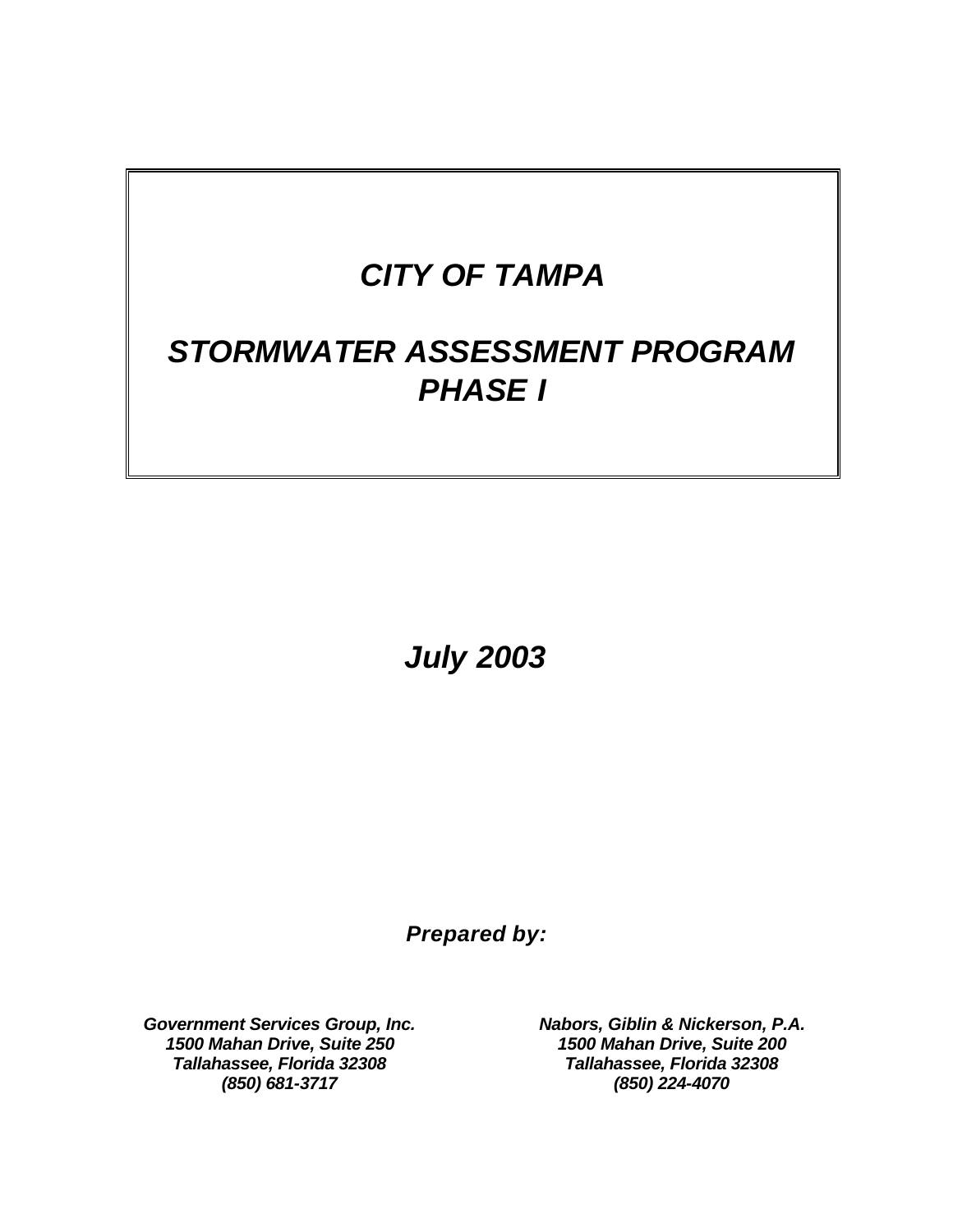#### **CITY OF TAMPA STORMWATER ASSESSMENT PROGRAM PHASE I**

### *TABLE OF CONTENTS*

#### **Page**

| <b>Executive Summary</b>  |
|---------------------------|
|                           |
|                           |
|                           |
|                           |
| <b>Project Background</b> |
|                           |
|                           |
|                           |
|                           |
|                           |
|                           |
|                           |
| <b>Recommendations</b>    |
|                           |
|                           |
|                           |
|                           |
|                           |
|                           |
| Implementation            |
|                           |
|                           |
|                           |
|                           |
|                           |
|                           |

## *APPENDICES*

- Appendix A List of Source Documents
- Appendix B Stormwater Flooding Relief Projects
- Appendix C Hillsborough County DOR Codes
- Appendix D Hillsborough County Building Improvement Codes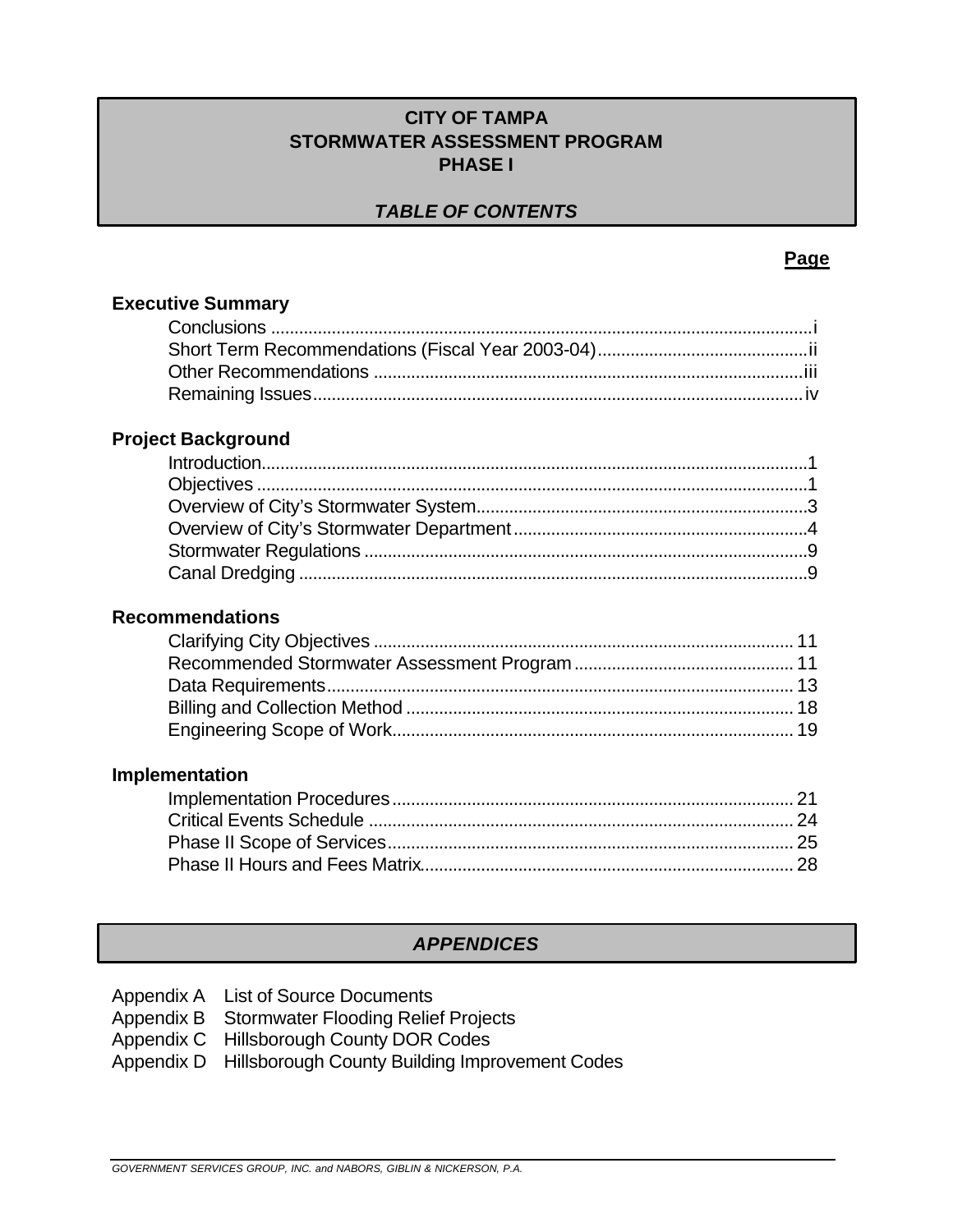### *INDEX OF TABLES AND FIGURES*

#### **Tables Tables Page**

| Table 1 |                                                            |  |
|---------|------------------------------------------------------------|--|
| Table 2 | Stormwater Budgets Fiscal Years 1999-2000 Through 2002-036 |  |
| Table 3 |                                                            |  |
| Table 4 |                                                            |  |
| Table 5 |                                                            |  |
| Table 6 |                                                            |  |
| Table 7 |                                                            |  |

## **Figures**

| Figure 1 |  |
|----------|--|
| Figure 2 |  |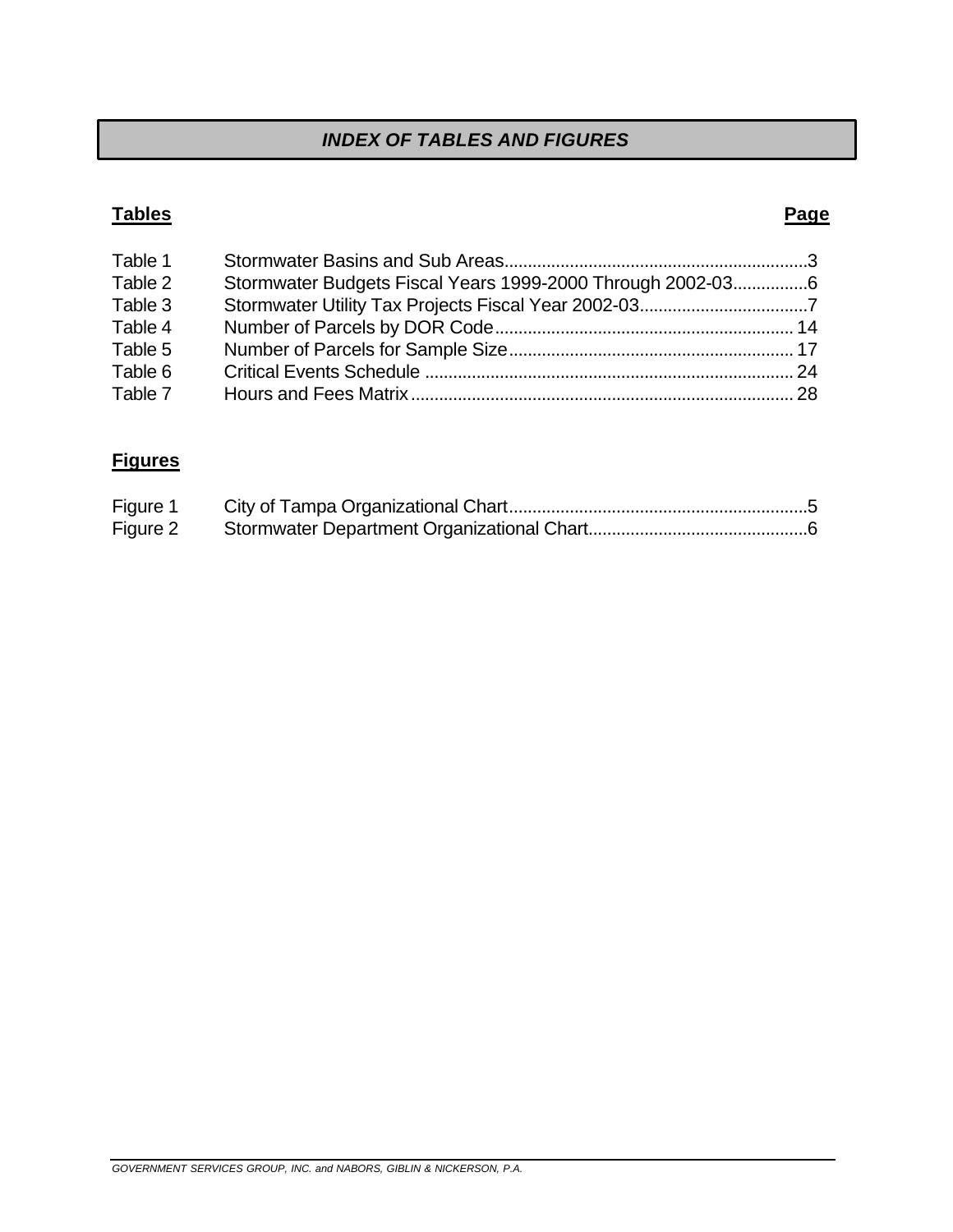### *EXECUTIVE SUMMARY*

In early 2003, the City of Tampa (City) had initiated the process of developing and implementing a stormwater assessment program for Fiscal Year 2003-04 based on the assessment methodology currently used by Hillsborough County and intended to collect the proposed stormwater assessment on the ad valorem tax bill to be mailed in November 2003. A first reading of an ordinance creating a mechanism for a non-ad valorem assessment or other fees to partially fund the stormwater management system was held in March 2003. In late April 2003, the newly installed City administration determined that the City staff and elected officials needed to clarify its goals and directives regarding the proposed stormwater management program (Stormwater Program) prior to the proposed implementation in Fiscal Year 2003-04. Consequently, the second reading of the stormwater ordinance was not held.

The City entered into an agreement with Nabors, Giblin and Nickerson, P.A. (NG&N) and Government Services Group, Inc. (GSG) to provide specialized assistance to the City and its staff to conduct an analysis of the City of Tampa's proposed Stormwater Program.

The following conclusions and recommendations are a result of the analysis conducted by GSG and NG&N in Phase I of this project.

The City proposes to expend approximately \$6.8 million for the **CONCLUSIONS** annual operations and maintenance of the existing stormwater facilities within the City for Fiscal Year 2003-04. Funding for

these expenditures had been historically derived from General Fund sources. In addition, the City has budgeted an additional \$3.8 million for major capital improvement projects related to stormwater facilities. Funding for these expenditures will be derived from Utility Tax revenue. The City has identified another \$89.7 million in capital projects to relieve flooding problems. These are unfunded needs at this time.

The City had intended to implement a stormwater utility charge for Fiscal Year 2003-04 to fund a portion of the costs associated with the capital projects to relieve flooding problems. The stormwater utility charge would have been based on the Hillsborough County assessment methodology and the charge would be collected on the ad valorem tax bill to be mailed in November 2003. The decision to clarify its directives and goals for the Stormwater Program necessitated a review of the funding options as well as the stormwater methodology to be applied.

As a consequence, the City has expressed a desire to continue with the development of the stormwater assessment program for Fiscal Year 2003-04 to fund a portion of the stormwater management services currently provided by the City by such revenue source.

The City has identified the required impervious area information needed to develop and support a legally defensible assessment methodology.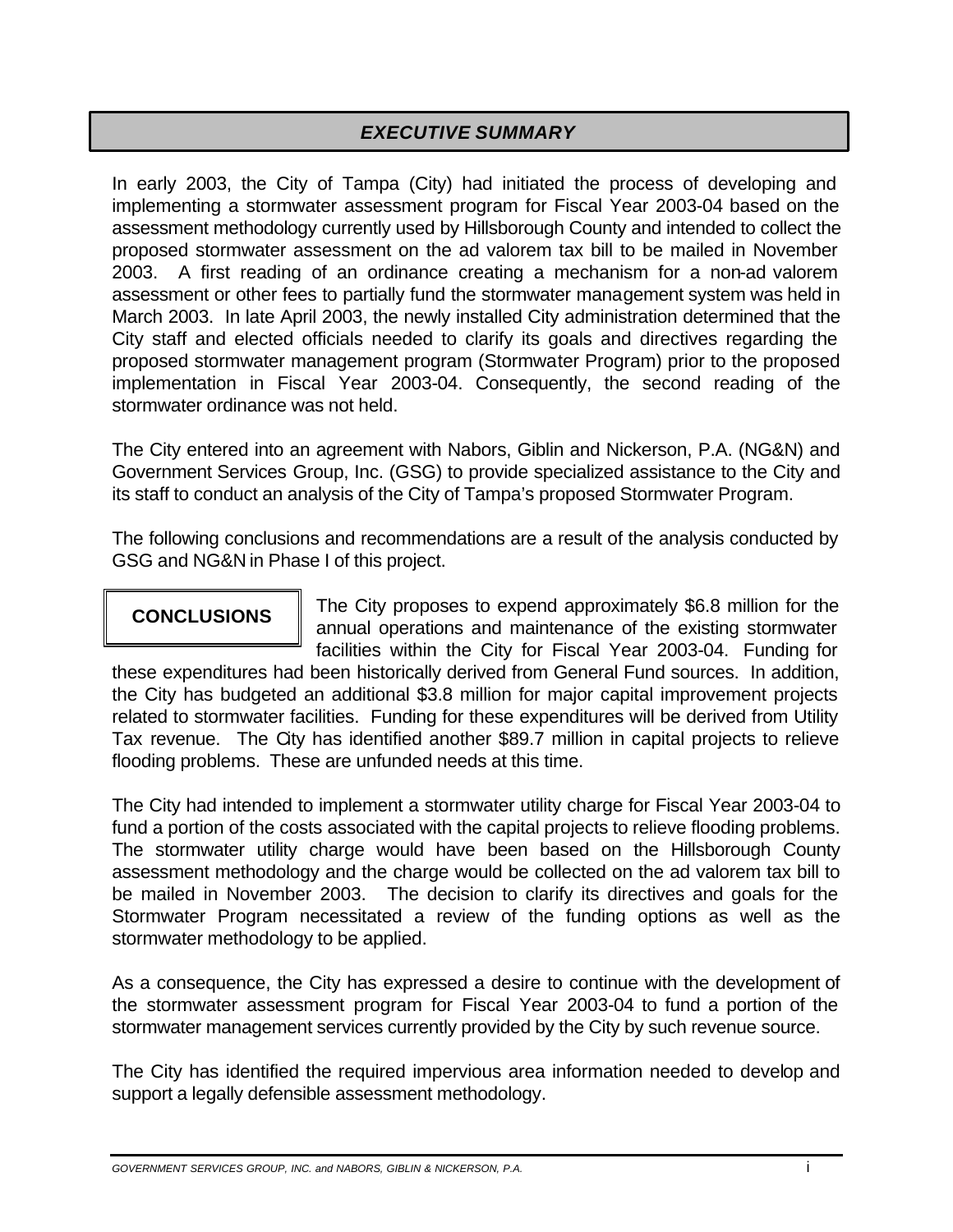The City has the ability to meet the statutory timeframe required by section 197.3632, Florida Statutes to collect the assessments for Fiscal Year 2003-04 using the tax bill collection method.

**SHORT TERM** The newly installed City administration has recognized<br>**RECOMMENDATIONS** The need to raise the status of the stormwater services<br>record the Mayer base **RECOMMENDATIONS or all provided by the City. In this regard, the Mayor has <b>(FISCAL YEAR 2003-04)** created a Stormwater Department and has expressed an interest in pursuing a dedicated funding source to

fund a portion of the stormwater management costs.

Accordingly, GSG and NG&N recommend that the stormwater assessment program be initially developed to assist in the funding of the citywide operations and maintenance costs associated with the services. The City should focus on a methodology that will allocate these costs to all benefited properties within the City. As the City develops better information regarding the delivery of services, the costs of services, the levels of service to be provided and which properties benefit from the proposed capital projects, the City can modify the stormwater assessment program to address the improved Stormwater Department's needs.

Therefore, the City should move forward with implementing a special assessment program to fund all or a portion of the Fiscal Year 2003-04 operations and maintenance costs of the existing stormwater facilities. To accomplish this goal, GSG recommends the following:

- (1) The proposed assessment methodology to be used to calculate the stormwater assessments will be based on a stormwater assessment methodology developed for the City of Tampa.
- (2) The City should use the tax bill collection method for the billing and collection of the proposed stormwater assessments.
- (3) The City should engage an engineering firm to assist in the (a) analysis of the operations and maintenance levels of service to support a uniform charge citywide and (b) development of the mitigation policy for the stormwater assessment program (c) development of a list of all parcel numbers with on-site stormwater mitigation facilities that are privately maintained and an estimate of the year in which those facilities were put in place.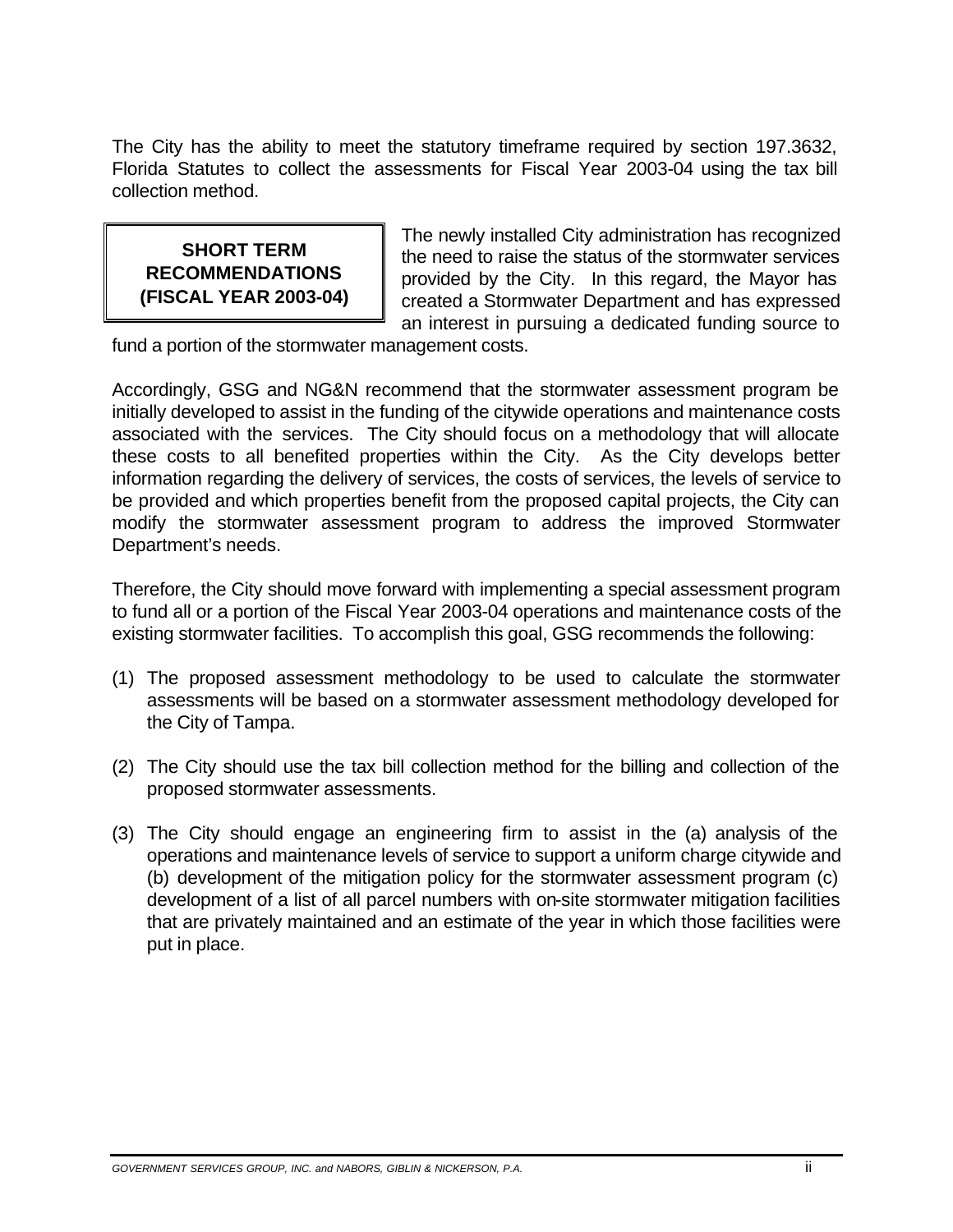This recommendation will accomplish the following:

- (1) The stormwater assessment rates for Fiscal Year 2003-04 can be set at a predetermined amount per equivalent square footage of impervious area (ESFIA) and the amount of revenue generated by the assessments will need to be supplemented by other legally available revenues OR the stormwater assessment rates for Fiscal Year 2003-04 can be calculated based on the total revenue requirements divided by the total number of ESFIAs within the City (with no supplemental revenue required).
- (2) The amount of revenue currently generated in the General Fund, equal to the amount of revenue generated by the stormwater assessments, can be used for the unfunded stormwater capital projects OR can be used for other City purposes.
- (3) The stormwater management services provided by the City will begin to be funded by a dedicated funding source that will enable the City to eventually address the unfunded needs of the stormwater services related to flooding problems, regulatory issues and ongoing operations and maintenance functions.

The City should engage an engineering firm or firms to **OTHER assist in the development of a comprehensive RECOMMENDATIONS** Stormwater master plan. However, in recognition of the work already completed for several basins, the

stormwater master plan would incorporate the existing Basin Studies and continue the work on the remaining Basin Studies.

The Master Plan would also include these components:

- · Level of service standards
- · Prioritization criteria
- · Capital improvement plan with costs
	- Major capital projects
	- Extraordinary maintenance
- · Basin Studies
- · Basin-Specific Water Quality Improvement Evaluations

The Master Plan should also address these known deficiencies in the system or areas of concern:

- · Legal/engineering assessment of the issue of pipes under houses liabilities and opportunities
- Review of permitting criteria
- · Review and update of Public and Private Standards Manual with recommendations
- · New draft NPDES Permit water quality basin assessments and monitoring needs
- · Formulation of TMDL master plan
- · Maintenance needs evaluations
- · Survey of old stormwater systems and development of a retirement/replacement plan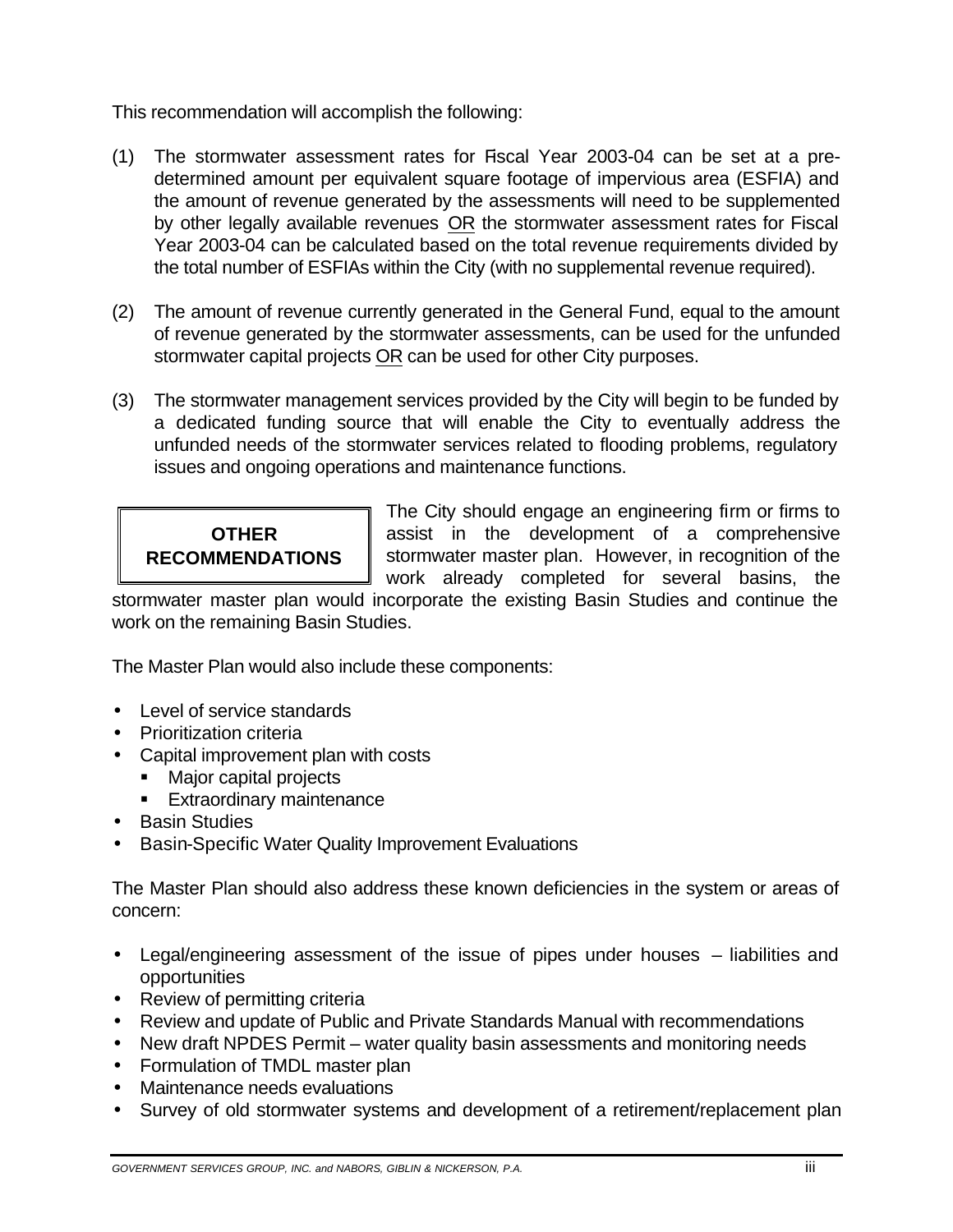The City should undertake a program to address the canal dredging concerns. Residential canals in the Westshore and Tampa Bay areas have been subject to a continual deposition of sediment material. Maintenance dredging has been identified as the primary method to solve the sedimentation problem. Since it has been determined that a portion of the sediment input has been derived from the adjoining outfall structures to the canals, it may be possible to develop a stormwater assessment program that would provide revenues to address a portion of the costs of the dredging projects.

The City should engage engineers to assist in the development of a program to identify the canal concerns (on a canal basis, since not all of the concerns are similar), develop project costs to correct the canal problems and develop a methodology to properly apportion the costs of the projects between the benefited properties (including the City, County, State and Federal agencies, if applicable) and the property owners.

The City should continue to refine the stormwater special assessment program to account for revisions to the proposed stormwater services that will arise as a result of providing a dedicated funding source for these services. In addition, capital projects that benefit less than the basin or sub-basin geographic areas may require the development of areaspecific assessment programs to fund each project.

GSG and NG&N have identified the following issues that require **REMAINING** further consideration with respect to the recommendations **ISSUES** presented within this Memorandum. Background information for these issues is provided within the Memorandum.

#### *Issue 1: Verification of Database on Real Property Assessment Roll*

Data utilized to assign the amount of impervious area will be based upon (1) information maintained on the real property assessment roll maintained by the Hillsborough County Property Appraiser for the levy of ad valorem taxes, (2) the measurement (digitized aerials) of a randomly selected set of single and multi family parcels and (3) the measurement (digitized aerials) of all non-single family residential properties. A successful assessment program collected under the Uniform Method must use the information maintained by the property appraiser on the ad valorem tax roll. However, property appraisers are charged only with the responsibility of determining the value of all property within each City and maintaining certain records contained therewith, specifically the preparation of the ad valorem tax roll. The ad valorem tax roll is designed solely to provide the data required by property appraisers to fulfill their charge of assessing the value of property. In contrast, the stormwater assessment program focuses upon property use and impervious area. A majority of the information used for the development of the assessment rates was provided by the County Property Appraiser's office. However, the further verification of the data for some parcels of property will need to be conducted in subsequent years.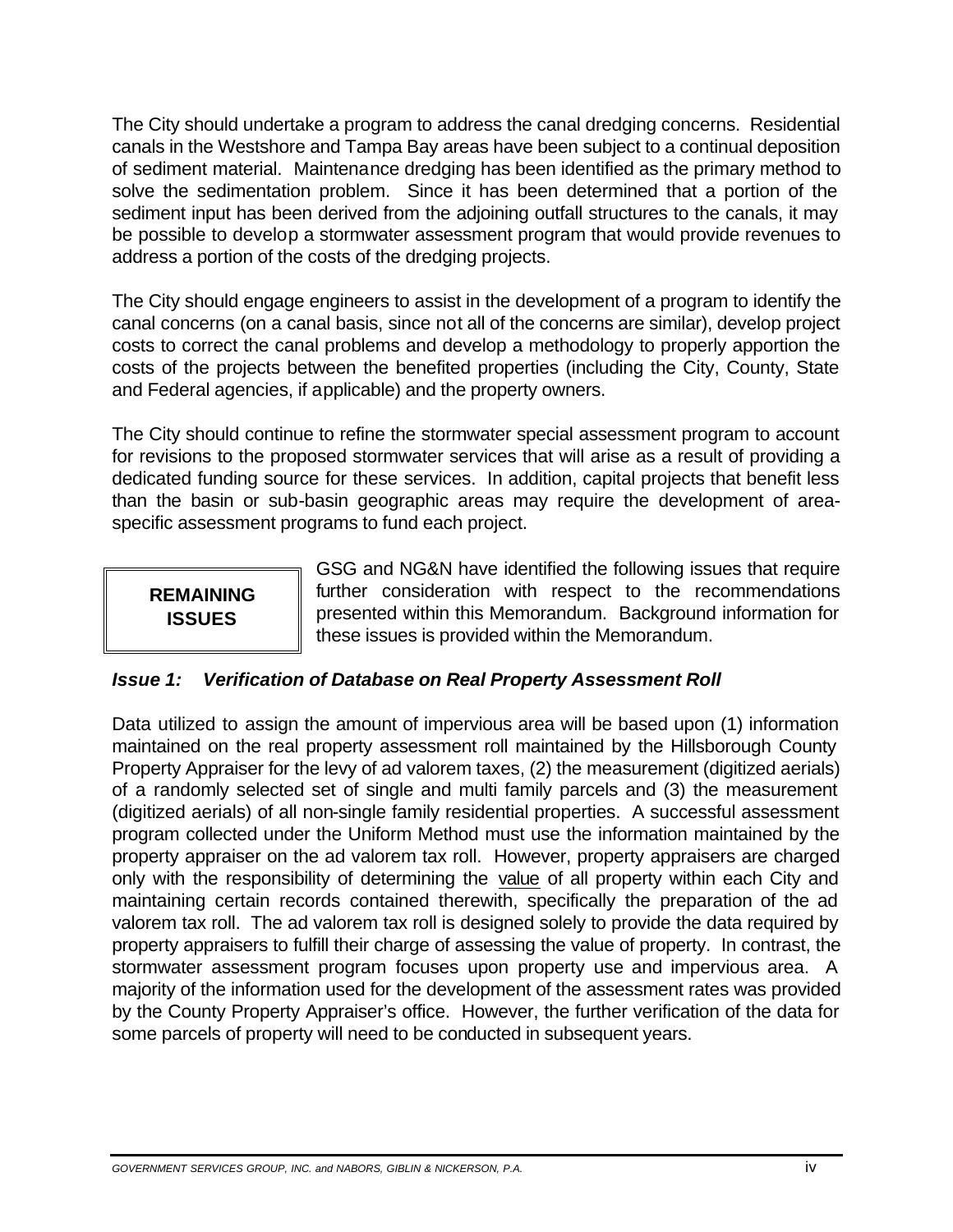#### *Issue 2: Implementation Process*

The tax bill collection method has been recommended as the most appropriate collection method. The process for implementation of the stormwater assessment program using this method is outlined in the Implementation section of this memorandum. A first class notice mailed to every affected property owner is a requirement of using the tax bill collection method. This is an extraordinary notice that contains information and statements required by the Florida Statutes. To minimize any confusion to the property owners and ensure the successful implementation of the assessment program, the following components are recommended:

- A public information brochure to be inserted in the first class notice package, which provides a user-friendly explanation of the program and its benefits and provides answers to the "most frequently asked questions."
- · A correction postcard that can be used by the property owner to notify the City of corrections to the information included on the first class notice such as the property owner name and address, the classification of the property or the amount of impervious area.
- · A phone bank staffed by City staff and/or temporary staff, who have been trained regarding the proposed assessment program and types of questions or issues that might be raised by the property owners. A series of phone numbers to provide ample access to the phone bank would also be helpful in minimizing property owner frustration (i.e., busy signals on the phone lines).
- The incorporation of follow-up forms for senior City staff to use to provide additional assistance or information to property owners with more complicated requests or problems.
- · A log of all telephone requests so that City staff can prepare a summary of the types of questions or issues that have been raised by the property owners and provide it to the City Council.

#### *Issue 3: Collection of Assessments from Governmental Property*

A special assessment can be imposed against governmental property to pay for the benefits that such property receives. However, as to each level of government, differing concepts of immunity and other statutory provisions or case law may prevent collection or frustrate special assessment imposition. In addition, Florida case law is clear that the payment of such assessments cannot be enforced by a lien against the public property. Rather, the enforcement remedy would be a judicial action to compel payment. A collateral issue in enforcing payment is the legislative authorization of the public agency to pay the charge or special assessment imposed. Thus, the law establishing the expenditure authority of the specific governmental or public agency or its appropriation discretion must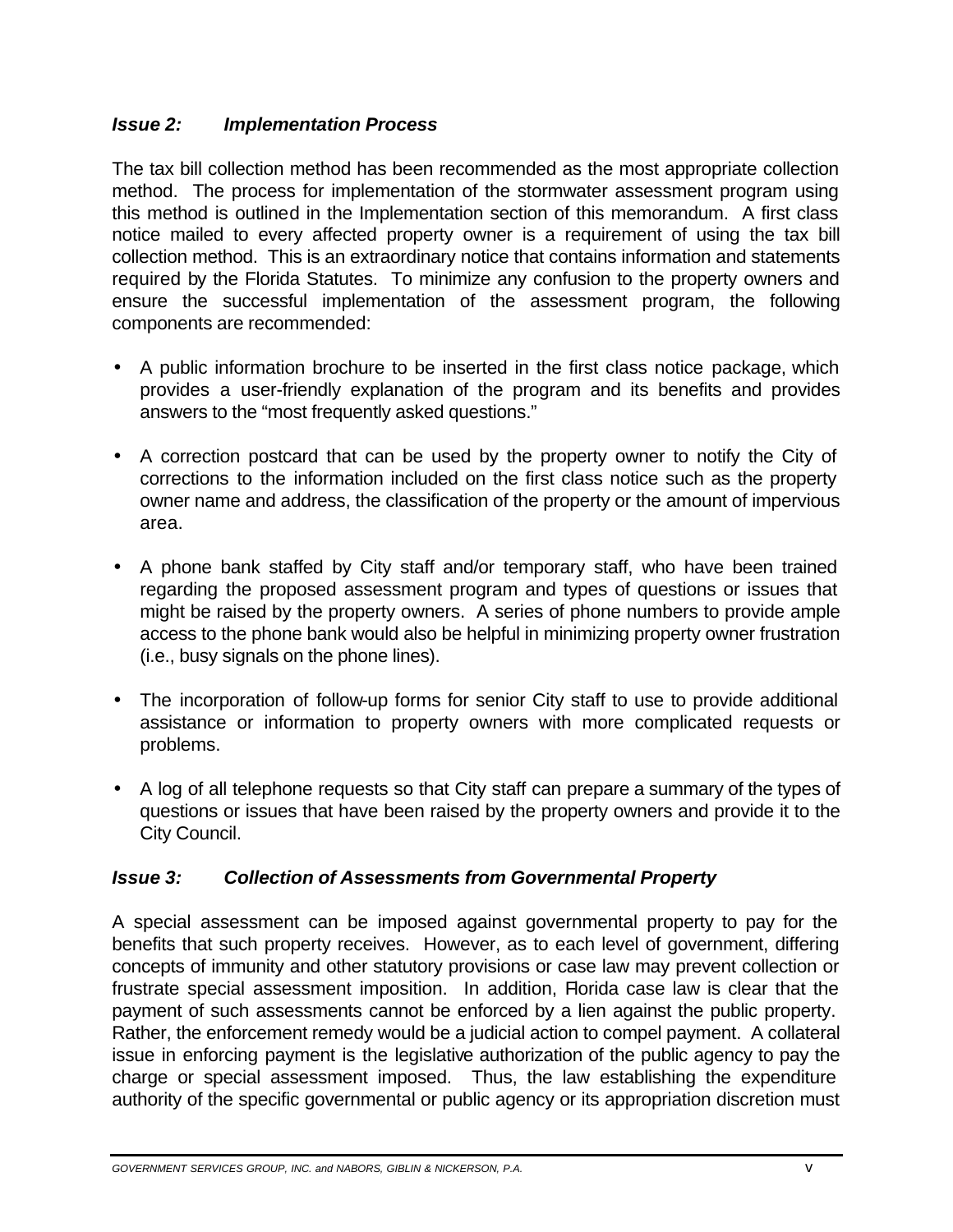be examined to determine whether the governmental unit has the authority to pay a charge or assessment for stormwater services provided by the City.

From a collection standpoint, there are two methods to bill governmental property. Each governmental unit should either be sent a separate bill or the stormwater charge could be collected on the City's utility bill. If the stormwater charge is to be collected on the utility bill, it may be structured as a fee and the stormwater demand for all governmental property and for each owner will need to be analyzed.

A related issue for the initial year is that many of these governments have not budgeted for the stormwater charge for the upcoming fiscal year. It is recommended that the City provide immediate and additional notification to government properties of the intent to collect the stormwater charge. These other governments may still be able to adjust their budget requests accordingly.

#### *Issue 4: Mitigation Credits and Net Assessment Revenue*

Mitigation credits that may apply to parcels that have provided on-site, man-made stormwater management facilities may be granted by the City as described previously. Any mitigation credits granted by the City will decrease the amount of the total assessment revenue generated by the City. No other assessment payers should pay more to recover the difference resulting from the mitigation credits.

#### *lssue 5: Ongoing Annual Maintenance of the Assessment Program*

As part of the recommended Phase II tasks, GSG will identify, cost and make recommendations regarding the best method to provide the ongoing annual maintenance of the assessment program. Options for the annual maintenance include in-house City staff or outsourcing some or all of the maintenance services. The in-house option will include manpower needs and associated costs.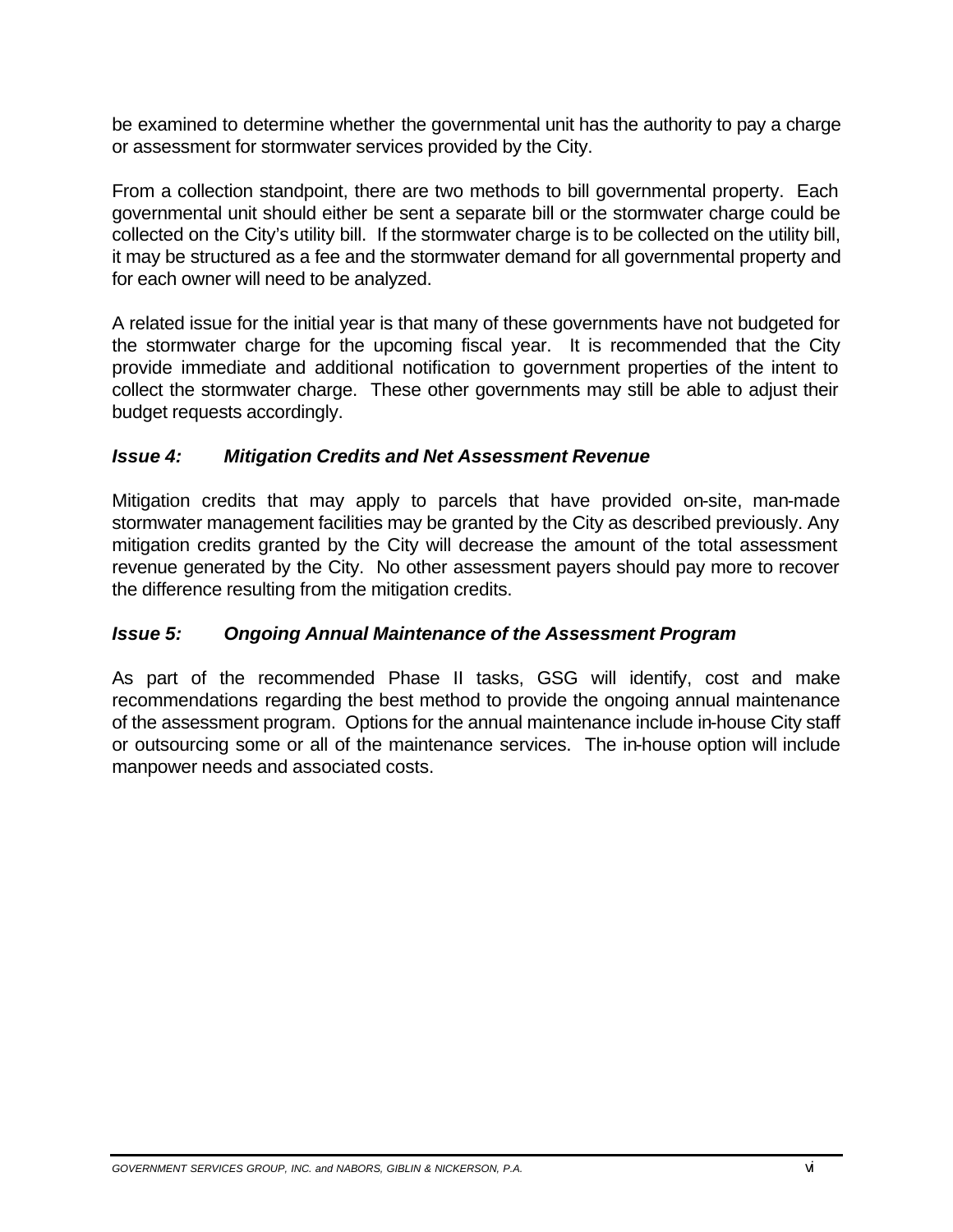### *PROJECT BACKGROUND*

**INTRODUCTION** The City of Tampa (City) has entered into an agreement with **INTRODUCTION** Nabors, Giblin and Nickerson, P.A. (NG&N) and Government Services Group, Inc. (GSG) to provide specialized assistance

to the City and its staff to conduct an analysis of the City of Tampa's proposed stormwater assessment program (Stormwater Assessment Program).

The City had initiated the process of developing and implementing a stormwater assessment program for Fiscal Year 2003-04 based on the assessment methodology currently used by Hillsborough County. The City intended to collect the proposed stormwater assessment on the ad valorem tax bill to be mailed in November 2003. A first reading of an ordinance creating a mechanism for a non-ad valorem assessment or other fees to partially fund the stormwater management system was conducted in March 2003. In late April 2003, the newly installed City administration determined that the City staff and elected officials needed to clarify its goals and directives regarding the proposed Stormwater Assessment Program prior to the proposed implementation in Fiscal Year 2003-04.

The results of this Phase I of the project will provide the City with an opportunity to provide clarity and direction to its Stormwater Assessment Program. General fund revenues are currently used to fund the operations and maintenance functions of stormwater management services. The Utility Tax Fund provides revenues for capital projects. While general fund revenues are commonly used to fund stormwater management services within other cities and counties within Florida, there has been an increasing trend within the State to fund essential services through alternative revenue sources, such as, special assessments as long as such essential services meet the case law criteria for valid special assessments.

**OBJECTIVES** The Phase I project included the following objectives:

- · Clarify City Objectives: Working with City leadership, GSG and NG&N assisted in identifying the immediate and long-term goals of the City in addressing its stormwater management program. This task was critical in setting priorities at a level that is required to meet immediate and long-term service and infrastructure needs.
- · Evaluate Existing Data and Information to Determine Utilization: This evaluation allowed the City to determine the quality and quantity of information data already compiled and prevented any "reinventing the wheel" where it was not necessary.
- · Identify Engineering Scope of Work: Based on the analysis in Phase I, any level of effort required by professional engineers was identified and articulated to the City.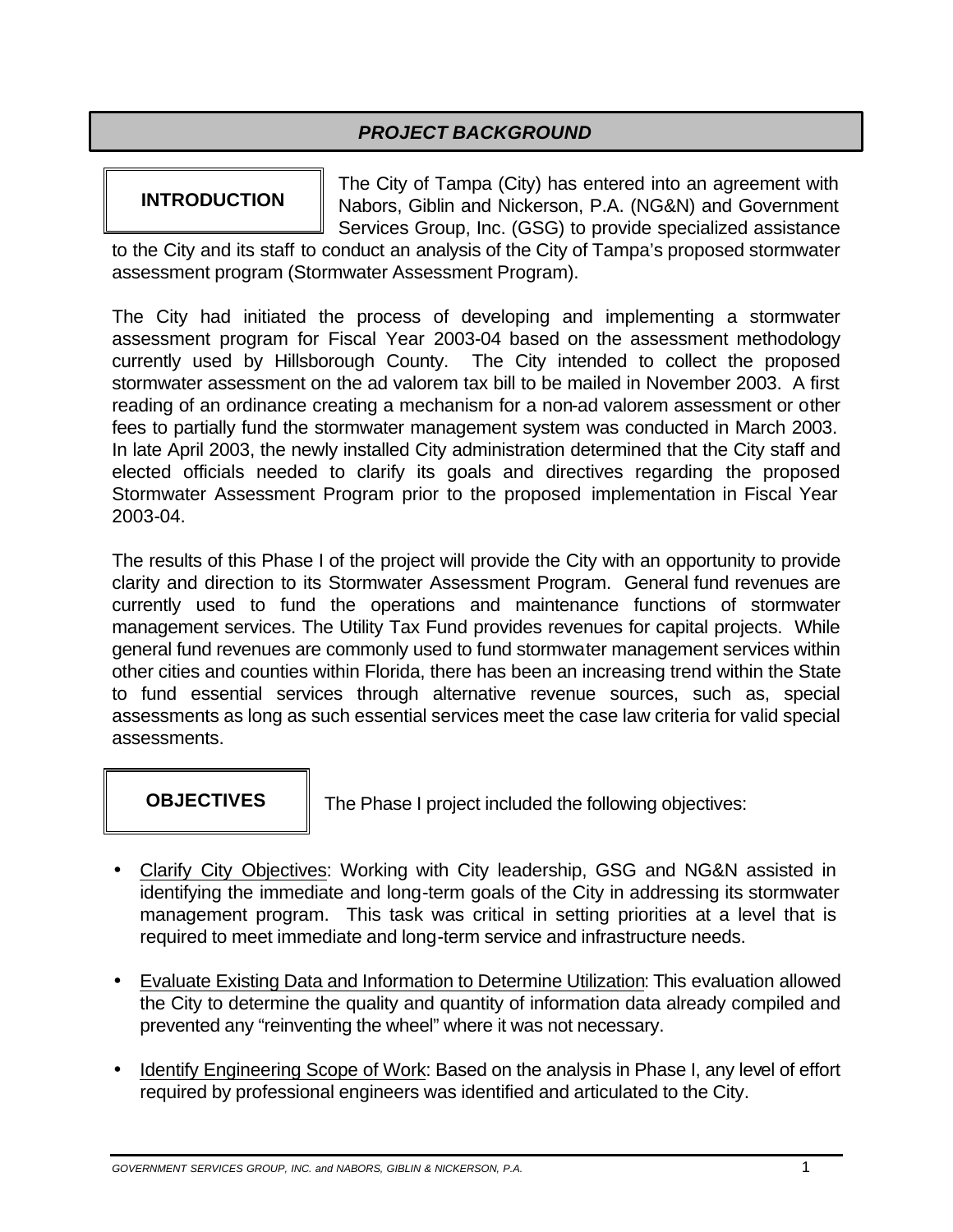- · Identify Data Needs: (Impervious Area) Time was spent in analyzing the quality and quantity of the City's impervious surface database to determine its utilization and need for additional effort.
- · Identify Billing and Collection Mechanisms: This analysis was conducted to provide the City with alternatives regarding methods of billing and collecting the stormwater utility fee. This accounted for both statutory deadlines and data conversion requirements depending on the options recommended and ultimately selected by the City.
- · Proposed Phase II Scope of Work: Based on the information gathered in the Phase I program, a Phase II Scope of Work including tasks, professional hours and timeframe has been developed, based on a complete understanding of the direction the City wishes to go, the level of data currently available and the strategic outline allowing the City to meet both its short and long-term goals.

To accomplish these objectives, GSG and NG&N focused on the following essential tasks:

- Conducted extensive interviews with City staff regarding the goals and objectives of the proposed stormwater program including participation in meetings with citizens regarding program expectations;
- · Reviewed and analyzed all existing budget, engineering and legal documents related to the existing and proposed stormwater management services. A list of source documents is provided as Appendix A;
- · Evaluated the City's proposed apportionment methodology;
- · Evaluated the City's existing databases the ad valorem tax roll data base, utility billing system information and geographic information systems (GIS) files;
- · Analyzed the utility billing system and the tax bill collection method to determine the appropriate billing and collection method;
- Identified strategic issues and made recommendations regarding solutions.

This Memorandum constitutes the Phase I deliverable, containing information in a summary format from which City elected officials and staff will be able to make informed decisions regarding the development of a stormwater assessment program within the constraints of readily available data and case law precedent in a manner conducive to its collection via the ad valorem tax bill for Fiscal Year 2003-04. Included in this Memorandum is the Phase II Scope of Services and associated fees to assist the City in implementing the proposed assessment program.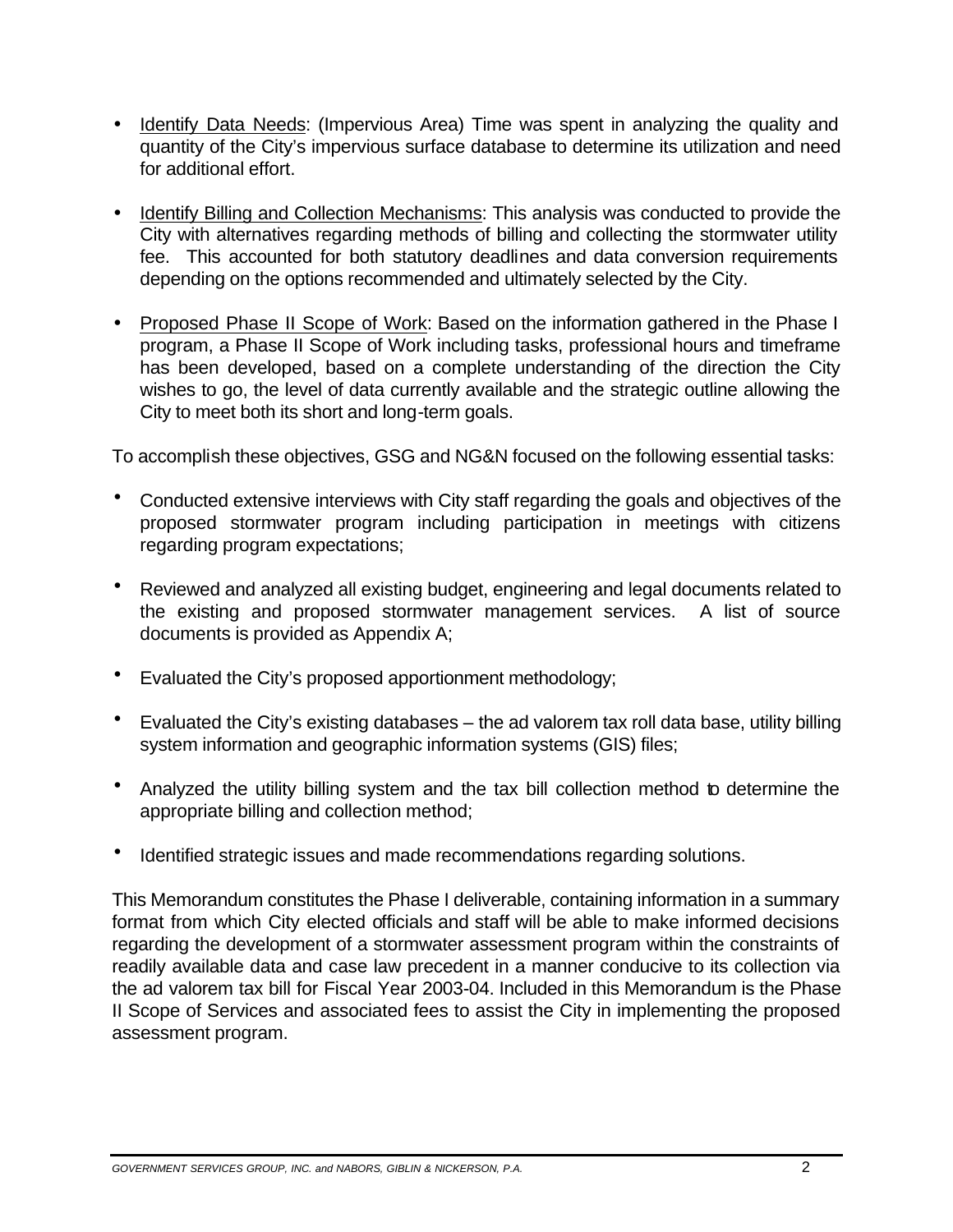**OVERVIEW OF CITY'S** The City of Tampa stormwater system serves 103 square<br>**STORMWATER SYSTEM** Areas outside of the City include Curiousity Creek Basin, Duck Pond Basin, the area upstream of the New Tampa

area and the area within the vicinity of Interstate 4 in the eastern portion of the City. In some instances, the City and Hillsborough County may share a portion of the costs associated with projects in these areas. The City's stormwater system includes 365 miles of stormwater mains, 180 miles of ditches, 104 retention ponds and 21,000 curb miles of annual street sweeping.

The City is divided into five major basins determined by the area's primary receiving water. These five basins are further divided into thirty-nine sub-areas. These sub-areas have been further divided because most have more than one outfall. Table 1 illustrates the major basins and their respective sub-areas.

| Hillsborough Bay Basin   | 01 - Ybor City             |
|--------------------------|----------------------------|
|                          | 02 - Davis Islands         |
|                          | 03 - Palma Ceia            |
|                          | 04 - Upper Bayshore        |
|                          | 05 - Lower Bayshore        |
|                          | 06 - Ballast Point         |
|                          | 07 - Interbay South        |
|                          | 08 - Spanish Town Creek    |
| McKay Bay Basin          | 09 - 29th Street Outfall   |
|                          | $10 - 43rd$ Street Outfall |
| Old Tampa Bay Basin      | 11 - Horizon Park          |
|                          | 12 - Drew Park             |
|                          | 13 - Lemon Street          |
|                          | 14 - Cleveland Street      |
|                          | 15 - Dundee River          |
|                          | $16 - Westshore$           |
|                          | 17 - Gandy Boulevard       |
|                          | 18 - Port Tampa            |
| Upper Hillsborough River | 19 - River Grove           |
|                          | 20 - Temple Crest          |
|                          | 21 - Takomah Trail         |
|                          | 22 – Duck Pond             |

### **TABLE 1 STORMWATER BASINS AND SUB AREAS**

**A stormwater study has been performed for portions of the sub areas highlighted above** 

Source: City of Tampa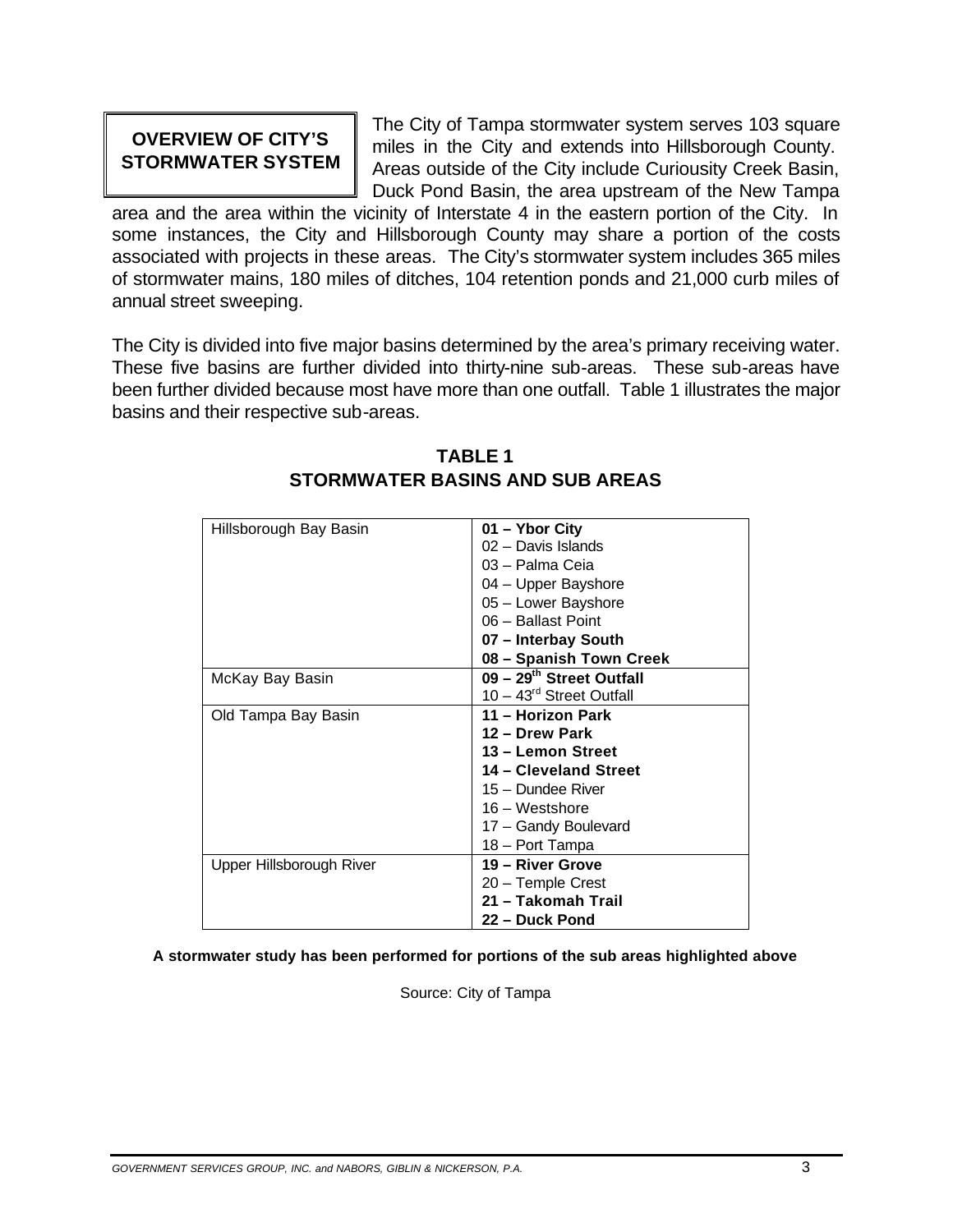*TABLE 1 (cont.)* 

|                          | 23 – North Tampa         |
|--------------------------|--------------------------|
| Lower Hillsborough River |                          |
|                          | 24 – Forest Hills        |
|                          | 25 - Northwest Tampa     |
|                          | 26 - Sulphur Springs     |
|                          | 27 - Kirby Creek         |
|                          | 28 - Oak Grove           |
|                          | 29 - Wellswood           |
|                          | 30 - St. Joseph's        |
|                          | 31 – West Tampa          |
|                          | 32 - Downtown            |
|                          | 33 - Tampa Heights       |
|                          | 34 - University of Tampa |
|                          | 35 - Sunshine Park       |
|                          | 36 – Hillsborough Avenue |
|                          | 37 - River Bend          |
|                          | 38 - Seminole Heights    |
|                          | 39 - Seaboard Coastline  |

**A stormwater study has been performed for portions of the sub areas highlighted above** 

Source: City of Tampa

Until May 2003, various divisions within the Wastewater **OVERVIEW OF CITY'S** Department provided the City's stormwater management **STORMWATER** Services. Stormwater personnel were responsible for the **DEPARTMENT** | planning, design, construction, operations and maintenance of the City's stormwater system. The Wastewater

Department historically provided approximately \$500,000 annually in support services for the Stormwater Department; these support services consisted of in-house design, inspection and drafting for the Capital Improvement Program (approximately \$325,000) and administrative, planning and project management support (approximately \$175,000). The Stormwater Department also historically provided approximately \$200,000 annually in similar support for wastewater capital projects and other services. In addition, personnel located at Business and Housing Development provided permitting and inspection duties that support stormwater goals. For Fiscal Year 2002-03, there were 93 budgeted positions in the Stormwater Department within the following five areas:

- Accounting (2)
- Planning (5)
- Operations (71)
- Engineering (7)
- Construction Services (8)

Under the new administration, the Mayor has created a Stormwater Department. Figure 1 illustrates the newly created department's place within the City organization.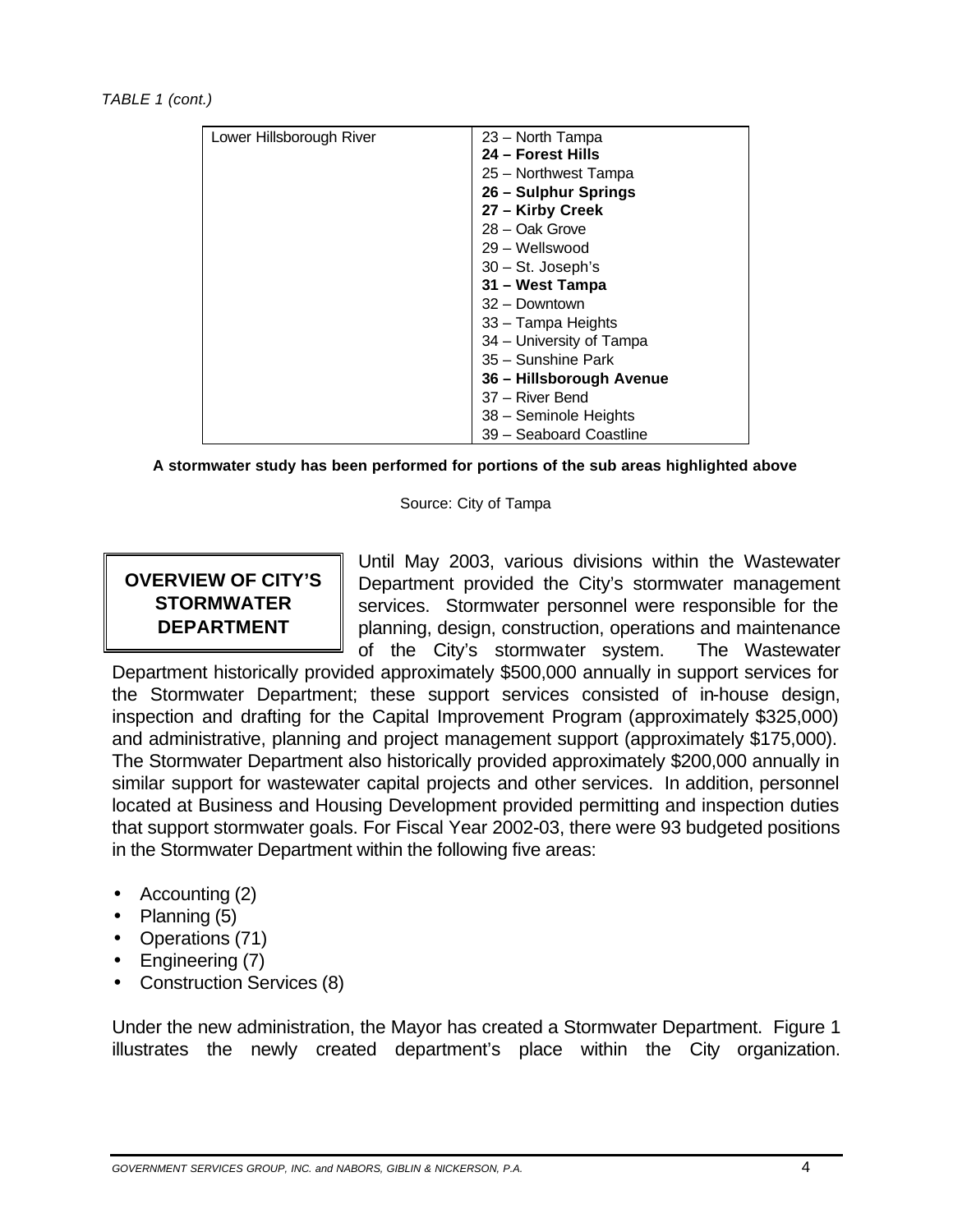**FIGURE 1 CITY OF TAMPA ORGANIZATIONAL CHART** 



Source: City of Tampa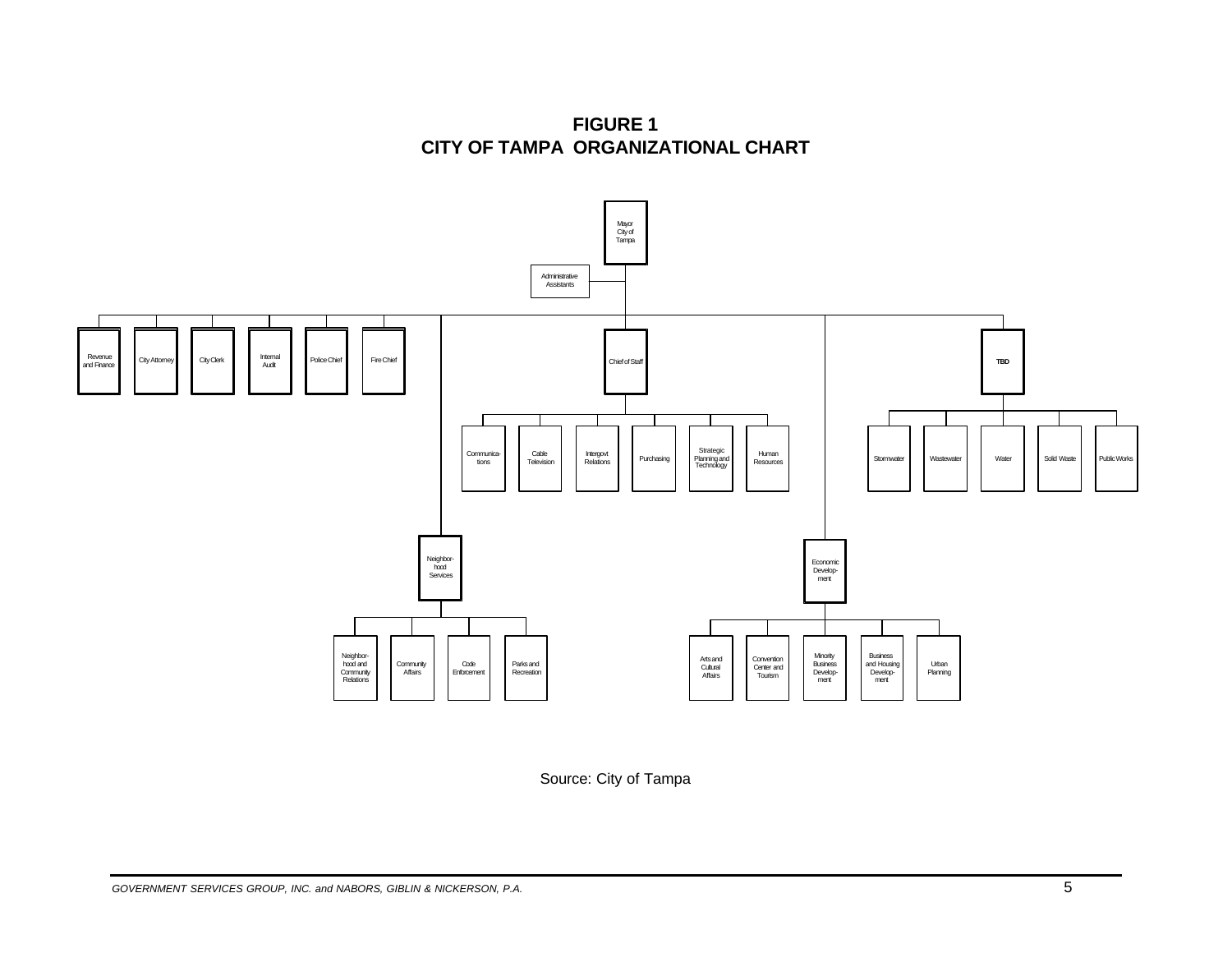Figure 2 illustrates the organizational chart for the Stormwater Department.





Source: City of Tampa

Historically, funding for the ongoing annual operations and maintenance services was provided by the general fund. Table 2 provides the actual and budgeted allocations for stormwater services for Fiscal Years 1999-2000 through 2002-03 and the proposed Fiscal Year 2003-04 budget.

### **TABLE 2 STORMWATER BUDGETS FISCAL YEARS 1999-2000 THROUGH 2002-03**

| <b>Resources</b>              | <b>Actual</b><br>FY 2000 | <b>Actual</b><br>FY 2001 | <b>Budgeted</b><br>FY 2002 | <b>Projected</b><br>FY 2002 | <b>Adopted</b><br>FY 2003 | <b>Proposed</b><br>FY 2004 |
|-------------------------------|--------------------------|--------------------------|----------------------------|-----------------------------|---------------------------|----------------------------|
| Personnel                     | \$3,719,742              | \$3,906,574              | \$4,212,006                | \$4,176,325                 | \$4,381,421               | \$4,758,887                |
| Operating                     | 3,432,601                | 3,670,972                | 2,693,772                  | 2,667,240                   | 1,981,304                 | 2,073,084                  |
| <b>Total Operating Budget</b> | 7,152,343                | 7,577,546                | 6,905,778                  | 6,843,565                   | 6,362,725                 | 6,831,971                  |
| Capital                       | 45.895                   | 91.824                   | 41.748                     | 41.405                      | 41.405                    | 41,405                     |
| <b>Total Budget</b>           | \$7,198,238              | \$7,669,370              | \$6,947,526                | \$6,884,970                 | \$6,404,130               | \$6,873,376                |

Source: City of Tampa FY 2002-03 Operating Budget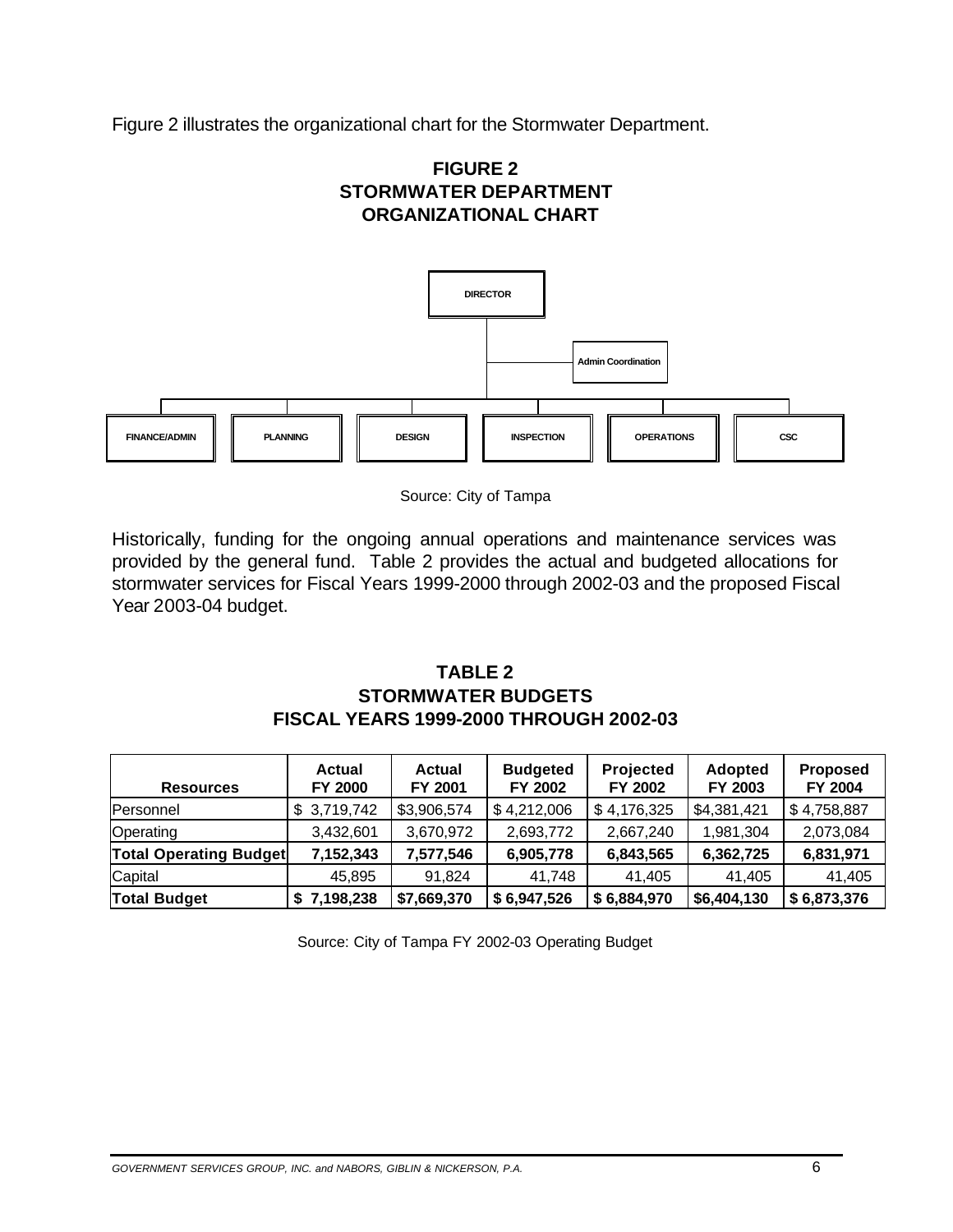In addition to the annual operating budget, the following projects were included in the Fiscal Year 2002-03 budget and were funded by the Utility Tax Fund.

### **TABLE 3 STORMWATER UTILITY TAX PROJECTS FISCAL YEAR 2002-03**

| Project                                                          |    | Cost      |
|------------------------------------------------------------------|----|-----------|
| Stormwater Improvements                                          | S  | 1,685,000 |
| Hamilton Avenue Ditch Replacement                                | \$ | 1,025,000 |
| <b>Rowlett Park Ditch Rehabilitation</b>                         | \$ | 350,000   |
| Rome Avenue: Cypress Street to Laural Street Pipe Rehabilitation | \$ | 295,000   |
| <b>Sediment Processing Pilot Projects</b>                        | \$ | 200,000   |
| Ojus/Takomah Trail Retention Pond Reconstruction                 | \$ | 170,000   |
| 109th and North Boulevard Tank Replacement                       | \$ | 100,000   |
| Total                                                            | S  | 3,825,000 |

Source: City of Tampa FY 2002-03 Operating Budget

Historically, the City's approach to achieving its stormwater management goals has been guided by a combination of regulatory and capital improvements initiatives. In 1988, the City Council adopted the Stormwater Management Ordinance, which was codified as Chapter 21 of the City Code, to administer earthwork and drainage systems. Among other items, the ordinance includes permit requirements and authorizes the establishment of a Technical Standards Manual to set the requirements necessary for the issuance of a stormwater permit.

The original Technical Standards Manual was adopted in 1988. Those portions regulating public improvements are still in use, though not formally adopted. The City adopted a new Technical Standards Manual for Private Development in 1996. Both manuals include the requirements for the development of a comprehensive site drainage plan, required calculations and necessary agency and environmental approvals to be obtained for public and private developments. Also addressed in the manuals are design standards, construction methodology and permit requirements for detention/retention ponds and other types of excavations.

In 1998, the City Council adopted the current Stormwater Management Element (Element) of the Tampa Comprehensive Plan to address stormwater quantity, water quality, system maintenance and finance concerns through the Comprehensive Plan process mandated by the Growth Management Act.

There is a classification system based on three levels of stormwater protection during a five-year storm event. This classification system includes: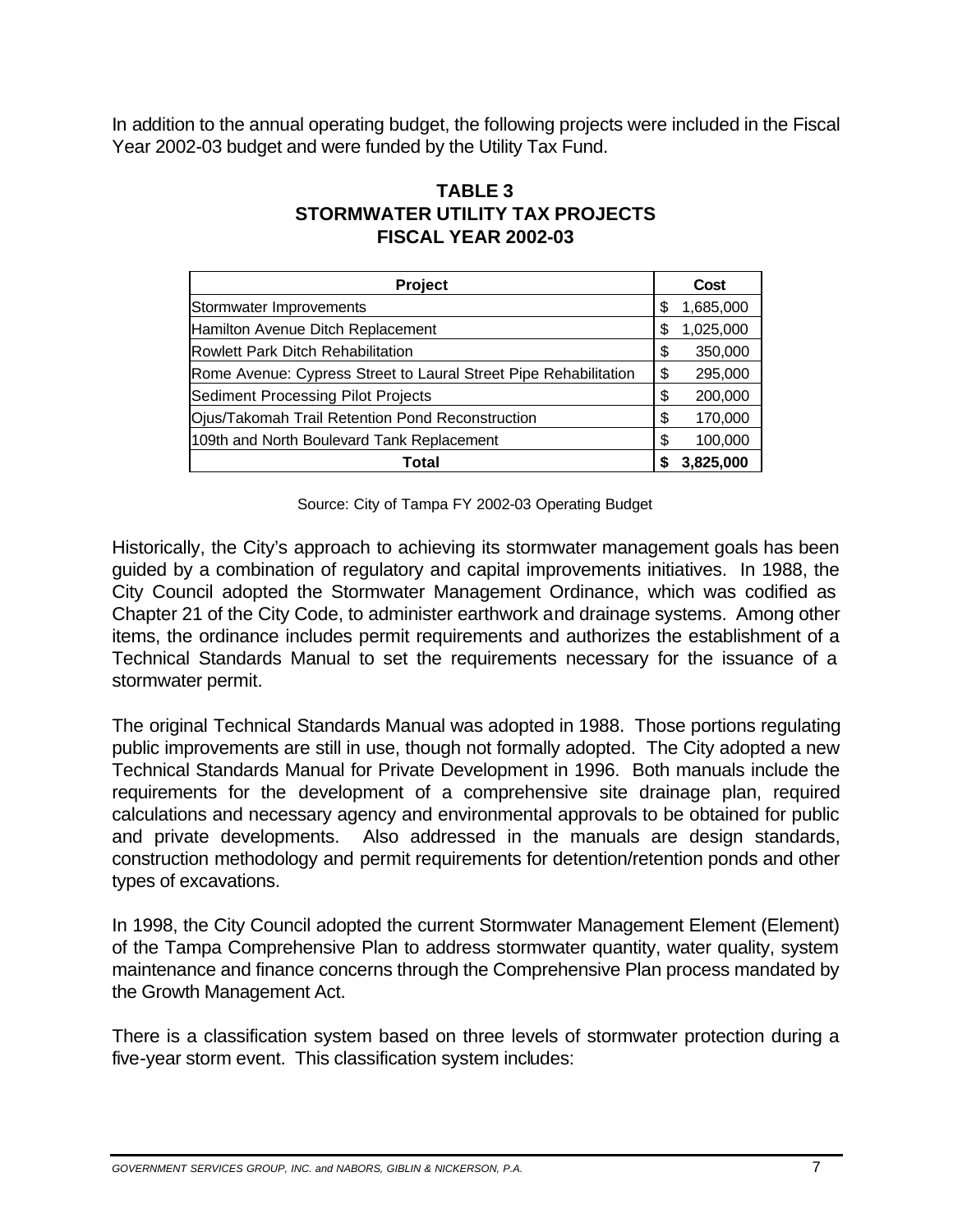Service Level A – This is the most advanced level of stormwater protection available and comprises the complete removal of stormwater from street surfaces during the design rainfall event.

Service Level B – Level B is the next level of protection and comprises the prevention of significant levels of yard flooding but includes some flooding of street and yard areas. The impacts on residents in Level B service areas are primarily nuisance flooding problems related to temporary impassability of streets. There is no flooding of structures.

Service Level C – The Level of Service C standard is the minimum level of stormwater protection that can be provided and comprises the prevention of flooding in structures or appurtenant components of residential, commercial or institutional structures. This level of service allows for temporary ponding in streets and yards, but precludes the flooding of structures.

The long-term goal and objective of the Stormwater Management Element is to provide a minimum of Level of Service C flood protection to the citizens of Tampa through the implementation of an intensive capital improvement program emphasizing infrastructure rehabilitation and maintenance, as well as the construction of new systems.

Currently, over 94 percent of the City is at Level C or better; the City's goal is that by 2015, approximately 98 percent of the City will be at a minimum of Level C. The Stormwater Management Element also recommends that the fully funded Capital Improvement Plan include the implementation of master basin plans, a rehabilitation and maintenance program and an on-going capital improvements projects program. The Element recommends the exploration of assessment districts, basin fees, tax increment financing and a stormwater utility to fund stormwater management services.

The City has developed a methodology to determine and prioritize stormwater drainage needs. Stormwater concerns are brought to the Stormwater Division's attention and are first investigated by personnel. Concerns that can be addressed by maintenance of existing facilities are referred to operations. Concerns that require structural improvements are further evaluated in-house by stormwater personnel and preliminary project solutions are developed. These solutions are evaluated based on the level of engineering and costs. Problems that can be resolved in an immediate timeframe and with minimum expenditures are placed and prioritized within the minor capital improvement program.

The projects that require large expenditures usually lead to master basin plans to determine the best solution. This process analyzes the drainage system for a large basin in detail and identifies the projects that will resolve the problems. The projects identified in the master basin plan are then evaluated and incorporated into the major capital improvement project list.

From these master plans, proposed projects are defined and included in the City's Capital Improvement Plan. Each of these capital projects is evaluated in relation to other projects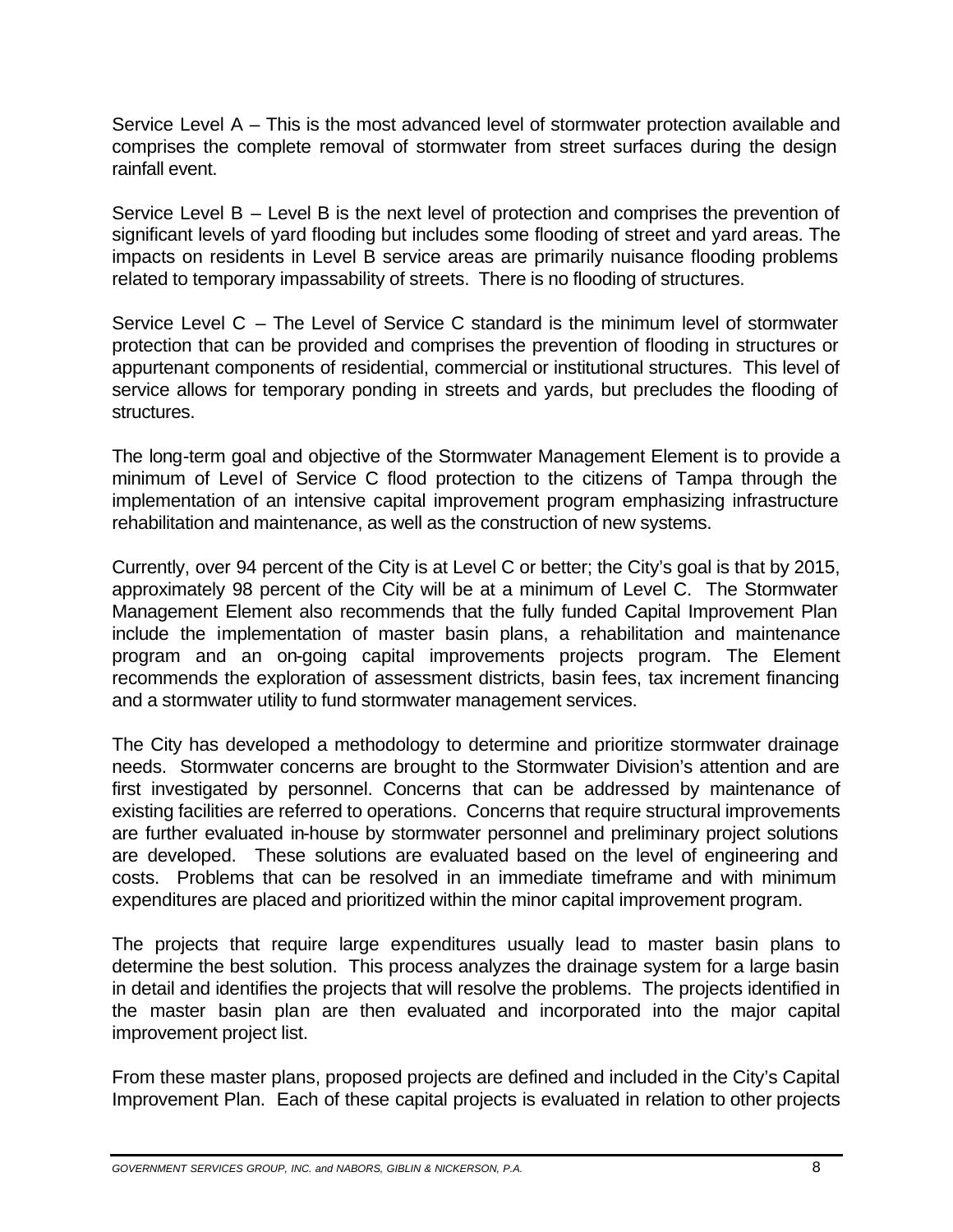on the list to determine the ability of the project to alleviate the problems. The evaluation is based on issues such as sequencing difficulties of the improvements in the basin, funding sources and their timing, system failure, land acquisition constraints and improvements by outside agencies. Appendix B provides the current listing of prioritized capital projects.

The stormwater Capital Improvement Plan can be divided into two components: the capital program and the ongoing programs. The capital program addresses the implementation of the master basin plan improvements and site-specific improvements for localized problems that require a capital expenditure. The ongoing programs address those areas that have long-term stormwater needs such as stormwater projects that require limited funds but immediate action. The ongoing programs also contain the maintenance programs such as storm sewer rehabilitation, retention pond reconstruction and other projects that maintain the efficiency of the existing stormwater systems.

The National Pollution Discharge Elimination System (NPDES) **STORMWATER permit may be the largest factor in the future of stormwater <b>REGULATIONS permitting process is to reduce the amount of water pollution** created by stormwater runoff. Every large or medium sized

jurisdiction in the United States was responsible for preparing information that identifies the concentration of 12 different pollutants flowing from their stormwater outfalls during the wet and dry times of the year. Each jurisdiction must prepare a plan describing how they will lower the pollutant levels, how they will finance the reductions and provide a timetable for implementation.

City staff is working with the Florida DEP to address outstanding issues related to the Municipal Separate Storm Sewer System (MS4) Permit. The permit requires the City to implement a comprehensive stormwater management program that will include pollution prevention measures, treatment or removal techniques, stormwater monitoring, use of legal authority and other appropriate means to control the quality of the stormwater discharged from the MS4.

In addition to the NPDES requirements, the rules of the Southwest Florida Water Management District (SWFWMD) describe the environmental resource permit (ERP) requirements for construction, alteration or operation of surface water management systems, most of which require a permit from the SWFWMD.

A major issue related to stormwater management services is **CANAL the canal sedimentation problems experienced in the following <b>DREDGING** Davis Island and Westshore areas including:

- Lake Kipling/Dundee Canal
- · Spring Lake Canal
- Neptune Canal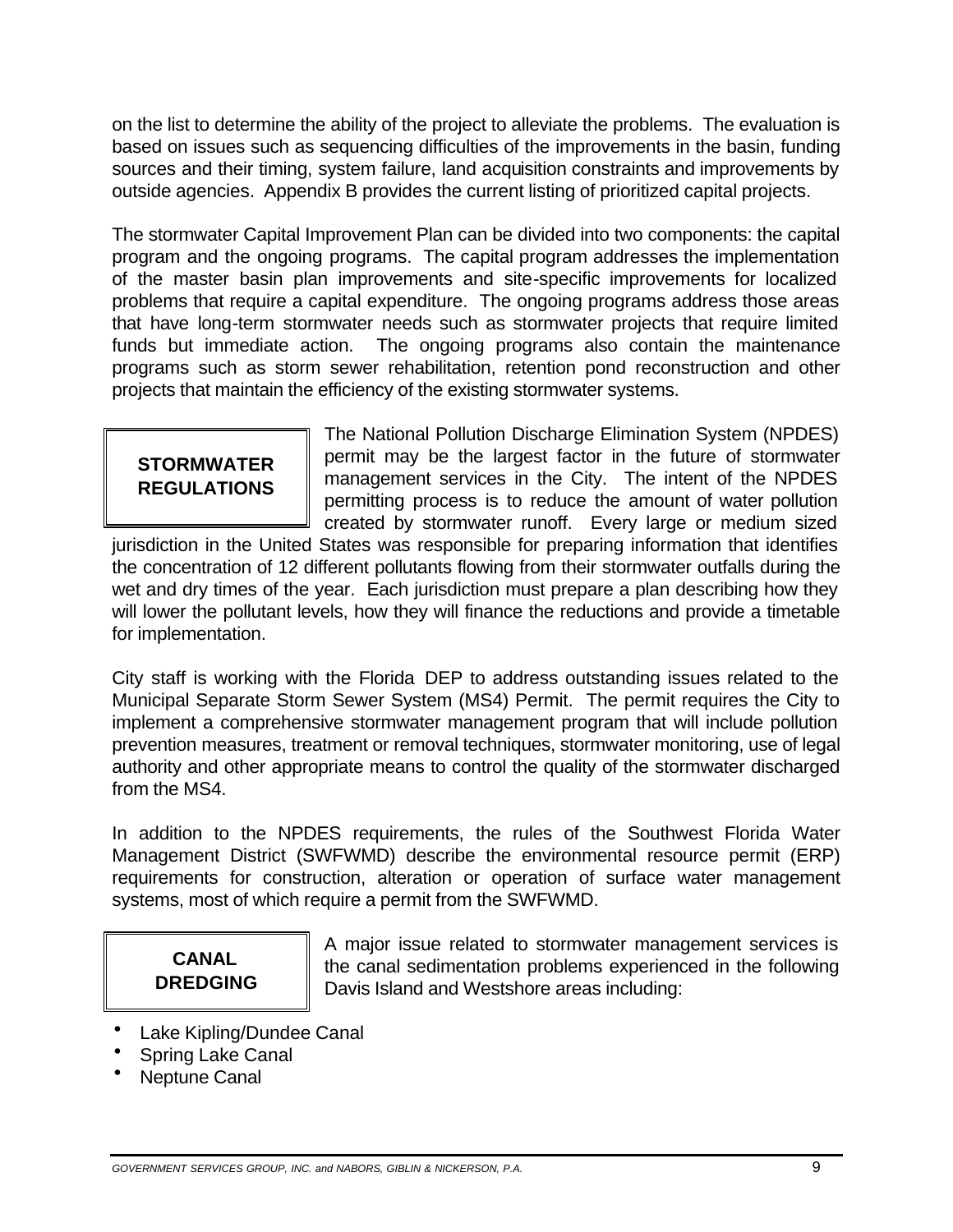Residential canals were excavated from uplands or dredged from shallow wetlands and the excavated or dredged materials were deposited near the newly created canals to form home sites. These canal systems have been subject to a continual deposition of sediment material from both the upland area and the bay. The rate of sedimentation is influenced by the flushing characteristics of the canal and the sediment input. The ability of a canal to flush sediments depends on its length, width, depth and points of connection to other surface waters or sources of water flow. Sediment is inputted from sources such as upland runoff (via stormwater) and sediment materials from connecting surface waters. Maintenance dredging has been identified as the primary method to solve the sedimentation problem. Dredging would restore navigability and possibly enhance the flushing capacity.

In 2000, the City developed a residential canal-dredging manual, which provides guidance on the regulatory agency requirements and construction planning aspects associated with the dredging of residential canals within Tampa Bay. Specifically, the manual addresses permitting processes, dredging methods, spoil disposal alternatives and estimated unit construction costs for the maintenance dredging of canals and lagoons.

Recent studies by Boyle Engineering have attempted to identify and quantify the source of the sedimentation problems for each canal system and determine the project costs. Actual project costs are difficult to determine due to the project phasing, availability of and distance to an appropriate disposal site, dredge spoil quality and agency permit requirements.

Since it has been determined that a portion of the sediment input has been derived from the adjoining outfall structures to the canals, it may be possible to develop a stormwater assessment program that would provide revenues to address a portion of the costs of the dredging projects.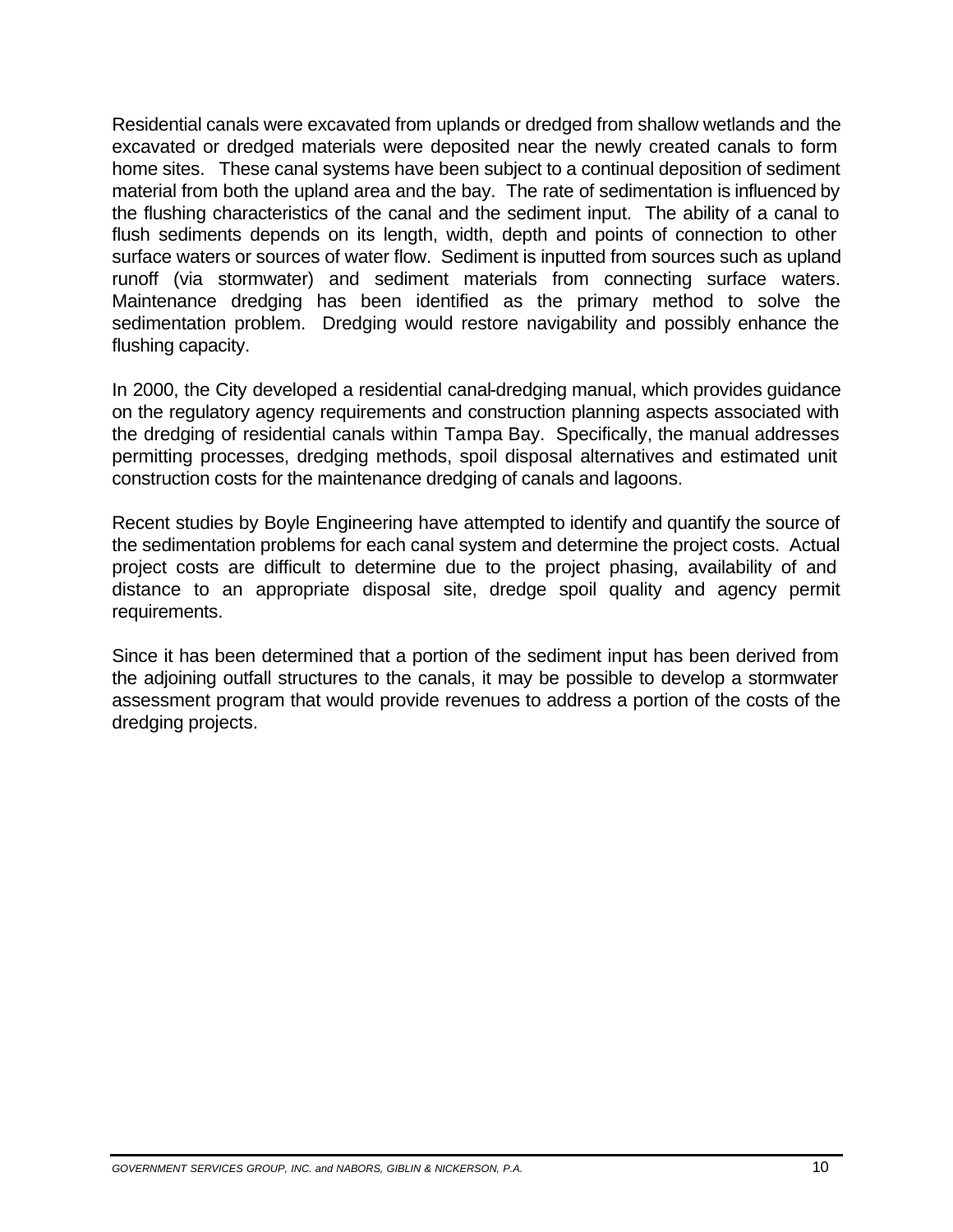#### *RECOMMENDATIONS*

The City has historically provided stormwater services on **CLARIFYING CITY** | an as-needed basis due to the lack of a dedicated funding **OBJECTIVES** | source for the services and the fragmented service delivery system (within various divisions of the Wastewater Department). The City has been using a

complaint driven methodology to determine and prioritize the stormwater drainage needs. Master basin plan studies have been conducted independent of each other and prioritized based on several criteria. The City is currently faced with new regulations related to the MS4 permit and will be required to implement and fund a comprehensive stormwater management program. Several canal systems within the Tampa Bay area are experiencing severe sedimentation problems related in part to stormwater discharge.

The newly installed City administration has recognized the need to raise the status of the stormwater services provided by the City. In this regard, the Mayor has created a Stormwater Department and has expressed an interest in pursuing a dedicated funding source to fund a portion of the stormwater management costs.

Accordingly, GSG and NG&N recommend that the stormwater assessment program be initially developed to fund the citywide operations and maintenance costs associated with the services. The City should focus on a methodology that will allocate these costs to all benefited properties within the City. As the City develops better information regarding the delivery of services, the costs of services, the levels of service to be provided and which properties benefit from the proposed capital projects, the City can modify the stormwater assessment program to address the improved Stormwater Department's needs.

Generally, the stormwater assessment methodology **RECOMMENDED** recommended by GSG and NG&N for implementation **STORMWATER** by the City allocates assessable costs on the basis of **ASSESSMENT PROGRAM** If the impervious area of the properties. The amount of runoff generated by a parcel and sent to the stormwater system represents that parcel's proportionate share of

the burden of creating and maintaining the stormwater system. The amount of runoff from a parcel is largely determined by the amount of impervious area (hard surfaces through which water does not easily pass) contained on a parcel -the more the impervious area, the more the runoff, the more the cost of treatment, and the more charged to the parcel.

The recommended assessment methodology includes the following components:

- The use of impervious area in the calculation of relative runoff;
- · The development of an equivalent square footage of impervious area (hard surface through which water does not readily percolate) measurement associated with the median single-family residence in Tampa. This is a measure that serves as a common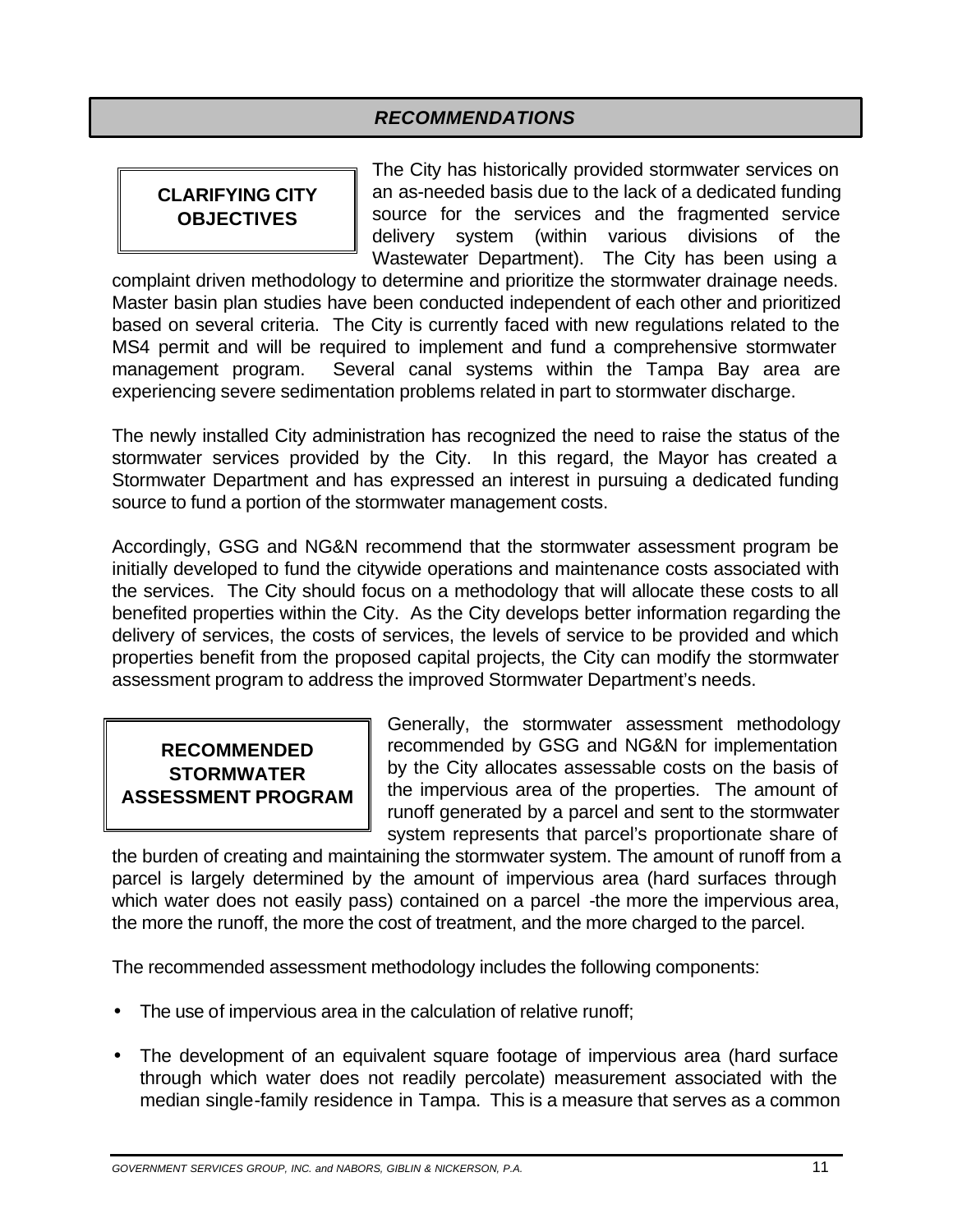index to compare runoff generated by different sized properties with different stormwater generation characteristics. It is the stormwater billing unit equivalent of a kilowatt-hour.

- · The incorporation of the following rate classes: single family residential parcels, multifamily residential parcels, condominiums, and general parcels;
- · Within the single family residential rate class, the incorporation of four rate tiers to be assigned to single family residential properties based on the average square footage of the dwelling units located on the property (i.e., small, medium, large and very large residential parcels);
- · Within the multi-family residential rate class (for duplexes, tri-plexes and quadraplexes with two or less buildings), the incorporation of rate tiers based on the average square footage of the impervious area located on the property;
- · For all other multi-family properties, treatment as a general parcel, with actual impervious area calculated for each parcel of property;
- · For condominium parcels, the impervious area of the condominium complex will be divided by the equivalent residential unit value and then further divided by the total number of condominium parcels.
- · For general parcels (all other parcels not classified above), the impervious area of the parcel will be divided by the equivalent residential unit value.
- The incorporation of mitigation credits for stormwater facilities that perform to original design standards and are maintained by entities other than the City. Mitigation credits apply to parcels that have provided on-site, man-made stormwater management facilities. Mitigation credits reflect the fact that given two identically situated parcels with identical improvements, the parcel with on-site private stormwater retention facilities will generate less volume of runoff, will generate runoff at a slower rate and/or less polluted runoff than the parcel without comparable facilities.

The stormwater fee reduction would be authorized for those properties that contain a permitted stormwater retention facility. Detention facilities would not be eligible for the credit. To be eligible for the credit, the facility must be constructed, owned, operated and maintained by an entity other than the City. The facility must also be on land owned by other parties than the City and upon which there are no drainage easements dedicated to the public for the general purposes of drainage retention, flow mitigation or stormwater pollution abatement.

The credit will be calculated upon defined standards and formula established by the City Council. It will be the responsibility of the applicant to apply for the mitigation credit and supply all information needed to substantiate the credit under the defined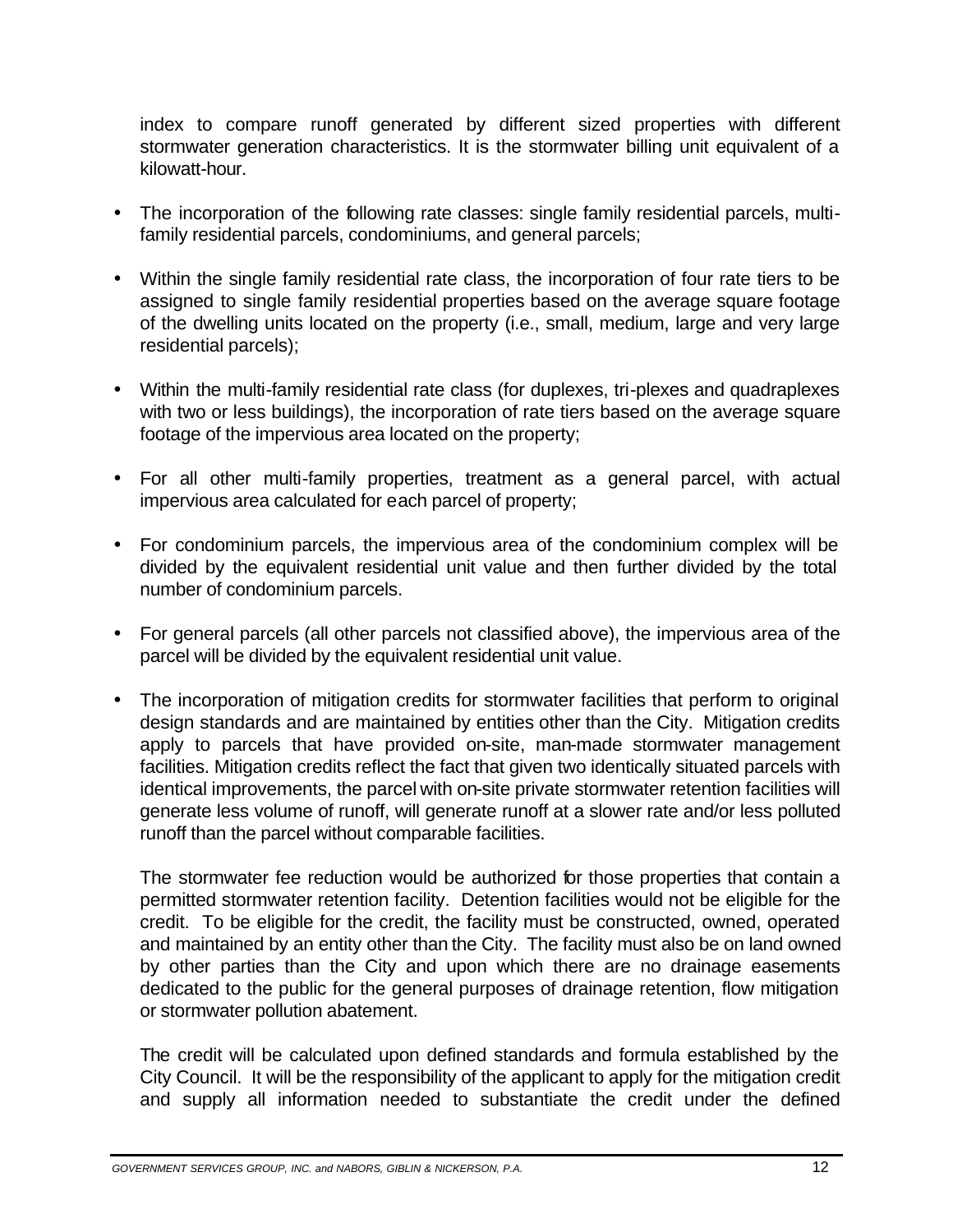standards, formula and procedures established by the City. It is recommended that the City charge a user fee for the application process so that the cost of administering the credit policy is borne by the benefited property owner.

The recommended stormwater program will use impervious **DATA area as the measurement.** Impervious area information was **REQUIREMENTS** | obtained from the Hillsborough County Property Appraiser, under a contract with the City, by digitizing aerial photographs. There are approximately 120,000 parcels located within the

City of Tampa, most of which will not require digitizing since they are single family and the assignment of their assessment will be conducted consulting existing records on the ad valorem tax roll database maintained by the Property Appraiser.

The ad valorem tax roll database consists of multiple files as follows:

- · Value file
- Building file
- Land file
- · Miscellaneous file

Each file contains information regarding the parcel, including discrete information regarding building uses and size, value of the land and improvements and information regarding land size. The miscellaneous file contains information regarding miscellaneous features such as driveways, fences, swimming pools.

The parcel identification number on the ad valorem tax roll provides unique information regarding the geographic location of a parcel, including section, township, range, block, lot and subdivision. The County Property Appraiser assigns a four-digit Department of Revenue (DOR) code that provides information regarding the land use of the parcel. Appendix C provides a listing of the DOR codes and their descriptions. Table 4 illustrates the total number of parcels by DOR code.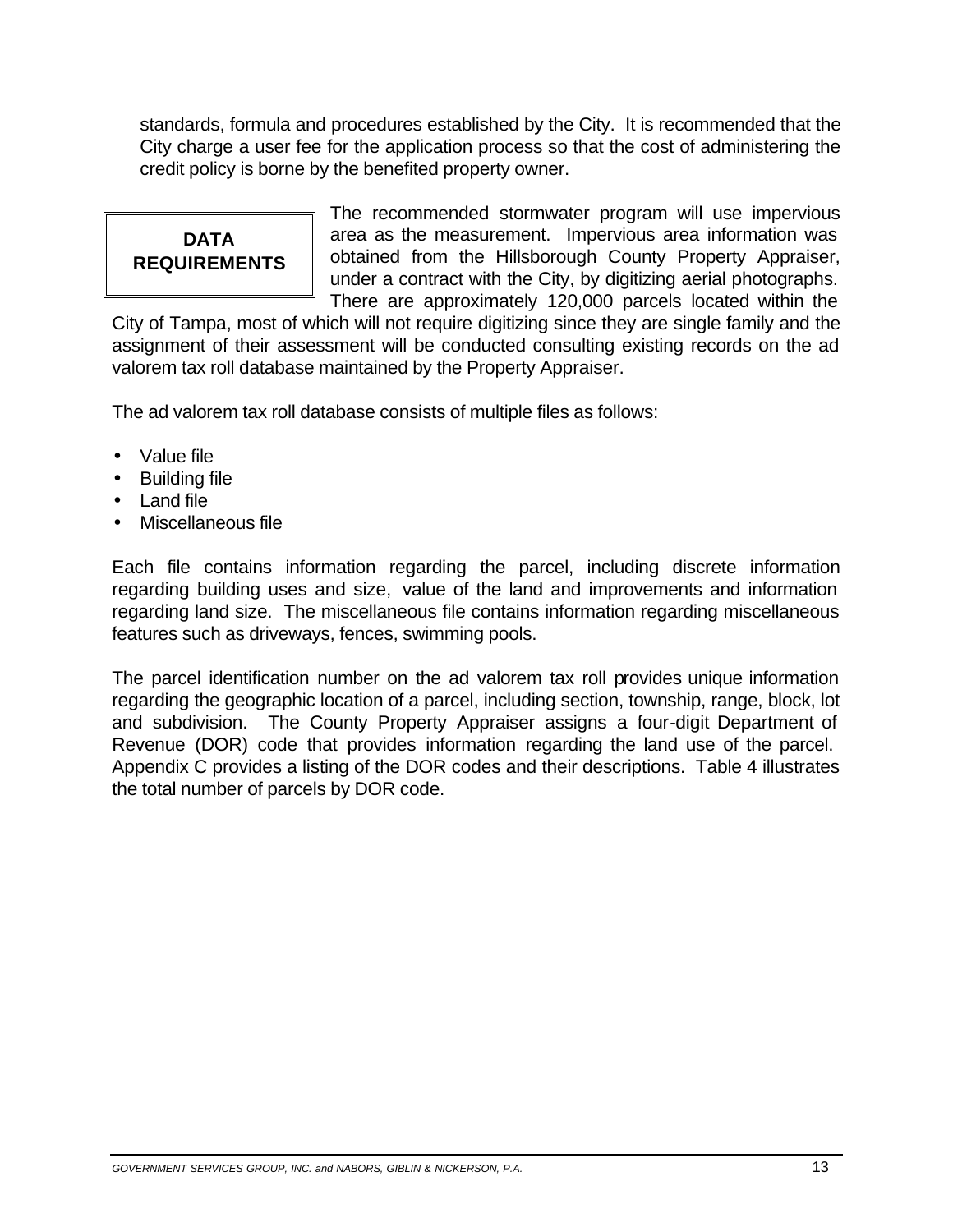| <b>DOR Code</b> | <b>DOR Description</b>           | # Parcels      |
|-----------------|----------------------------------|----------------|
| 00              | Vacant Residential               | 7331           |
| 01              | Single Family Residential        | 82402          |
| 02              | Mobile Home                      | 27             |
| 03              | Multi Family +10 Units           | 321            |
| 04              | Condominium                      | 7706           |
| 05              | Cooperatives                     | 827            |
| 06              | <b>Retirement Homes</b>          | 43             |
| 07              | Miscellaneous Residential        | 23             |
| 08              | Multi Family 2-9 Units           | 3356           |
| 10              | Vacant Commercial                | 1900           |
| 11              | Store/Retail                     | 725            |
| 12              | Mixed Use Store/Office           | 446            |
| 13              | Department Stores                | 23             |
| 14              | Supermarkets                     | 268            |
| 15              | Regional Shopping Centers        | 11             |
| 16              | <b>Community Shopping Center</b> | 435            |
| 17              | Office Bldg Non-Prof 1 Story     | 880            |
| 18              | Office Bldg Non-Prof 2+ Story    | 416            |
| 19              | <b>Professional Services</b>     | 295            |
| 20              | Airport/Marina/Bus Terminals     | 98             |
| 21              | Restaurants/Cafeterias           | 294            |
| 22              | Drive-In Restaurant              | 124            |
| 23              | <b>Financial Institutions</b>    | 61             |
| 25              | Service Shops/Laundries          | 244            |
| 26              | Service Stations                 | 24             |
| 27              | Auto Sales/Service/Rental        | 877            |
| 28              | Mobile Home Parks/Parking Lots   | 602            |
| 30              | Florist/Greenhouse               | 1              |
| 31              | Theater Drive In/Open Stadiums   |                |
| 32              | Theater/Auditorium (Enclosed)    | 3              |
| 33              | Night Club/Bar/Lounge            | 135            |
| 34              | <b>Recreation Facility</b>       | 4              |
| 35              | <b>Tourist Attraction</b>        |                |
| 37              | Race Track                       | $\overline{c}$ |
| 38              | Golf Course/Driving Range        | 4              |
| 39              | Hotels/Motels                    | 121            |

### **TABLE 4 NUMBER OF PARCELS BY DOR CODE**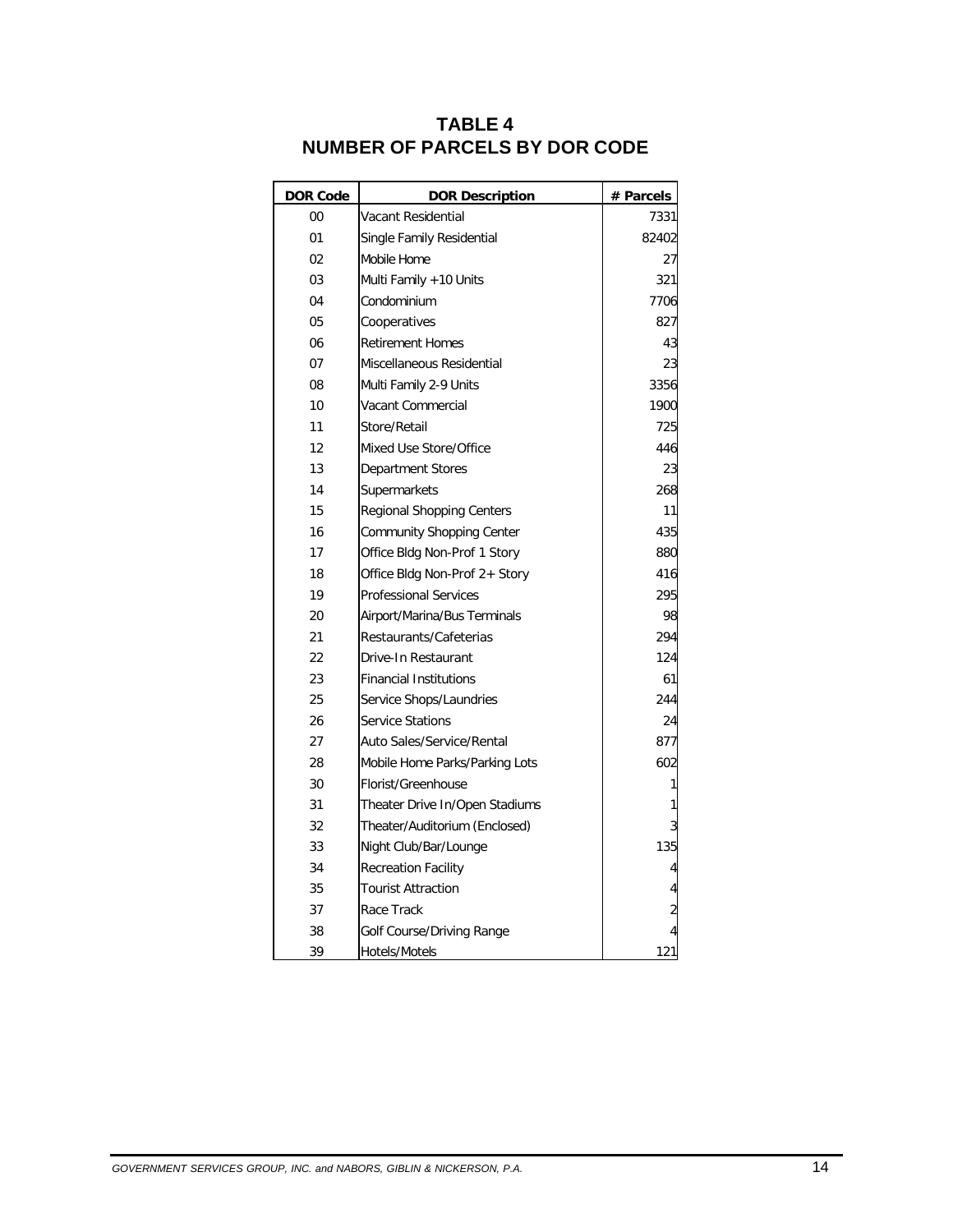#### *TABLE 4 (cont.)*

| <b>DOR Code</b> | <b>DOR Description</b>                  | # Parcels |
|-----------------|-----------------------------------------|-----------|
| 40              | Vacant Industrial                       | 635       |
| 41              | Light Manufacturing                     | 193       |
| 42              | Heavy Industrial                        | 13        |
| 43              | Lumber Yard/Sawmill                     | 14        |
| 44              | Packing Plant (Fruit/Meat)              | 46        |
| 45              | Canneries/Distilleries                  | 5         |
| 46              | Food Processing/Bakeries                | 18        |
| 47              | <b>Mineral Production/Cement Plants</b> | 16        |
| 48              | Warehouse/Industrial                    | 1062      |
| 49              | Open Storage                            | 226       |
| 52              | Cropland                                | 3         |
| 59              | Timberland                              | 1         |
| 60              | Improved Pasture Land                   | 10        |
| 61              | Semi-Improved Land                      | 5         |
| 67              | Miscellaneous Agriculture               | 1         |
| 69              | Ornamentals                             | 3         |
| 71              | Churches                                | 1124      |
| 72              | Private Schools & Colleges              | 161       |
| 73              | Private Owned Hospitals                 | 24        |
| 74              | Homes for the Aged                      | 152       |
| 75              | Orphanages                              | 803       |
| 76              | Mortuaries/Cemeteries                   | 64        |
| 77              | Clubs/Lodges                            | 115       |
| 78              | Volunteer Fire                          | 3         |
| 79              | <b>Cultural Organizations</b>           | 30        |
| 81              | Military                                | 38        |
| 83              | <b>Public County Schools</b>            | 202       |
| 84              | <b>Public Colleges</b>                  | 5         |
| 85              | <b>Public Hospitals</b>                 | 1         |
| 86              | County                                  | 472       |
| 87              | State                                   | 1111      |
| 88              | Federal                                 | 22        |
| 89              | Municipal                               | 2497      |
| 90              | Leasehold Government Owned              | 220       |
| 91              | Utilities, Gas/Electric/Telephone       | 95        |
| 94              | Right-of-Way                            | 55        |
| 95              | Rivers & Lakes, Submerged               | 5         |
| 96              | Waste Lands                             | 84        |
| 97              | County Owned Park                       | 7         |
| 98              | Centrally Assessed                      | 111       |
| 99              | Acreage Non Agricultural                | 51        |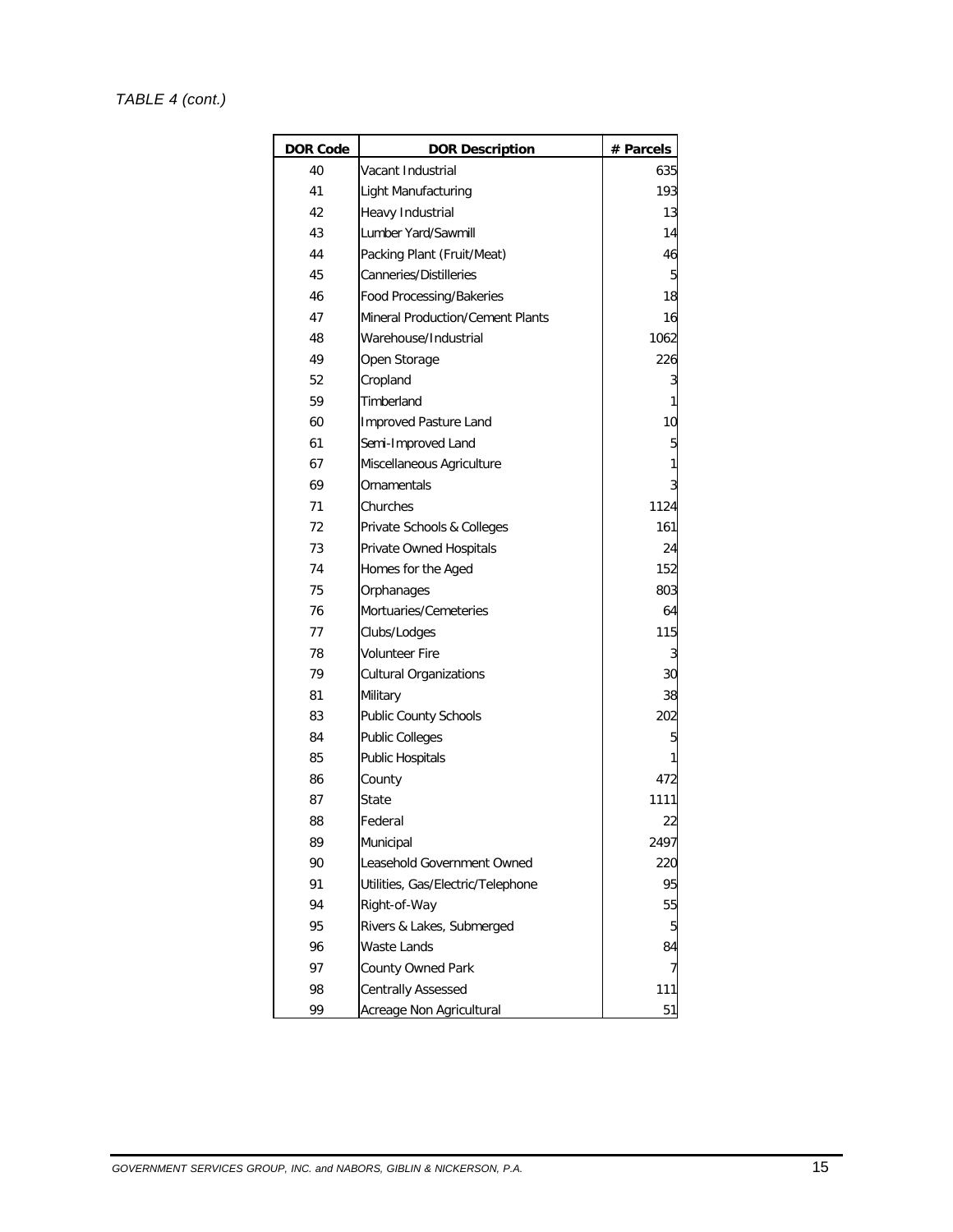In addition to the DOR code, the County Property Appraiser also assigns a building use code that provides information regarding the specific use of a building on a parcel. A listing of the Hillsborough County Property Appraiser's building use codes is provided as Appendix D.

For most improved parcels, each building record contains information regarding the actual square footage of the buildings, which includes the area on each floor of a multi-story building. However, the calculation of impervious area requires the use of the footprint of the building and not the actual square footage. The footprint of the building does not account for the multiple stories of the building, but only counts the base story in the calculation of the impervious area.

In addition to the ad valorem tax roll database, the County Property Appraiser has developed an excellent cadastral layer in the geographic information system (GIS) with both a parcel identification number and physical location. More importantly, the GIS system has allowed the City to contract with the County to use aerial photography to determine the impervious area of each parcel.

To develop the information for the recommended assessment methodology, at a minimum, the following data must be collected, validated and verified:

- 1. The amount of impervious area on each improved parcel in the City for all General Parcels.
- 2. A statistically valid sample for the single family and some multi-family residential properties should be measured to establish an average impervious area. This involves drawing samples of parcels by rate class and measuring the impervious area associated with the sample.
- 3. A list of all parcel numbers with on-site stormwater mitigation facilities that are privately maintained and an estimate of the year in which those facilities were put in place; and
- 4. A list of all parcels by parcel number which are inside the service benefit area and each improvement benefit area. This task should be easily accomplished through the use of the GIS files.

Prior to the initiation of this project, City staff had obtained a significant amount of impervious area information from the County Property Appraiser's office. During the course of this Phase I work effort, GSG identified additional parcels that required impervious area measurements.

A proportional stratified random sample was generated for all single family and multi-family properties. Using this method, the following steps were performed: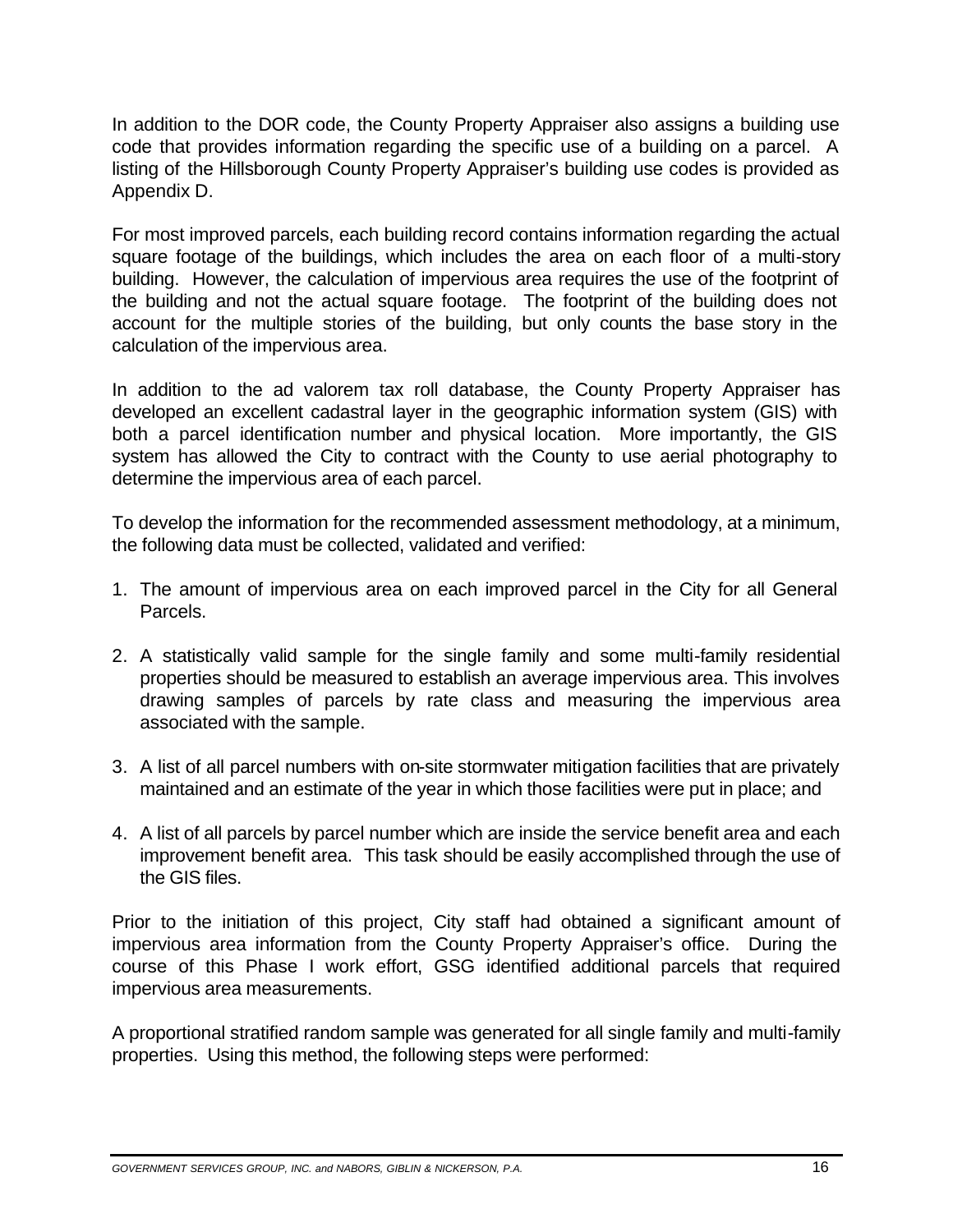- 1) A simple random sample of parcels was selected from each group. The size of each sample is proposed in the table below.
- 2) The total impervious area of each selected parcel in each stratum was determined.
- 3) The total impervious area for each stratum was determined by computing the product of the stratum mean and the total parcels in the stratum.
- 4) The total impervious area for all strata was summed.

Based on this method, Table 5 illustrates the samples that will be or have been measured for each group:

|                      |           | Average<br><b>Square</b> | <b>Square</b><br>Foot | <b>Required</b><br><b>Sample</b> |
|----------------------|-----------|--------------------------|-----------------------|----------------------------------|
| <b>Strata</b>        | # Parcels | <b>Feet</b>              | <b>Variance</b>       | <b>Size</b>                      |
| Small                | 26,913    | 1,027.25                 | 49,009.11             | 71                               |
| Single Family        |           |                          |                       |                                  |
| Medium               | 26,855    | 1,512.78                 | 15,175.78             | 20                               |
| <b>Single Family</b> |           |                          |                       |                                  |
| Large                | 26,879    | 2,360.25                 | 336,086.85            | 92                               |
| <b>Single Family</b> |           |                          |                       |                                  |
| Very Large           | 811       | 5,032.47                 | 635,400.31            | 36                               |
| Single Family        |           |                          |                       |                                  |
| Triplex and          | 566       | 2,222.57                 | 815,156.12            | 175                              |
| Quadplex             |           |                          |                       |                                  |
| <b>Duplex</b>        | 1,889     | 1,595.65                 | 218,117.02            | 123                              |

### **TABLE 5 NUMBER OF PARCELS FOR SAMPLE SIZE**

These samples will be or have been used to determine the impervious area associated with their respective parcels. This data will be used to develop the information for the single family and multi-family tiers.

To date, only 3,250 of the parcels may still require impervious area measurements, including the samples described in Table 5 and excluding approximately 8,500 parcels associated with about 250 condominium associations. It is anticipated that the County Property Appraiser's staff will be able to complete these impervious area measurements in time to meet the statutory deadlines to use the tax bill collection method for Fiscal Year 2003-04. However, in the event that the Property Appraiser's staff cannot meet these deadlines, a contingency plan would be for City staff to use temporary staff to conduct this field research by on-site visits, review of site plans or manual measurements from aerial photography.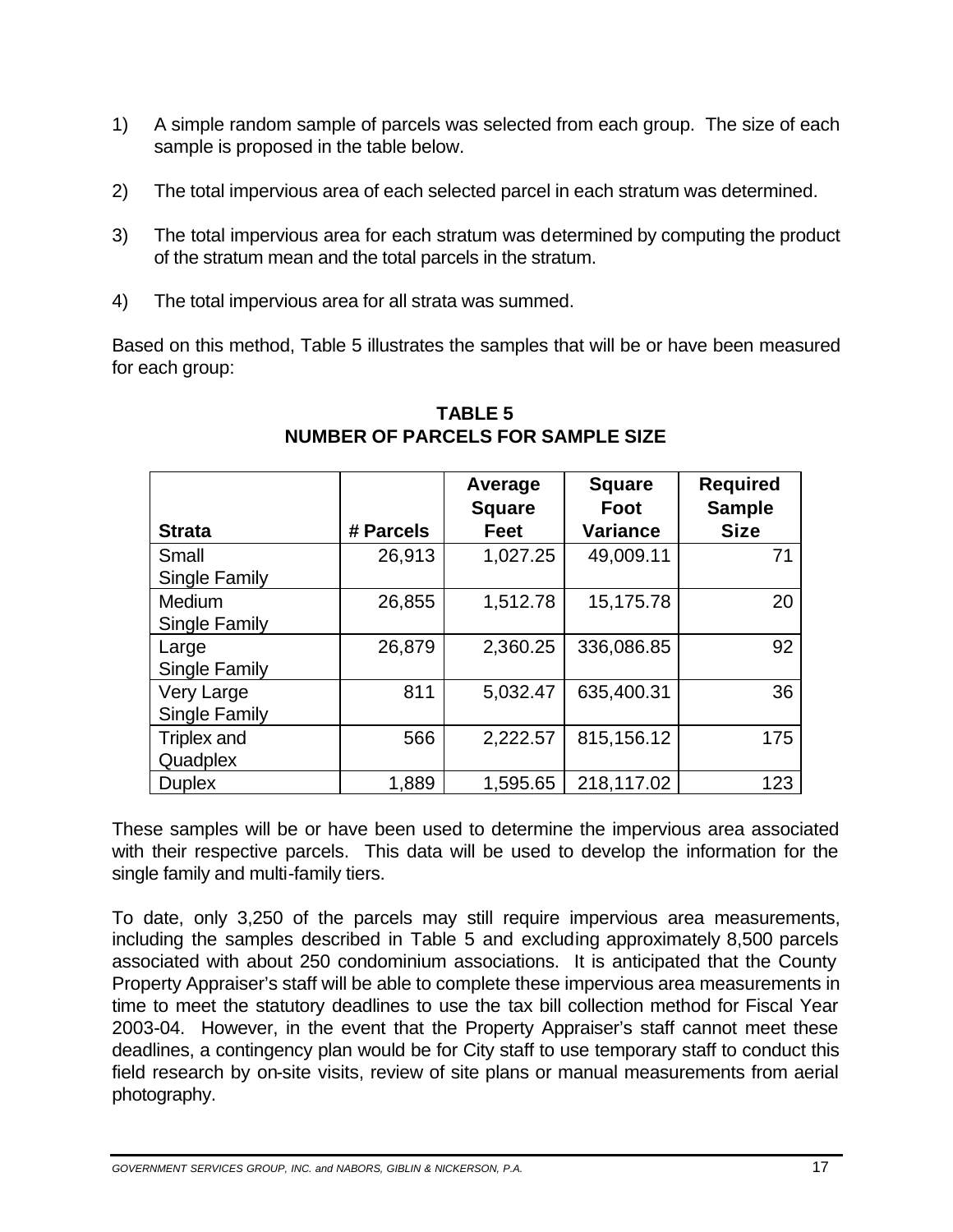### **BILLING AND COLLECTION METHOD**

There are three methods for billing and collecting the stormwater charge; each method has its pros and cons. The methods are as follows:

- Utility bill (water, sewer, electricity)
- Separate bill (traditional method)
- Ad valorem tax bill (Uniform method)

One method of collecting stormwater charges is through the use of a utility bill. Typically, utility bills are issued monthly or quarterly and may cover a variety of services such as water, sewer or electricity. One of the legal issues associated with the collection of a stormwater charge on a utility bill is whether such a charge may be enforced through the termination of other traditional services to a customer who is reluctant to pay for stormwater charges. Under the Florida case law, a stormwater charge may be enforced through the termination of other utility services if the stormwater program is interlocked with the other utility program in either an essential, logical manner or in a financial manner. Another mechanism for assuring the collection of a stormwater charge on a utility bill for other services is to require that any payment for services be first applied to stormwater. This mechanism limits the ability of the payor to decide not to pay for the stormwater services. A major weakness in the utility bill collection method is that it cannot reach unimproved property. However, most stormwater assessment methodologies do not include unimproved properties. Finally, the ability to correlate the utility accounts to the ad valorem tax roll database used to develop the assessment methodology is usually time consuming and cost prohibitive since the utility account is sometimes billed to the tenant (user) and not the owner of the property. This is the major reason for not using the utility billing system to collect the stormwater charges.

The traditional method of collecting special assessments is similar to the procedure associated with mortgage liens. Upon the imposition of the stormwater assessment, a notice of lien is recorded in the amount equal to each property's share of the total stormwater assessment program costs. In the event of non-payment, the amount due is accelerated and the assessment lien is foreclosed in the same manner as a mortgage. The traditional collection method is typically not as efficient as the tax bill collection method because (1) it requires an extraordinary exercise of political will to foreclose on any residential property and (2) the foreclosure process is frequently resisted, resulting in protracted litigation prior to payment. In addition, when the assessment is for annual services, the foreclosure process must be repeated for each year the assessment is imposed and not paid. The use of the traditional method does not require adherence to the strict statutory deadlines and requirements associated with the tax bill collection method. Instead, requirements of the traditional collection method can be prescribed by ordinance.

The tax bill collection method of billing and collection is favored because the special assessments are collected in the same manner as ad valorem taxes. No specific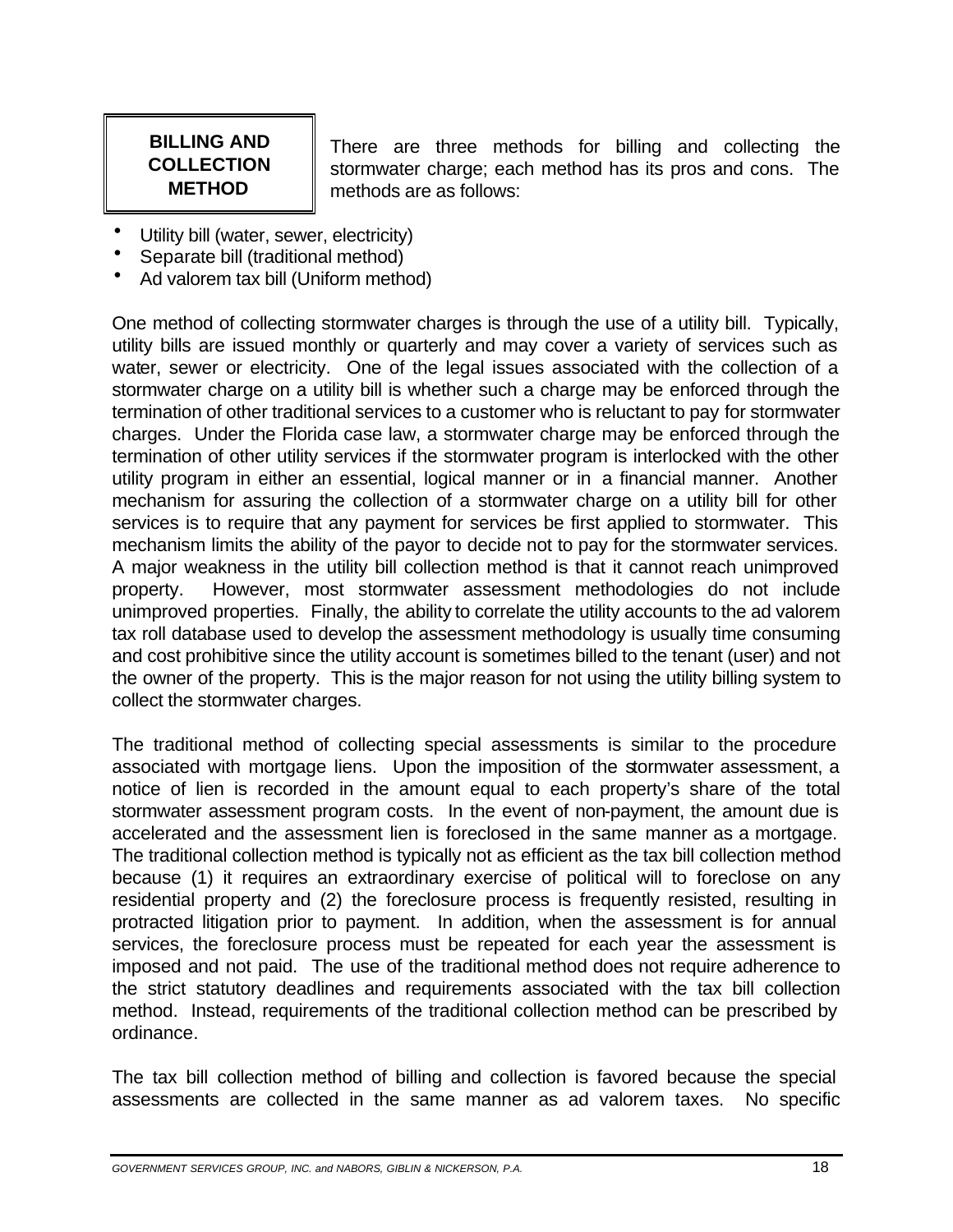enforcement action is required by the governmental unit that imposes the assessment. This assures a high collection rate for charges on the ad valorem tax bill. However, the tax bill collection method is not recommended for collection of assessments from government property.

 area information to the parcel identification number, far outweighs any of the other Further, the recommended assessment methodology is based on the impervious area located on each developed parcel. The methodology assigns rate classes based on the parcel's assignment of use by the County Property Appraiser. The vast majority of the impervious area data for the City has been compiled for each parcel using the ad valorem tax roll database, the GIS files and the aerials of the parcels. Therefore, the advantages of using the ad valorem tax bill collection method, which already correlates the impervious collection methods and is recommended as the billing and collection method for the City of Tampa.

Engineering services will be fundamental to the successful **ENGINEERING** | implementation of the stormwater utility program. The following **SCOPE OF WORK** summary provides the major components of the scope of work for outside engineers, but does not provide a detailed work plan.

**Stormwater utility program assistance** - Assist in the development of the stormwater rate study including such tasks as:

- · Development of the apportionment methodology
- · Analysis of the operations and maintenance levels of service to support a uniform charge citywide
- · Development of a credits and adjustments policy to address existing facilities
- · Assistance in acquiring deficient data such as the impervious area information

 **Development of a Comprehensive Stormwater Master Plan** - The City of Tampa has developed and has been utilizing a process for recognizing stormwater needs and prioritizing those needs to be addressed in the stormwater program. This process has produced a list of projects based on criteria developed by City staff. It is recommended that the City engage engineers to develop a comprehensive stormwater master plan. However, in recognition of the work already completed for several basins, this Master Plan would incorporate the existing Basin Studies and continue the work on the remaining Basin Studies. The Master Plan would also include these components:

- · Level of service standards
- · Prioritization criteria
- · Capital improvement plan
	- Major capital projects
	- Extraordinary maintenance
- · Basin Studies
- · Basin-Specific Water Quality Improvement Evaluations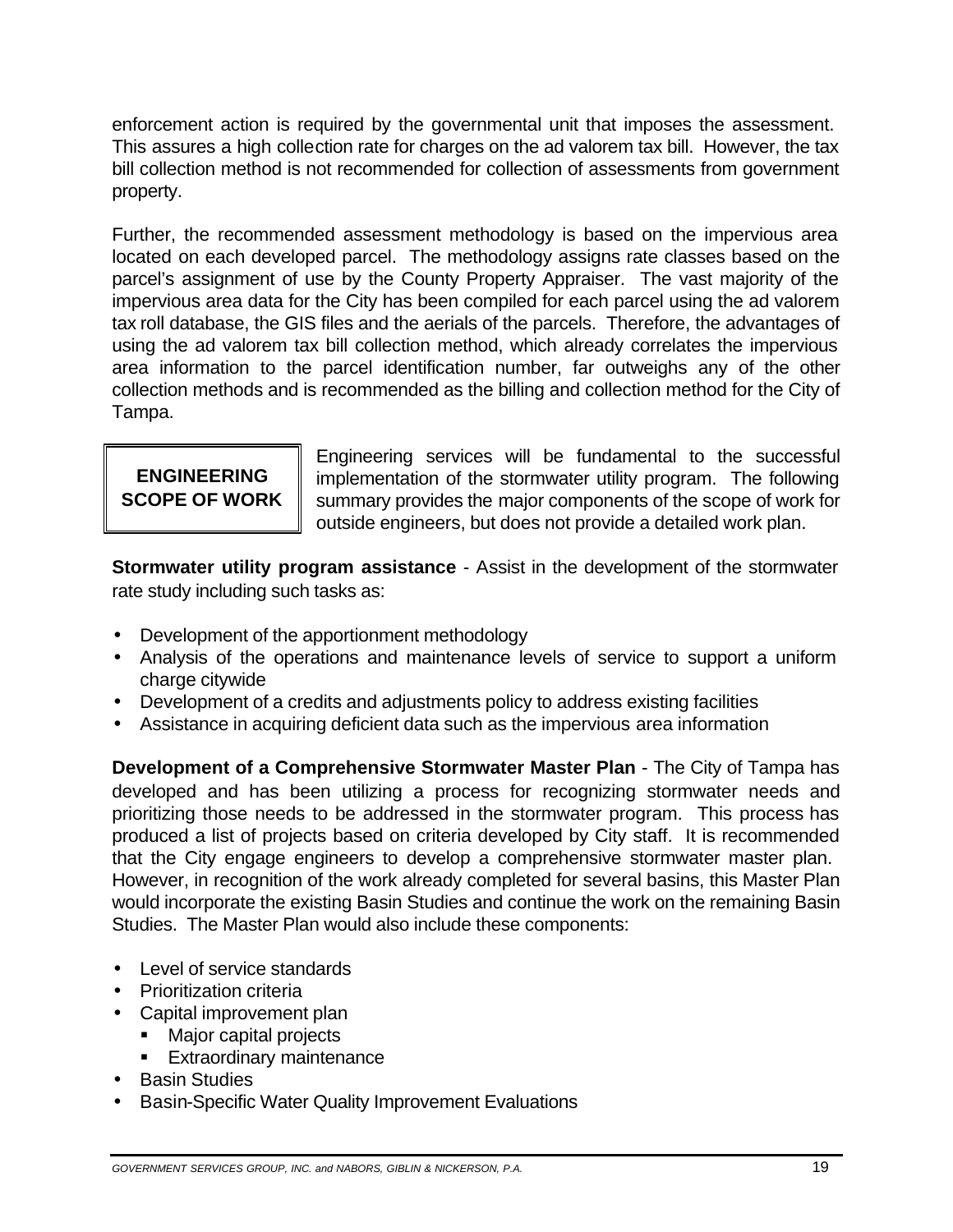The Master Plan should also address these known deficiencies in the system or areas of concern:

- · Legal/engineering assessment of the issue of pipes under houses liabilities and opportunities
- Review of permitting criteria
- · Review and update of the Public and Private Standards Manual with recommendations
- · New draft NPDES Permit water quality basin assessments and monitoring needs
- · Formulation of TMDL master plan
- · Maintenance needs evaluations
- · Survey of old stormwater systems and development of a retirement/replacement plan

**Miscellaneous Engineering Services -** Other miscellaneous services that should be provided by engineering consultants include:

- · Updates to the inventories of the stormwater facilities with primary attention to private ponds (could be included in the Stormwater Master Plan)
- · Assistance in the development of a GIS effort for the City that would include an integrated GIS approach for stormwater management services such as GIS layers of the existing stormwater facilities

**Canal Dredging Projects** - Although the canal dredging projects could be appropriately included within the Stormwater Master Plan, in recognition of the critical concerns related to the canals, it is recommended that the City undertake a program to address the canal dredging concerns. The City should engage engineers to assist in the development of a program to identify the canal concerns (on a canal basis, since not all of the concerns are similar), develop project costs to correct the canal problems and develop a methodology to properly apportion the costs of the projects between the benefited properties (including the City, County, State and Federal agencies, if applicable) and the property owners.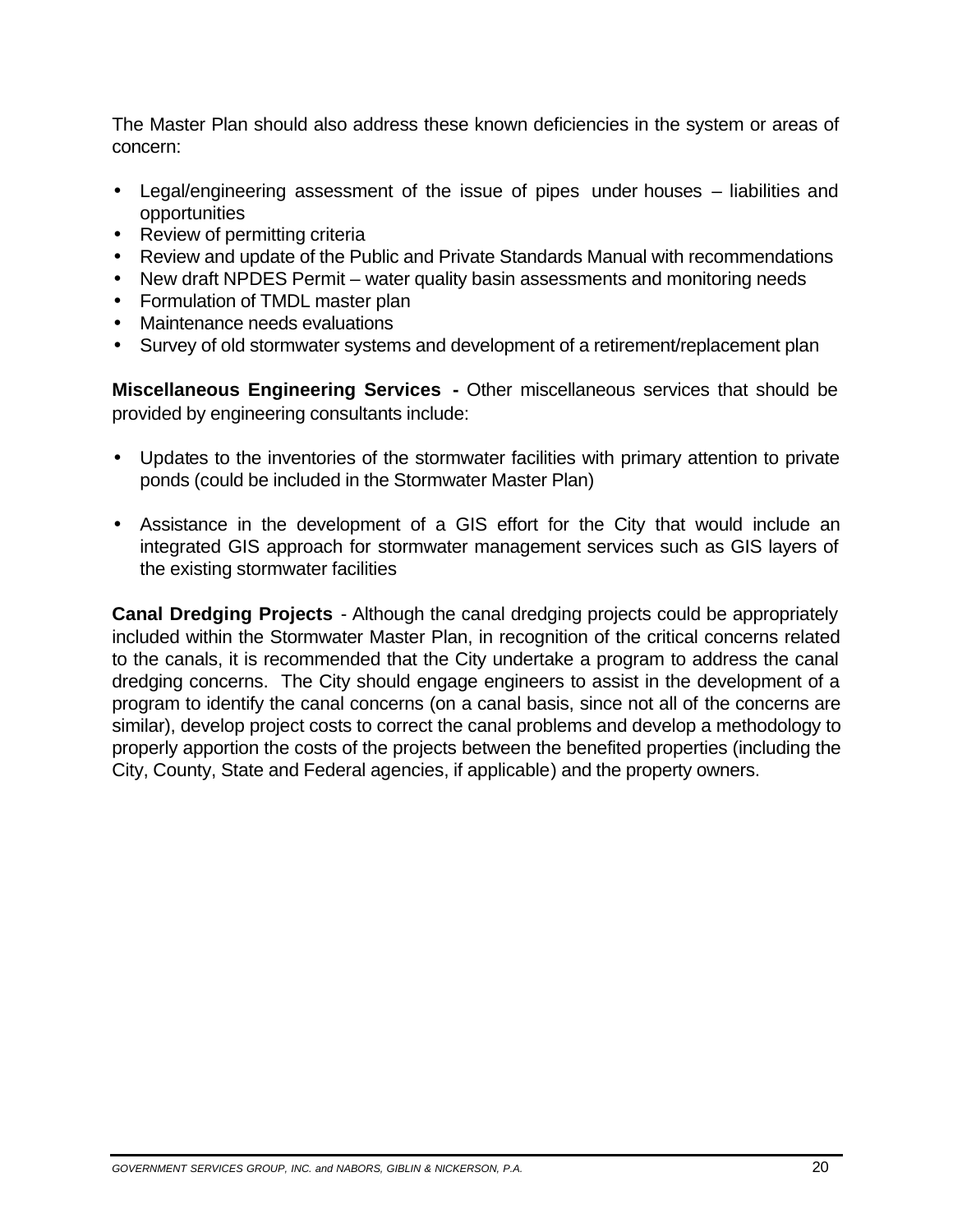### *IMPLEMENTATION*

To use the tax bill collection process, a local government must **IMPLEMENTATION inducedures provided in section 197.3632,**<br>**IMPLEMENTATION Florida Statutes (Uniform Method).** A local government must initiate the process almost a year before it intends to begin using the Uniform Method to collect the assessments. The

process begins with the passage of a resolution of intent prior to January 1 or, if the property appraiser, tax collector, and local government agree, March 1. The adoption of a resolution of intent does not obligate the local government to use the method or to impose a special assessment, but it is a prerequisite to using the Uniform Method.

The local government must publish notice of its intent to consider a resolution to use the Uniform Method weekly for four consecutive weeks prior to a public hearing on the matter. If the resolution is adopted, the governing board must send a copy of it to the property appraiser, the tax collector, and the Florida Department of Revenue by January 10 or, if the property appraiser, tax collector, and local government agree, March 10. The City has complied with this requirement by adopting a resolution of intent and timely notifying the Hillsborough County Property Appraiser, the Hillsborough County Tax Collector and the Florida Department of Revenue.

Pursuant to the ordinance expected to be adopted in August 2003, an initial assessment resolution to be adopted by the City will be required. Such initial assessment resolution should, among other things, briefly describe the stormwater assessment program, the method of apportionment, adopt the preliminary assessment rates, set a public hearing date for final consideration, and direct and authorize the mailed and published notifications to those property owners included on an initial assessment roll. The amount (rate) established in the initial assessment resolution and provided on the first class notices cannot be increased without additional notice to the property owners. However, the preliminary rates can be decreased at the final public hearing. This process is similar to the millage adoption process for ad valorem taxes in that once the preliminary millage rate has been adopted, the City cannot increase the millage rate for that fiscal year without additional notice to the property owners.

Statutory requirements to use the tax bill collection method provide that a service assessment roll must be adopted at a public hearing between June 1 and September 15 so the tax collector can merge it with the ad valorem tax roll and mail a single bill for the combined collection of assessments and ad valorem taxes. At least 20 days prior to the public hearing, a local government must publish notice of the hearing in a newspaper of general circulation within the government's boundaries and by individual first class United States mail to the owners of property subject to the assessment.

The mailed notice can either be a separate notice or the City may have the option to use the Truth-In-Millage (TRIM) notice to notify property owners of their respective stormwater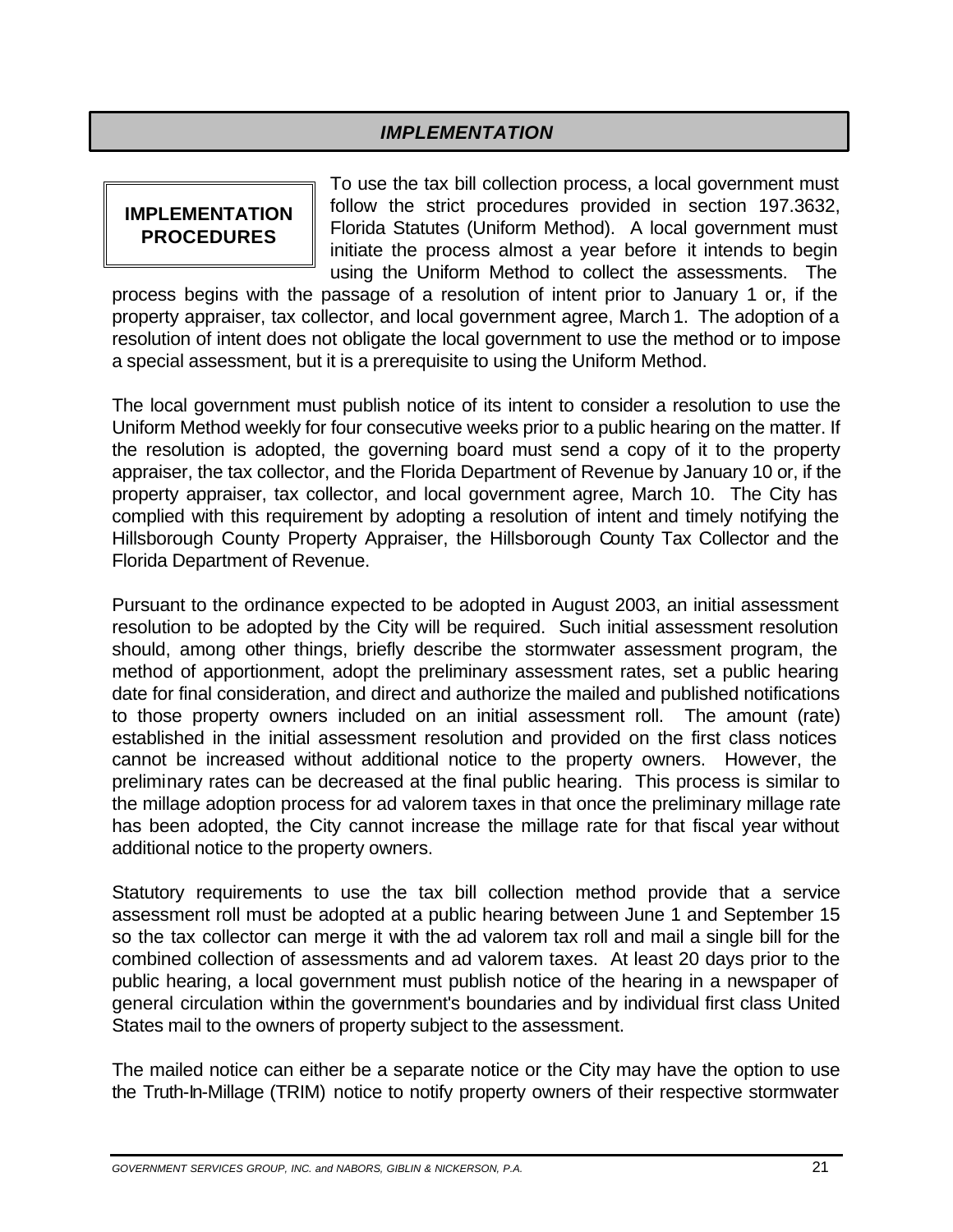assessment amount. The use of TRIM is dependent upon the agreement of the property appraiser. However, the TRIM option is not available to the City this year due to time constraints. In future years, if the City expects to employ the use of the TRIM notice, it is imperative to begin coordinating with the property appraiser early in the calendar year if it expects to use the TRIM notice.

The advantages to using the TRIM notice is that the property owner receives a combined notice of the full amount proposed to be collected on the ad valorem tax bill in November. It is also less costly to include the assessment on the TRIM notice instead of a separate mailing.

requirements. The other major disadvantage of the TRIM notice is the timing issue. Property Appraisers typically do not mail the TRIM notices until the third week in August. The disadvantages to using the TRIM notice is that there are certain items of information that are required by the Florida Statutes to be included in any notice to the property owner. The format and size of the TRIM notice may preclude the ability to include all of these items on the TRIM notice and the City would not be in compliance with the Florida Statutes This mailing window prevents the City from meeting the 20-day statutory notice requirement. Finally, the use of the TRIM notice requires coordination with the Property Appraiser's office and transfer of the assessment information to be included on the TRIM notice, which may require significant computer programming changes.

To minimize any confusion to the property owners and ensure the successful implementation of the assessment program, the first class notice package should include the following components:

- A public information brochure to be inserted in the first class notice package, which provides a user-friendly explanation of the program and its benefits and provides answers to the "most frequently asked questions."
- · A correction postcard that can be used by the property owner to notify the City of corrections to the information included on the first class notice such as the property owner name and address, the classification of the property or the amount of impervious area.

Additional recommendations that would assist in the successful implementation of the assessment program include:

· A phone bank staffed by City staff and/or temporary staff, who have been trained regarding the proposed assessment program and types of questions or issues that might be raised by the property owners. A series of phone numbers to provide ample access to the phone bank would also be helpful in minimizing property owner frustration (i.e., busy signals on the phone lines).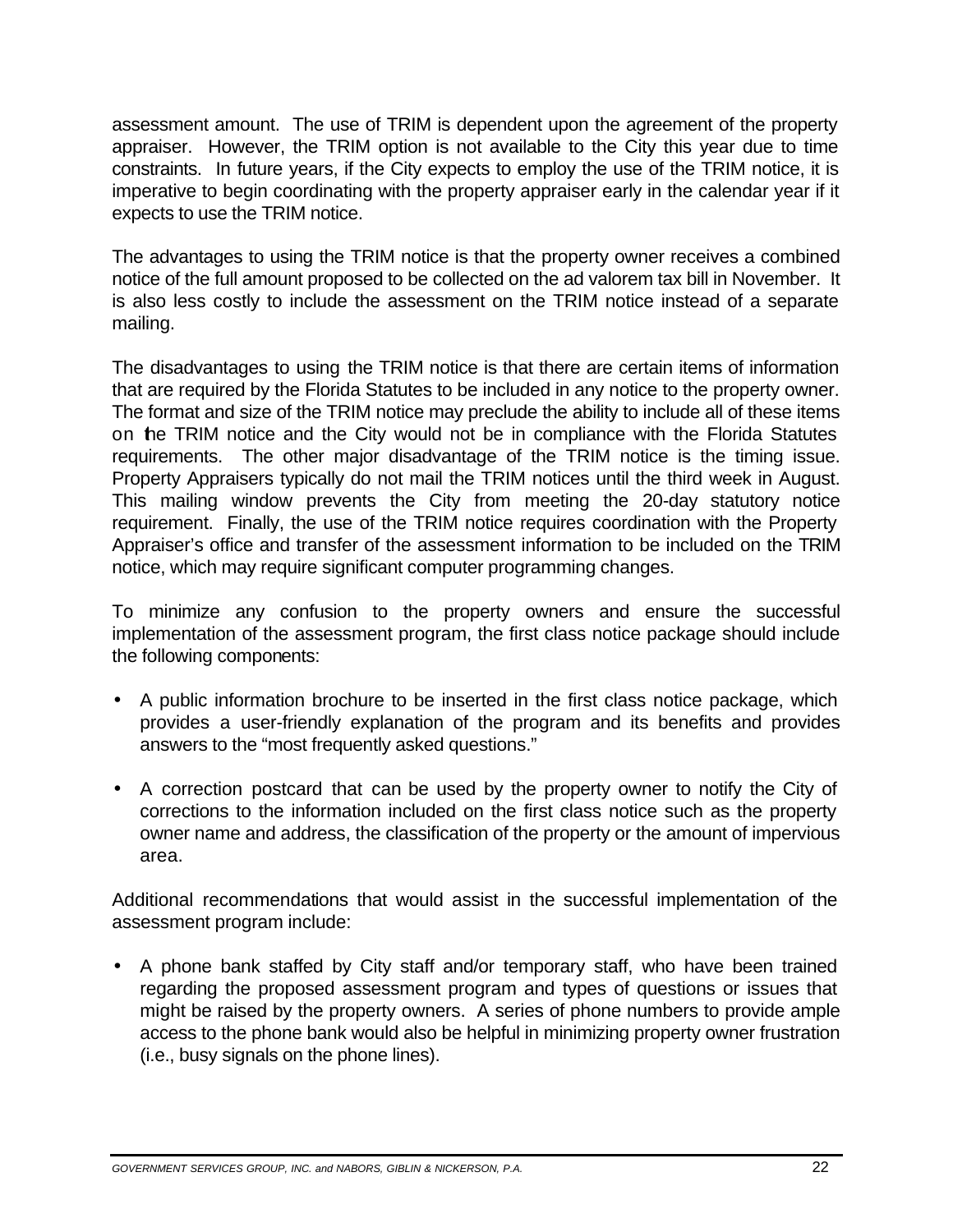- · The incorporation of follow-up forms for senior City staff to use to provide additional assistance or information to property owners with more complicated requests or problems.
- · A log of all telephone requests so that City staff can prepare a summary of the types of questions or issues that have been raised by the property owners and provide it to the City Council.

 ordinance). Administrative corrections can still be made to the assessment roll until the If there are errors on the first class notices, these errors will be researched by the City staff and will be corrected administratively (pursuant to the procedures outlined in the date when the assessment roll must be readied to be certified to the Hillsborough County Tax Collector.

At the scheduled public hearing that was advertised in the first class notice, the City will adopt a final assessment resolution, which will articulate the assessment rates, approve the assessment roll with any existing and proposed corrections, and direct and authorize the method of collection.

Once the final assessment resolution is adopted, the roll must be certified to the Hillsborough County Tax Collector no later than September 15 and is merged with the ad valorem tax roll. Any minor modifications, corrections or errors related to the assessment roll must be made in accordance with the procedures applicable to the correction of errors on the tax roll, upon administrative written direction from the City to the Hillsborough County Tax Collector. These procedures require an "error and insolvency" form to be prepared by the City and signed by the Mayor, Stormwater Director or their designee and forward to the Tax Collector. The Tax Collector will then make the necessary changes to the assessment amounts and send corrected tax bills.

Collection of the special assessments and ad valorem taxes begins in November. Failure to pay the assessments and taxes result in the issuance of a tax certificate and may result in the sale of a tax deed.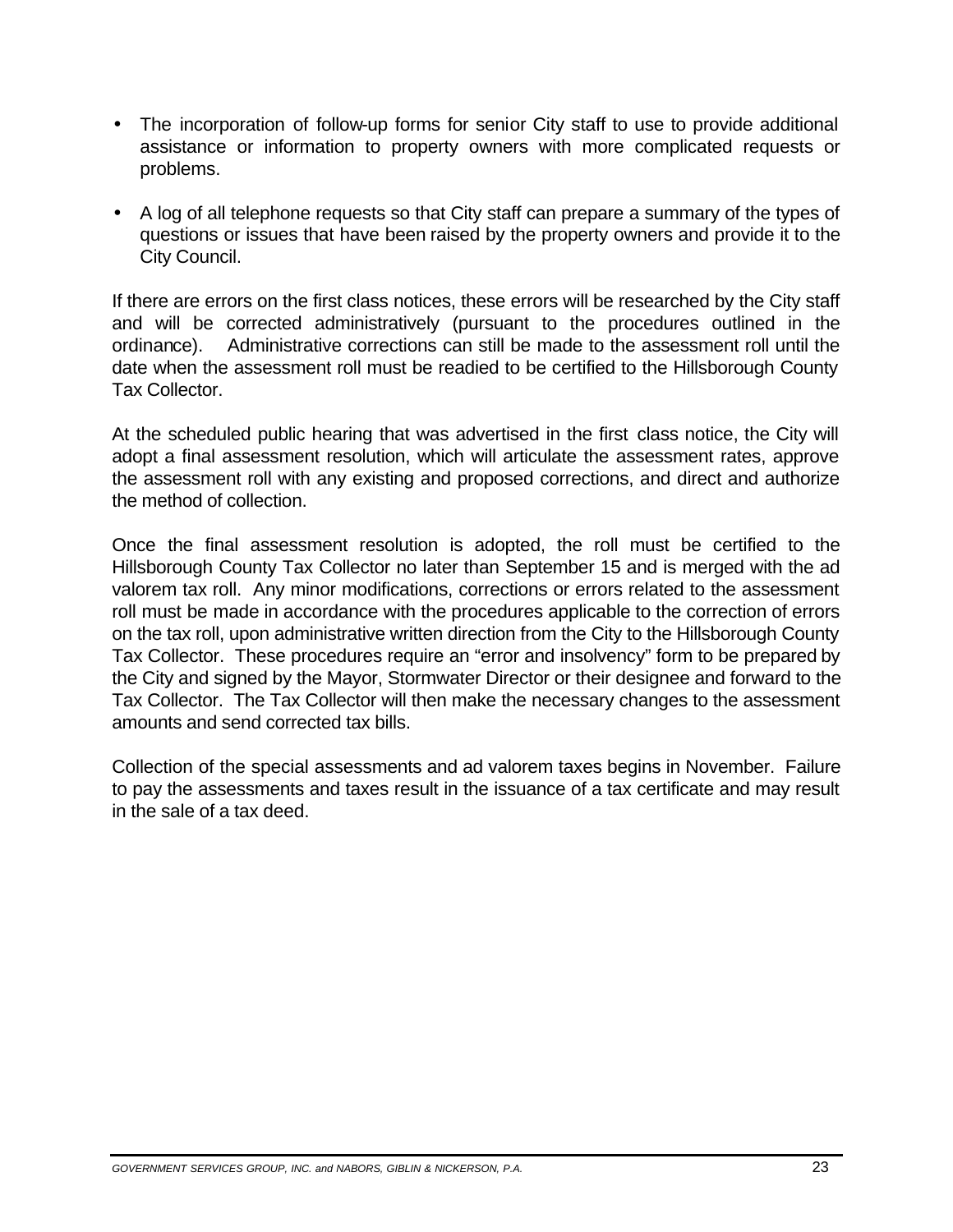# **CRITICAL EVENTS SCHEDULE**

Table 6 provides a general overview of the tasks/events related to the remaining critical events schedule.

### **TABLE 6 CRITICAL EVENTS SCHEDULE**

| <b>EVENT</b>                                                                                            | <b>DATE</b>                    |
|---------------------------------------------------------------------------------------------------------|--------------------------------|
| Development of Preliminary Assessment Roll                                                              | July - August, 2003            |
| First Reading of the Ordinance                                                                          | July 24, 2003                  |
| <b>City advertises Ordinance</b>                                                                        | July 25, 2003                  |
| Public Hearing to adopt Ordinance authorizing imposition<br>of non-valorem assessments (Second Reading) | August 7, 2003                 |
| <b>City Council adopts Initial Assessment Resolution</b>                                                | August 7, 2003                 |
| GSG Prints and stuffs First Class Notices and Public<br><b>Information Brochures</b>                    | August 8-20, 2003              |
| Publish Notice of Public Hearing to adopt<br>Final<br><b>Assessment Resolution</b>                      | August 21, 2003                |
| GSG Mails First Class Notices/Brochures to affected<br>property owners                                  | August 21, 2003                |
| Phone Bank Open                                                                                         | August 22 - September 11, 2003 |
| Errors and Corrections Researched and Assessment Roll<br>Corrected                                      | August 22 - September 11, 2003 |
| Public Hearing to adopt Final Assessment Resolution                                                     | September 11, 2003             |
| Test tape of Non-Ad Valorem<br>Assessment Roll to<br><b>Hillsborough County Tax Collector</b>           | By September 12, 2003          |
| City certifies Non-Ad Valorem<br>Assessment Roll to<br><b>Hillsborough County Tax Collector</b>         | By September 15, 2003          |
| E&I forms prepared for additional corrections                                                           | After September 15, 2003       |
| Valorem<br>Tax<br><b>Bills</b><br>Ad<br>(including<br>Stormwater<br>Assessments) Mailed                 | Approximately November 1, 2003 |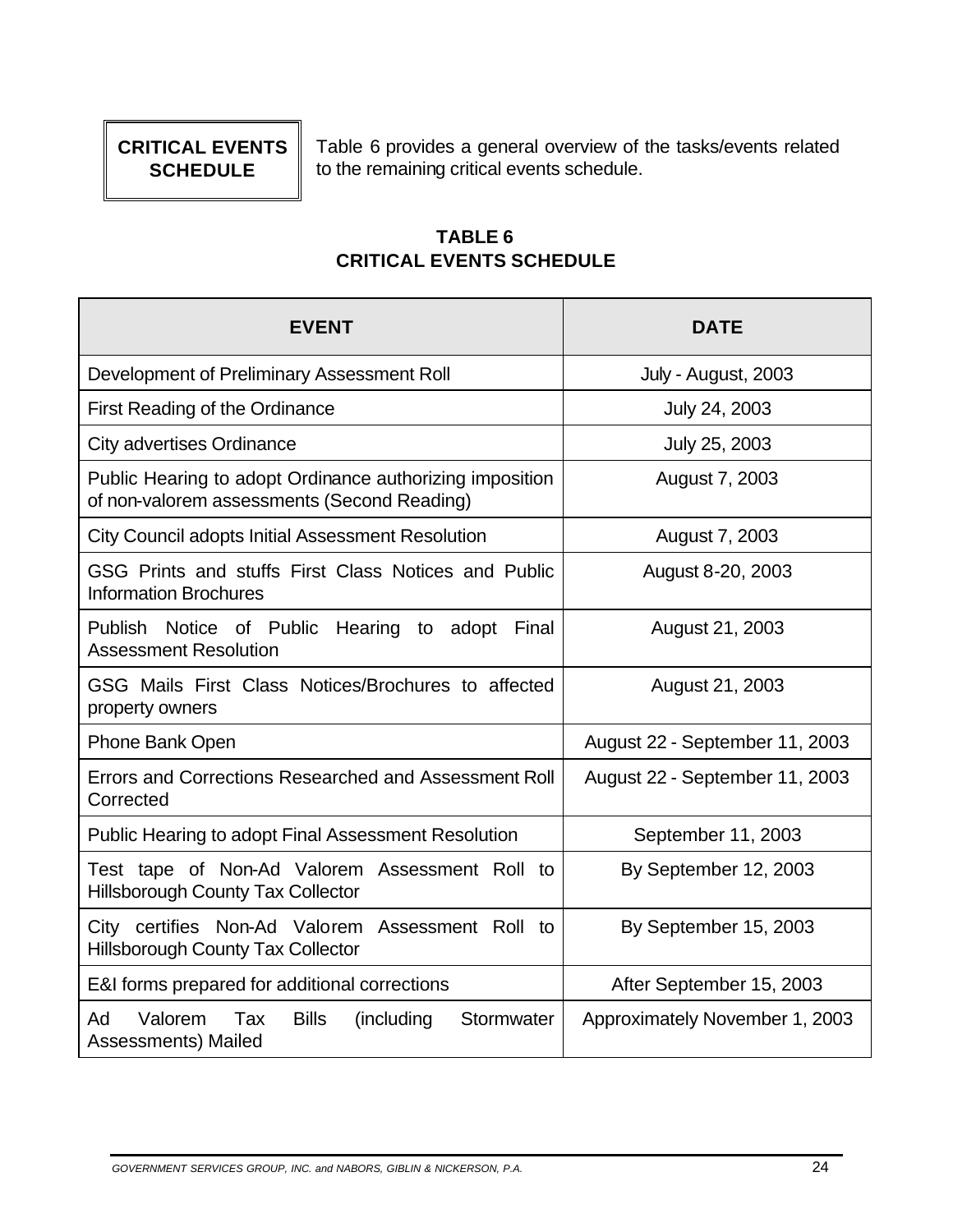**PHASE II SCOPE** Based on the information gathered in the Phase I analysis, the following provides a scope of services for Phase II of the project, **OF SERVICES** which is to develop and implement a stormwater assessment program using the tax bill collection method.

### **Task 1: Identify Full Costs (Revenue Requirements) of the Stormwater Program for Fiscal Year 2003-04**

Evaluate the full cost of the proposed stormwater services using the City's most current financial information. This full cost analysis will include (i) the costs of maintaining and operating the City's stormwater system based on the identified service requirement scenarios, (ii) indirect and/or administrative costs and (iii) billing and collection costs associated with the tax bill collection method.

#### **Task 2: Provide a Detailed Scope of Services for Engineering Services to be Provided to Assist in the Implementation of the Stormwater Program for Fiscal Year 2003-04**

Provide the City with a detailed scope of services to be used to acquire the necessary engineering services to assist the City in the implementation of the stormwater assessment program for Fiscal Year 2003-04.

### **Task 3: Develop a Method of Apportioning the Costs**

Using the current ad valorem tax roll, the stormwater services data, and the identified benefit areas, develop a method of apportioning the costs. The methodology will also include a credit and adjustment policy to meet specific stormwater characteristics of the City. Review and revise the assessment methodology for legal sufficiency and compatibility with the tax bill method of collection.

#### **Task 4: Determine Actual Base Billing Units**

Calculate the billing units for the stormwater rate calculations and identify the number of such units in the City.

#### **Task 5: Generate Preliminary Billing Data**

Develop a billing database from the Hillsborough County Property Appraiser's records and other data that the City may provide and that is available in a timely manner, in electronic form.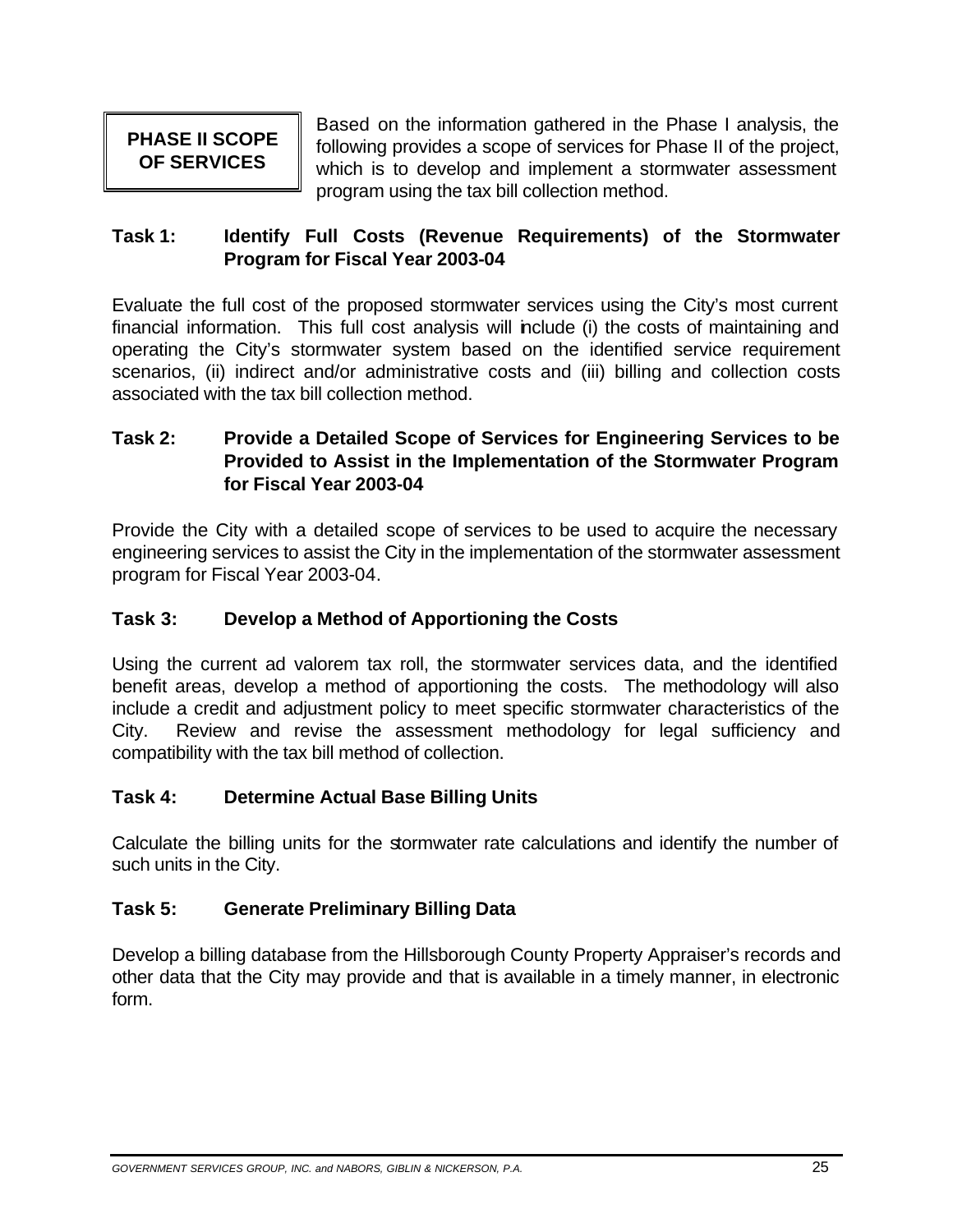### **Task 6: Develop Pro Forma Rates**

Calculate pro forma rates or proforma revenue generation, based on data collected through the execution of Task 5. Pro forma rates will be determined by dividing the number of billing units in the City into the various program budget scenarios developed in Task 1 based on the apportionment methodology in Task 3.

### **Task 7: Draft/Revise the Stormwater Assessment Ordinance**

Draft a stormwater assessment ordinance, which provides the City with the flexibility to impose and collect stormwater assessments using the tax bill collection method.

#### **Task 8: Draft Initial Assessment Resolution**

Draft an initial assessment resolution that conforms to the stormwater assessment ordinance to impose the stormwater assessment to implement the City's policy decisions and proposed methodology.

### **Task 9: Draft Final Assessment Resolution**

Draft a final assessment resolution that conforms to the stormwater assessment ordinance to impose the stormwater assessment and adopt final assessment rates.

#### **Task 10: Assist with Rate Adoption Process**

Advise and assist with the legal requirements for the adoption of the final assessment rate resolution in conformance with section 197.3632, Florida Statutes, including: (a) the development of the first class notices, (b) publication of the public hearing, (c) development of a public information sheet, and (d) attendance at the public hearing.

#### **Task 11: Prepare Certified Assessment Roll for the Hillsborough County Tax Collector**

Make all corrections to the assessment roll resulting from postcards, telephone calls or other inquiries. Prepare the certified final assessment roll. Coordinate with Tax Collector's Office to ensure that the stormwater assessment roll is certified in conformance with section 197.3632, Florida Statutes.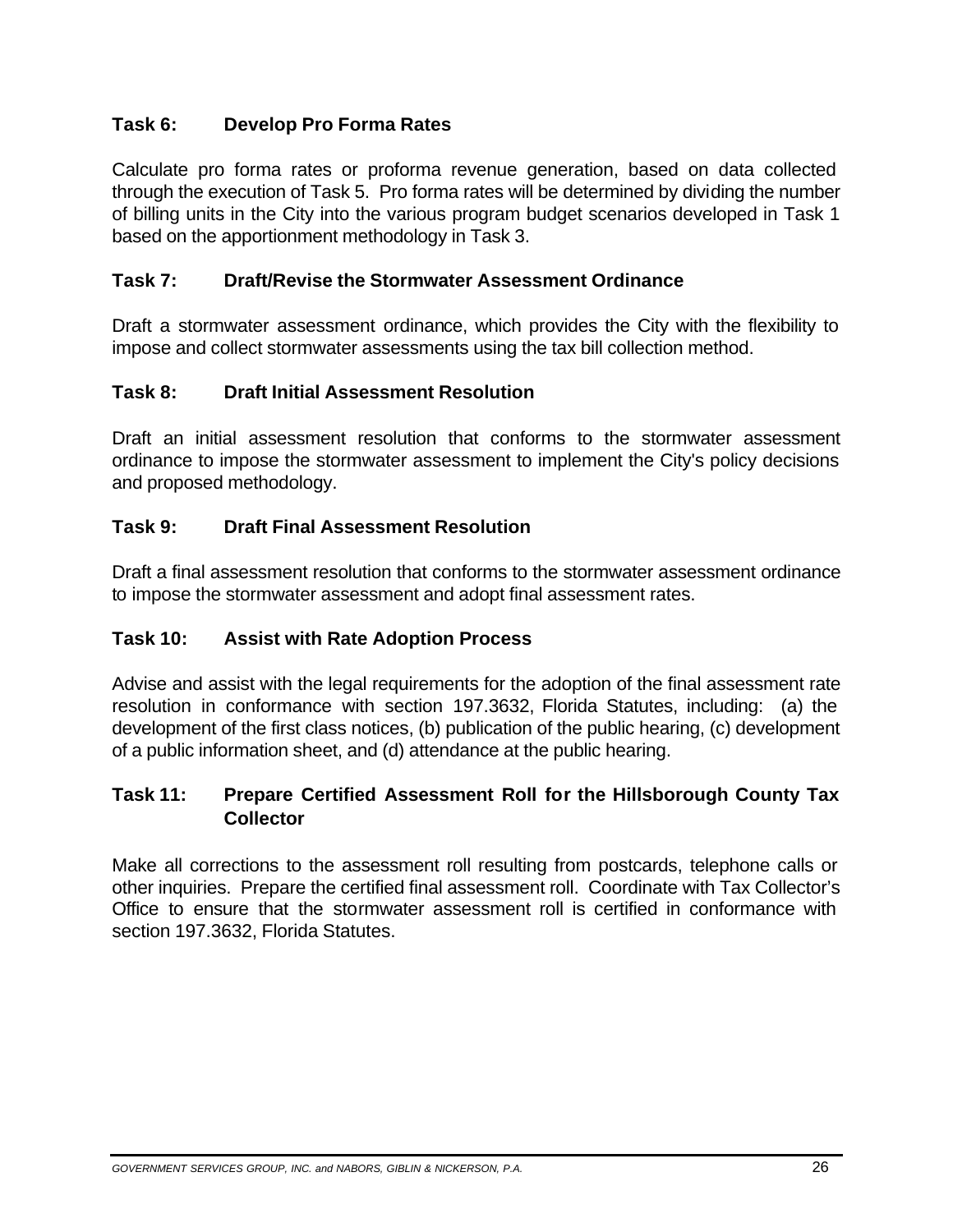### **Task 12: Provide Scope of Services and Fees for Ongoing Annual Maintenance or Identify and Cost In-House Resource Needs**

Upon implementation of the assessment program, GSG will prepare a scope of services and fee for ongoing annual assessment services and additional customer service options available to the City that will address in-house resource needs or outsourcing of the assessment maintenance services. This will address:

- · Ongoing and annual update of the assessment roll
- · Data requirements
- Report requirements
- · Accessibility and interface
- · Public information program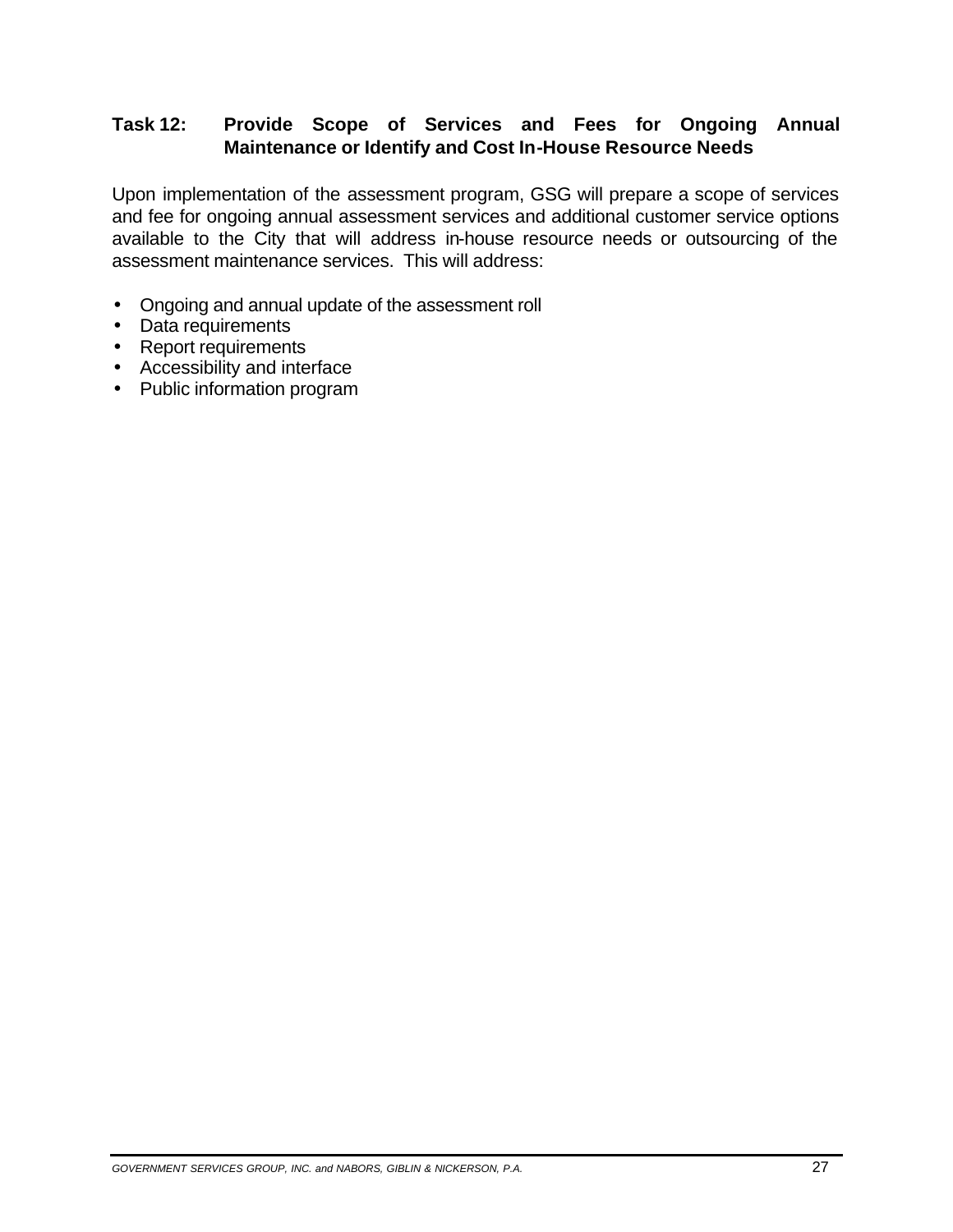# **PHASE II HOURS AND FEES MATRIX**

Table 7 is provided to document the hours and fees associated with the proposed Phase II work effort for both GSG and NG&N. The matrix does not include the hours and fees for any contemplated engineering services associated with the implementation of the stormwater assessment program.

### **TABLE 7 HOURS AND FEES MATRIX**

| <b>Tasks</b>                                  | <b>Total Hours</b> | <b>Total Fees</b>     |       |
|-----------------------------------------------|--------------------|-----------------------|-------|
|                                               |                    |                       |       |
|                                               |                    |                       |       |
| <b>Task 1 - Identify Full Costs</b>           |                    |                       |       |
| GSG                                           | 32                 | \$                    | 4,800 |
| NG&N                                          | 4                  | \$                    | 700   |
| <b>Task Total</b>                             | 36                 | \$                    | 5,500 |
|                                               |                    |                       |       |
| <b>Task 2 - Engineering Scope of Services</b> |                    |                       |       |
| GSG                                           | 8                  | \$                    | 1,200 |
| NG&N                                          |                    | \$                    |       |
| <b>Task Total</b>                             | 8                  | \$                    | 1,200 |
|                                               |                    |                       |       |
| <b>Task 3 - Develop Apportionment Method</b>  |                    |                       |       |
| GSG                                           | 40                 | \$                    | 6,000 |
| NG&N                                          | 16                 | \$                    | 2,800 |
| <b>Task Total</b>                             | 56                 | \$                    | 8,800 |
|                                               |                    |                       |       |
| Task 4 - Determine Billing Units              |                    |                       |       |
| GSG                                           | 40                 | \$                    | 6,000 |
| NG&N                                          | 4                  | \$                    | 700   |
| <b>Task Total</b>                             | 44                 | \$                    | 6,700 |
|                                               |                    |                       |       |
| Task 5 - Generate Preliminary Billing Data    |                    |                       |       |
| GSG                                           | 40                 | $\boldsymbol{\theta}$ | 6,000 |
| NG&N                                          | 4                  | \$                    | 700   |
| <b>Task Total</b>                             | 44                 | \$                    | 6,700 |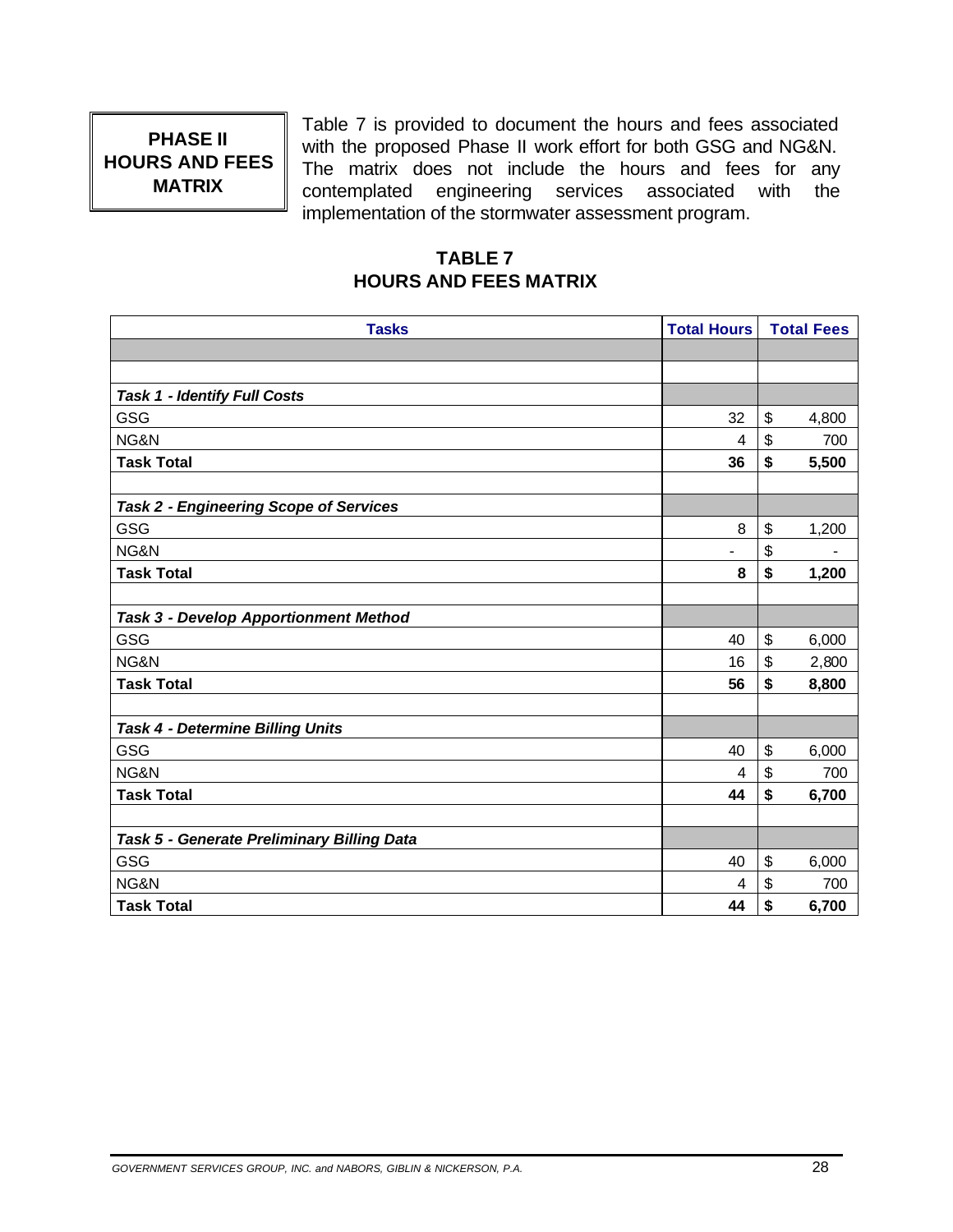#### *TABLE 7 (cont.)*

| <b>Tasks</b>                                         | <b>Total Hours</b> |    | <b>Total Fees</b> |
|------------------------------------------------------|--------------------|----|-------------------|
|                                                      |                    |    |                   |
|                                                      |                    |    |                   |
| Task 6 - Develop Proforma Rates                      |                    |    |                   |
| GSG                                                  | 40                 | \$ | 6,000             |
| NG&N                                                 | 4                  | \$ | 700               |
| <b>Task Total</b>                                    | 44                 | \$ | 6,700             |
|                                                      |                    |    |                   |
| <b>Task 7 - Draft Ordinance</b>                      |                    |    |                   |
| GSG                                                  | 8                  | \$ | 1,200             |
| NG&N                                                 | 40                 | \$ | 7,000             |
| <b>Task Total</b>                                    | 48                 | \$ | 8,200             |
|                                                      |                    |    |                   |
| Task 8 - Draft Initial Assessment Resolution         |                    |    |                   |
| GSG                                                  | 8                  | \$ | 1,200             |
| NG&N                                                 | 32                 | \$ | 5,600             |
| <b>Task Total</b>                                    | 40                 | \$ | 6,800             |
|                                                      |                    |    |                   |
| <b>Task 9 - Draft Final Assessment Resolution</b>    |                    |    |                   |
| GSG                                                  | 4                  | \$ | 600               |
| NG&N                                                 | 24                 | \$ | 4,200             |
| <b>Task Total</b>                                    | 28                 | \$ | 4,800             |
|                                                      |                    |    |                   |
| Task 10 - Assist with Rate Adoption                  |                    |    |                   |
| GSG                                                  | 32                 | \$ | 4,800             |
| NG&N                                                 | 8                  | \$ | 1,400             |
| <b>Task Total</b>                                    | 40                 | \$ | 6,200             |
|                                                      |                    |    |                   |
| <b>Task 11 - Prepare and Certify Assessment Roll</b> |                    |    |                   |
| GSG                                                  | 32                 | \$ | 4,800             |
| NG&N                                                 | $\blacksquare$     | \$ |                   |
| <b>Task Total</b>                                    | 32                 | \$ | 4,800             |
|                                                      |                    |    |                   |
| Task 12 - Provide Scope for Annual Maintenance       |                    |    |                   |
| GSG                                                  | 16                 | \$ | 2,400             |
| NG&N                                                 | $\blacksquare$     | \$ |                   |
| <b>Task Total</b>                                    | 16                 | \$ | 2,400             |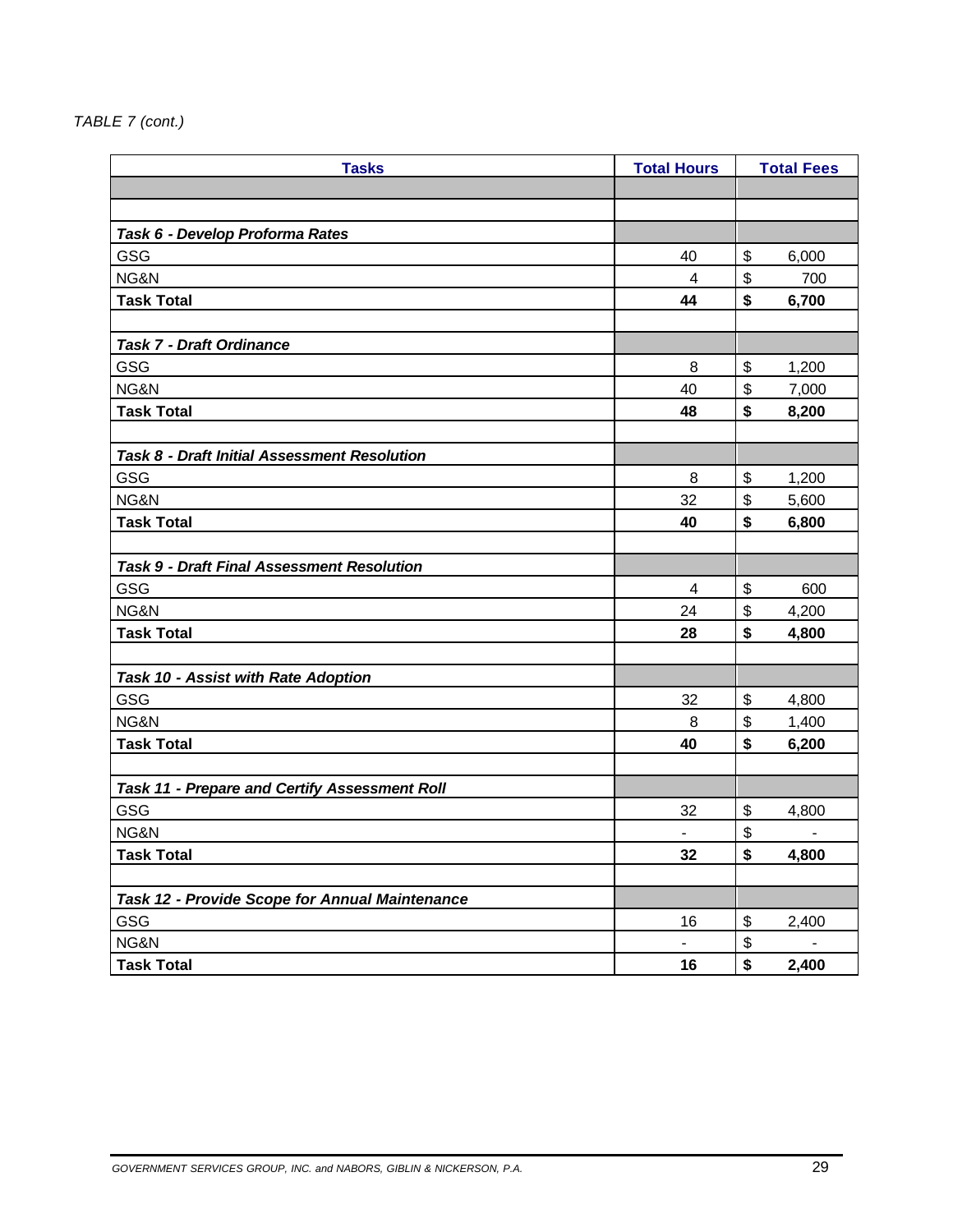| <b>Tasks</b>                                               | <b>Total Hours Total Fees</b> |    |        |
|------------------------------------------------------------|-------------------------------|----|--------|
|                                                            |                               |    |        |
|                                                            |                               |    |        |
| <b>GSG</b>                                                 | 300                           | \$ | 45,000 |
| NG&N                                                       | 136                           | \$ | 23,800 |
|                                                            |                               |    |        |
| <b>GSG/NG&amp;N FEES FOR STORMWATER ASSESSMENT PROGRAM</b> | 436                           | S  | 68,800 |
| <b>Plus travel and related expenses</b>                    |                               |    | 10,320 |
| TOTAL LUMP SUM FEE FOR STORMWATER ASSESSMENT PROGRAM       |                               |    | 79,120 |

#### *Special Note:*

**The lump sum fee does not include the costs of producing and mailing the statutorily required first class notices for Fiscal Year 2003-04. These costs depend on the number of assessable parcels of property within the City. However, mailing and production costs are \$1.25 per parcel, with the amount due and payable at the time of the adoption of the initial assessment resolution.**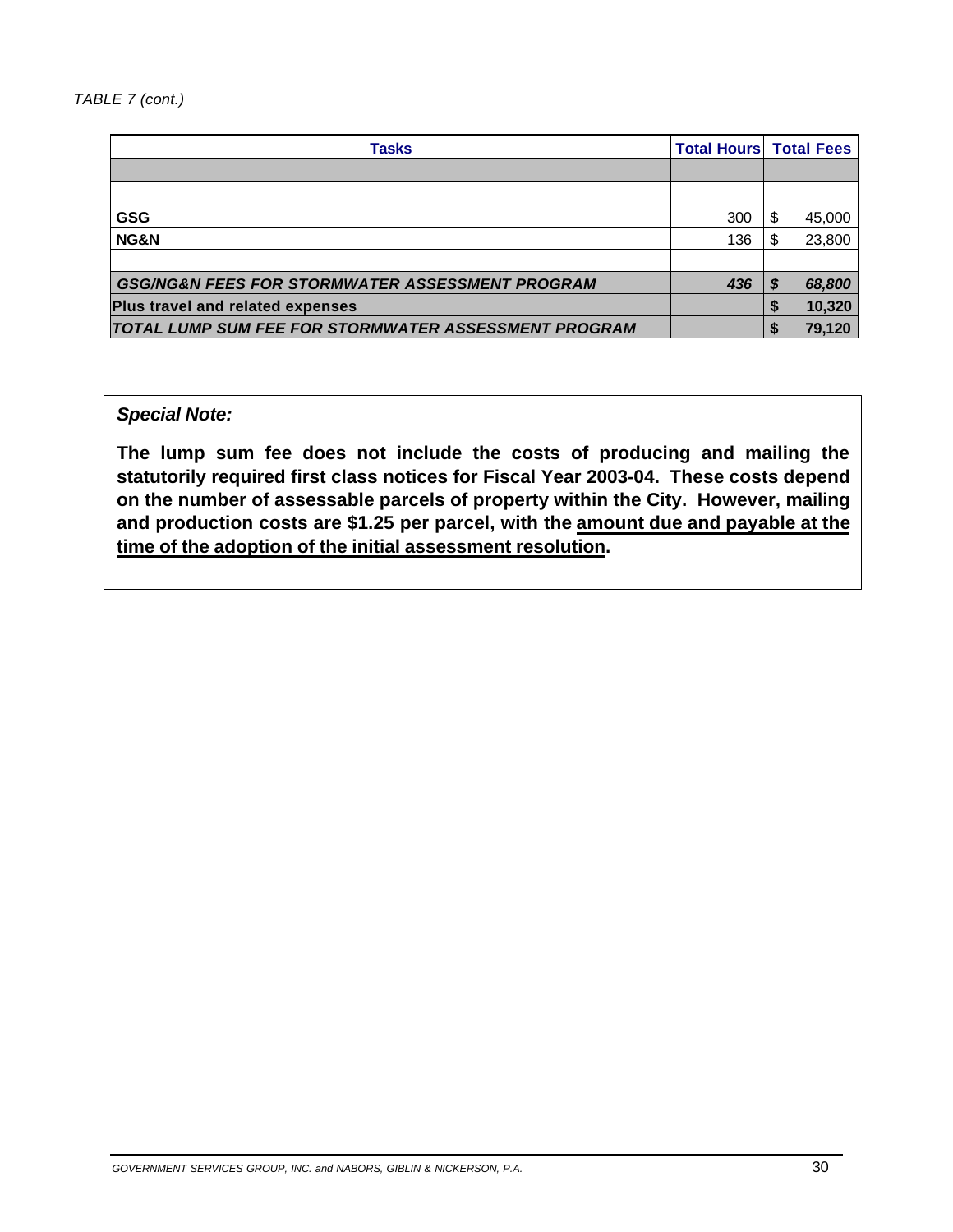**APPENDIX A** 

**LIST OF SOURCE DOCUMENTS**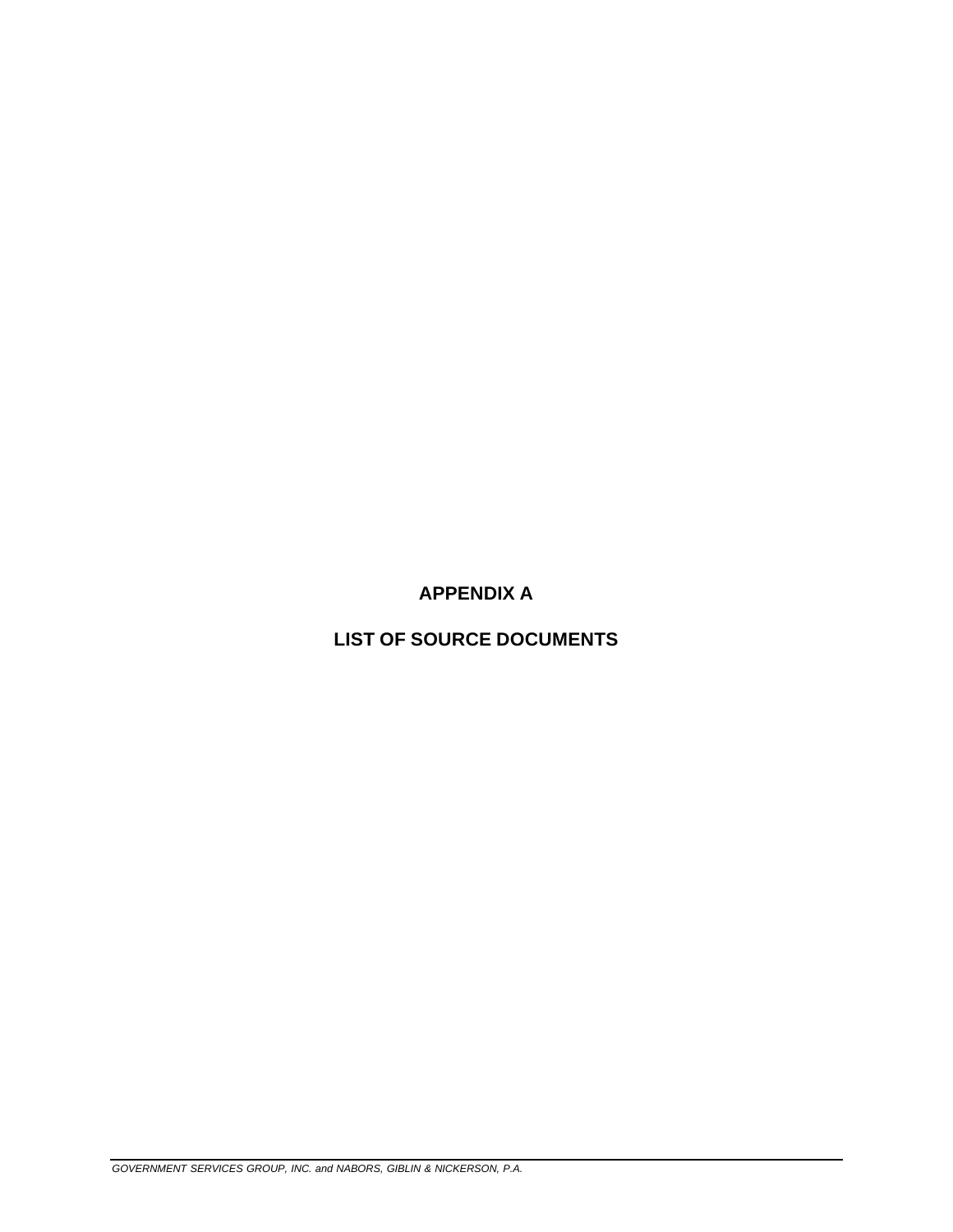### **APPENDIX A LIST OF SOURCE DOCUMENTS**

- 1. City of Tampa FAACS Assets by Location Report (5/14/03)
- 2. Full Cost Allocation Plan for the City of Tampa, Florida (by Maximus)
- 3. Stormwater Management In House Support Summary (9/30/02)
- 4. Capital Costs Reimbursement and Overhead Stormwater (11/19/02)
- 5. City of Tampa Salary Projection Report (4/11/03)
- 6. City of Tampa Recommended Capital Improvement Budget FY2003
- 7. City of Tampa Recommended Annual Budget FY2003
- 8. Draft Stormwater Utility Ordinance (Tampa)
- 9. Tampa Comprehensive Plan: Stormwater Management (Adopted by Tampa City Council 1/29/98)
- 10. City of Tampa Code: Chapter 21 Stormwater
- 11. Stormwater Flooding Relief Projects (5/03)
- 12. State of Florida Municipal Separate Storm Sewer System Permit (draft)
- 13. City of Tampa Stormwater Technical Standards Manual for Private Development
- 14. City of Tampa Stormwater Technical Standards Manual for Public Development
- 15. Residential Canal Dredging Manual (prepared by GEE & Jenson E-A-P, Inc. 5/00)
- 16. Lake Kipling/Dundee Canal Maintenance Dredging Sediment Volume/Source Report (Boyle Engineering, 8/02)
- 17. Spring Lake Canal Maintenance Dredging Sediment Volume/Source Report (Boyle Engineering, 8/02)
- 18. Neptune Canal Maintenance Dredging Sediment Volume/Source Report (Boyle Engineering, 8/02)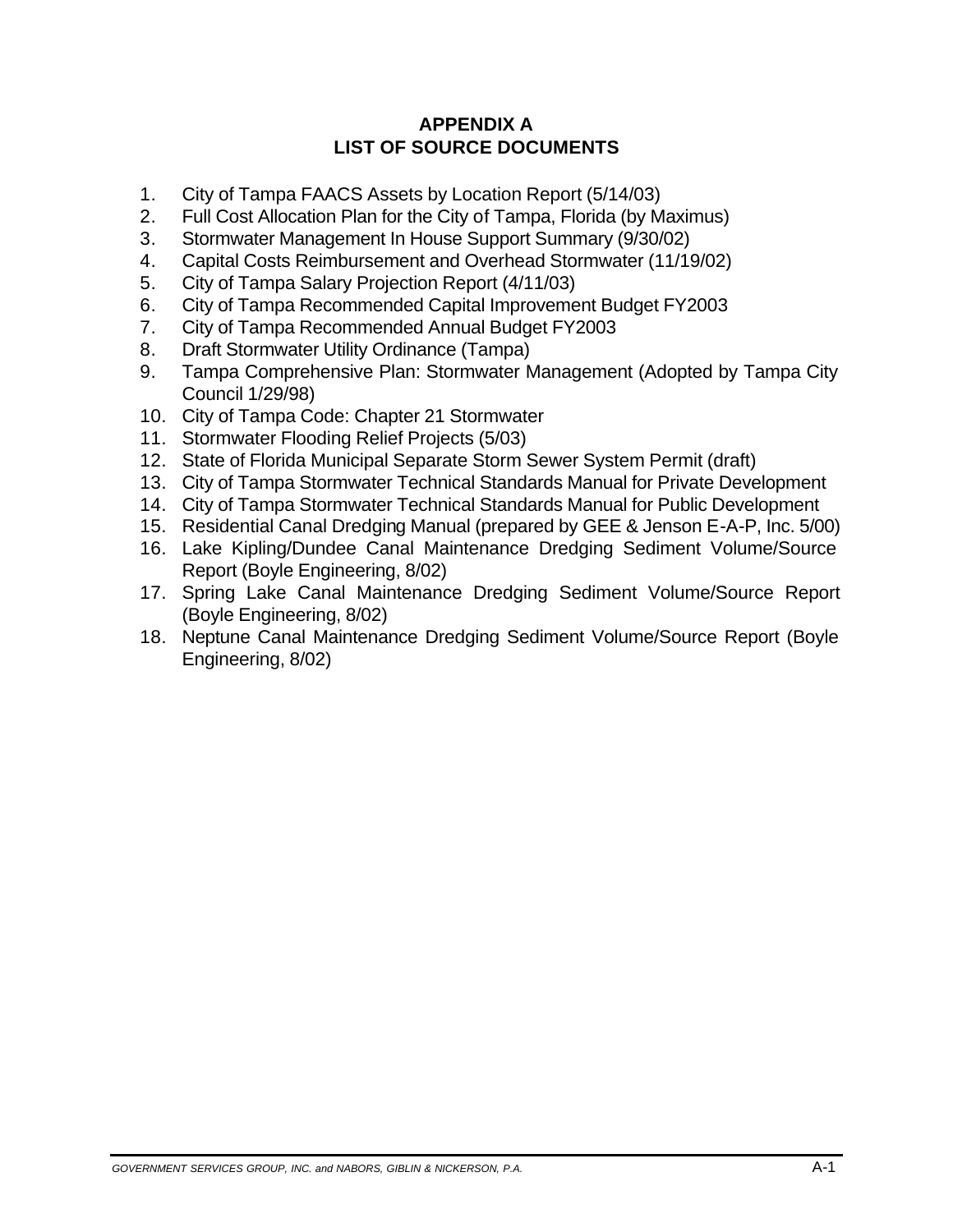**APPENDIX B** 

**STORMWATER FLOODING RELIEF PROJECTS**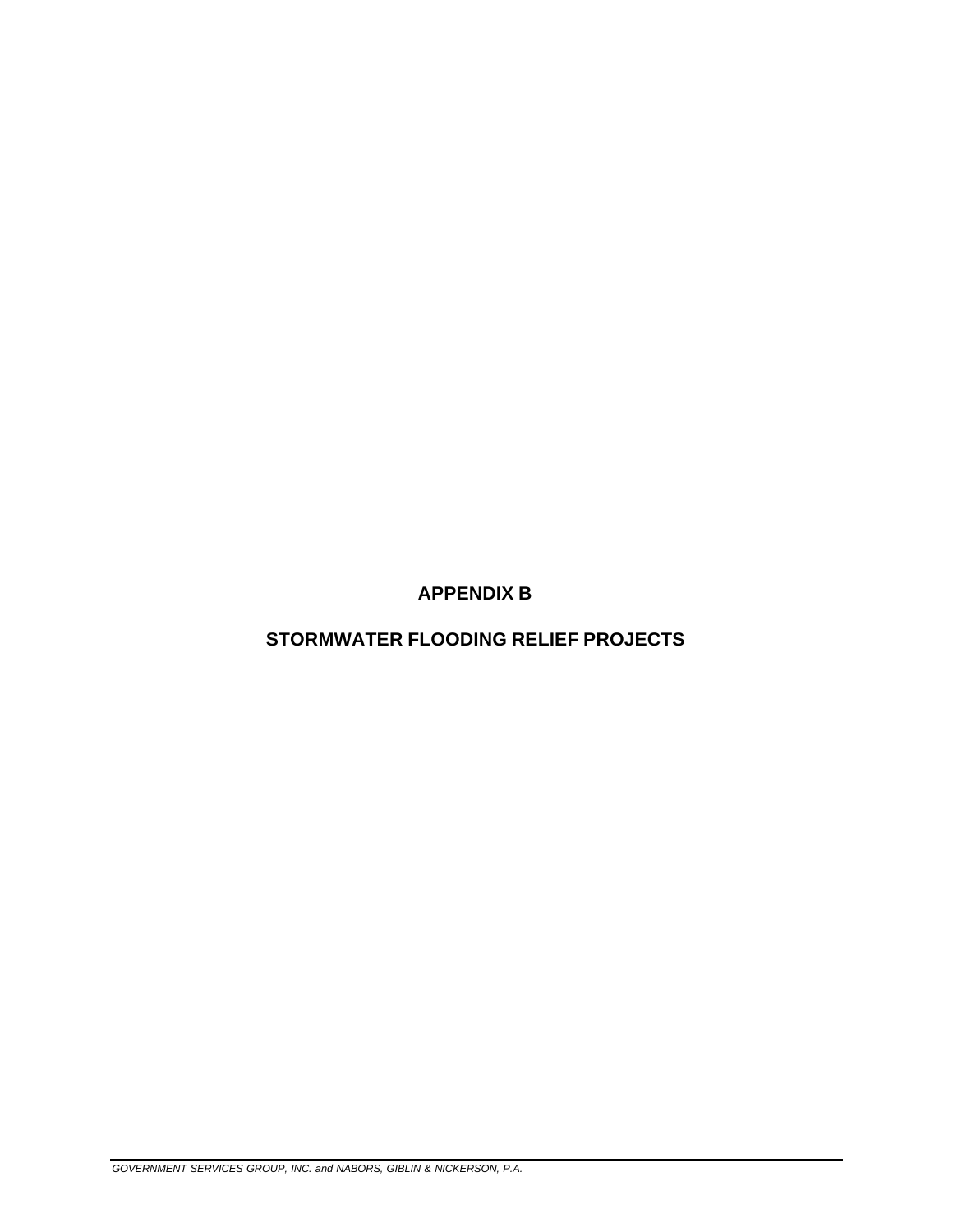### **APPENDIX B STORMWATER FLOODING RELIEF PROJECTS**

| <b>PRIORITY</b> | <b>PROJECT NAME</b>              | <b>ATLAS</b><br><b>PAGE</b><br>(FILE NO.) | <b>BENEFIT</b><br><b>INDEX</b><br>(BI) | <b>COST</b><br><b>ESTIMATE</b><br>(COST) | <b>ADJUSTED</b><br><b>COST</b><br>(AC) | <b>PRIORITIZATION</b><br><b>INDEX</b><br><b>BI/AC x 100</b> |
|-----------------|----------------------------------|-------------------------------------------|----------------------------------------|------------------------------------------|----------------------------------------|-------------------------------------------------------------|
| $\mathbf{1}$    | <b>BAYSHORE &amp; CARDY</b>      | $1-12(2)$                                 | 165                                    | \$40,000                                 | 781.620                                | 21.110                                                      |
| $\overline{2}$  | GENESEE ST E / 3915              | $F-15(1)$                                 | 111                                    | \$30,000                                 | 601.620                                | 18.450                                                      |
| 3               | FOREST HILLS DR N 11513          | $B-11(3)$                                 | 160                                    | \$45,000                                 | 871.620                                | 18.357                                                      |
| 4               | CLIFTON ST W 2117                | $E-11(1)$                                 | 125                                    | \$35,000                                 | 691.620                                | 18.074                                                      |
| 5               | MOODY AVE S / STROUD AVE W       | $J-11(1)$                                 | 135                                    | \$40,000                                 | 781.620                                | 17.272                                                      |
| 6               | N 17TH ST & ANNONA AVE           | $B-13(8)$                                 | 132                                    | \$45,000                                 | 871.620                                | 15.144                                                      |
| $\overline{7}$  | HIGHLAND AVE N 7209              | $D-12(1)$                                 | 88                                     | \$30,000                                 | 601.620                                | 14.627                                                      |
| 8               | 47TH AND FRIERSON                | $F-15(2)$                                 | 152                                    | \$55,000                                 | 1051.620                               | 14.454                                                      |
| 9               | RIO VISTA AVE W 1711             | $E-11(2)$                                 | 123                                    | \$45,000                                 | 871.620                                | 14.112                                                      |
| 10              | HOLLAND ST E 1417                | $B-13(3)$                                 | 88                                     | \$35,000                                 | 691.620                                | 12.724                                                      |
| 11              | <b>COURT DR</b>                  | $N-10(5)$                                 | 151                                    | \$84,000                                 | 1573.620                               | 9.596                                                       |
| 12              | LANTANA AVE N 10502              | $B-13(6)$                                 | 106                                    | \$60,000                                 | 1141.620                               | 9.285                                                       |
| 13              | MACDILL AVE S 6807               | $N-10(6)$                                 | 72                                     | \$40,000                                 | 781.620                                | 9.212                                                       |
| 14              | LEMON ST W 3904                  | $I-09(1)$                                 | 88                                     | \$50,000                                 | 961.620                                | 9.151                                                       |
| 15              | OREGON AVE N 11012               | $B-11(2)$                                 | 129                                    | \$75,000                                 | 1411.620                               | 9.138                                                       |
| 16              | <b>ROLAND STREET</b>             | $I-09(3)$                                 | 127                                    | \$75,000                                 | 1411.620                               | 8.997                                                       |
| 17              | <b>WALL ST S 6824</b>            | $N-08(2)$                                 | 97                                     | \$60,000                                 | 1141.620                               | 8.497                                                       |
| 18              | HAMILTON AVE E 914               | $D-13(2)$                                 | 115                                    | \$75,000                                 | 1411.620                               | 8.147                                                       |
| 19              | TEMPLE HEIGHTS RD E 4822         | $C-15(1)$                                 | 105                                    | \$75,000                                 | 1411.620                               | 7.438                                                       |
| 20              | HIMES AVE S 6418                 | $N-10(3)$                                 | 98                                     | \$70,000                                 | 1321.620                               | 7.415                                                       |
| 21              | TAMPA BAY BLVD / GOMEZ AVE       | $G-10(1)$                                 | 91                                     | \$65,000                                 | 1231.620                               | 7.389                                                       |
| 22              | NORFOLK ST W 1808                | $D-11(4)$                                 | 88                                     | \$65,000                                 | 1231.620                               | 7.145                                                       |
| 23              | 50TH / ACLINE (UPS)              | $H-16(1)$                                 | 155                                    | \$119,550                                | 2213.520                               | 7.002                                                       |
| 24              | COLUMBUS DR W 2946 (KINGS MANOR) | $H-10(1)$                                 | 153                                    | \$120,000                                | 2221.620                               | 6.887                                                       |
| 25              | 4223 RIVER HILLS DR (VAN DYKE)   | $D-15(1)$                                 | 150                                    | \$124,000                                | 2293.620                               | 6.540                                                       |
| 26              | <b>TECO R/W</b>                  | <b>BB-17/CC-17</b>                        | 180                                    | \$150,000                                | 2761.620                               | 6.518                                                       |
| 27              | <b>INTERBAY AVE 6203</b>         | $N-10(2)$                                 | 80                                     | \$65,000                                 | 1231.620                               | 6.496                                                       |
| 28              | <b>BIRD ST W 2135</b>            | $D-11(1)$                                 | 103                                    | \$85,000                                 | 1591.620                               | 6.471                                                       |
| 29              | SUNSET BLVD W / WESTSHORE BLVD S | $K-08(3)$                                 | 88                                     | \$75,000                                 | 1411.620                               | 6.234                                                       |
| 30              | HOLLAND ST E 1013                | $B-13(2)$                                 | 109                                    | \$95,000                                 | 1771.620                               | 6.153                                                       |
| 31              | <b>FERN ST W 3006</b>            | $E-14(2)$                                 | 94                                     | \$85,000                                 | 1591.620                               | 5.906                                                       |
| 32              | WOODLYNNE AVE N 507              | $I-10(2)$                                 | 94                                     | \$85,000                                 | 1591.620                               | 5.906                                                       |

GOVERNMENT SERVICES GROUP, INC. and NABORS, GIBLIN & NICKERSON, P.A.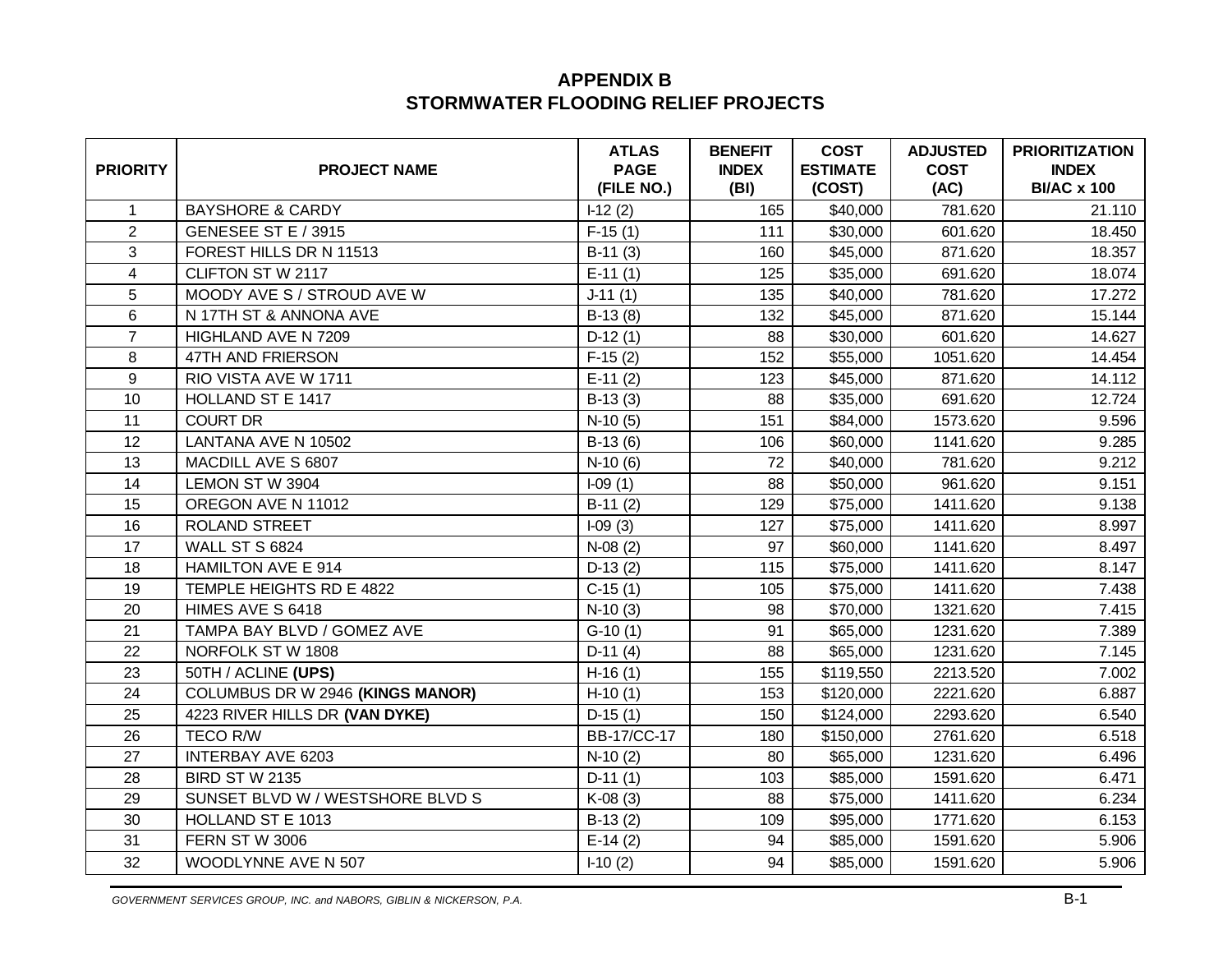| <b>PRIORITY</b> | <b>PROJECT NAME</b>                         | <b>ATLAS</b><br><b>PAGE</b><br>(FILE NO.) | <b>BENEFIT</b><br><b>INDEX</b><br>(BI) | <b>COST</b><br><b>ESTIMATE</b><br>(COST) | <b>ADJUSTED</b><br><b>COST</b><br>(AC) | <b>PRIORITIZATION</b><br><b>INDEX</b><br><b>BI/AC x 100</b> |
|-----------------|---------------------------------------------|-------------------------------------------|----------------------------------------|------------------------------------------|----------------------------------------|-------------------------------------------------------------|
| 33              | NEBRASKA: EMMA NORTH OF MLK                 | $F-12, 13(17)$                            | 180                                    | \$170,000                                | 3121.620                               | 5.766                                                       |
| 34              | TAMPANIA AVE (WEST TAMPA ELEMENTARY SCHOOL) | $H-10(2)$                                 | 216                                    | \$205,287                                | 3756.786                               | 5.750                                                       |
| 35              | CHURCH AVE S 6325                           | $N-09(1)$                                 | 62                                     | \$60,000                                 | 1141.620                               | 5.431                                                       |
| 36              | COMANCHE AVE W 2905,2907                    | $E-10(1)$                                 | 106                                    | \$120,000                                | 2221.620                               | 4.771                                                       |
| 37              | 23RD ST N 6115                              | $E-14(1)$                                 | 88                                     | \$100,000                                | 1861.620                               | 4.727                                                       |
| 38              | ALTHEA AVE E 305                            | $B-12(1)$                                 | 88                                     | \$100,000                                | 1861.620                               | 4.727                                                       |
| 39              | DIANA ST E / JULIE AVE                      | $E-13(1)$                                 | 109                                    | \$125,000                                | 2311.620                               | 4.715                                                       |
| 40              | ARMENIA AVE N / MARQUETTE AVE W             | $D-10(1)$                                 | 147                                    | \$180,000                                | 3301.620                               | 4.452                                                       |
| 41              | 7TH AVE E 3604                              | $H-14(1)$                                 | 121                                    | \$150,000                                | 2761.620                               | 4.381                                                       |
| 42              | BALLAST POINT BLVD W / WESTSHORE BLVD S     | $M-08(1)$                                 | 95                                     | \$120,000                                | 2221.620                               | 4.276                                                       |
| 43              | 10TH ST N / BIRD ST E                       | $D-13(1)$                                 | 115                                    | \$150,000                                | 2761.620                               | 4.164                                                       |
| 44              | HAMILTON AVE W / HOWARD                     | $D-11(3)$                                 | 117                                    | \$157,500                                | 2896.620                               | 4.039                                                       |
| 45              | CREST AVE W / HABANA AVE N                  | $F-10(1)$                                 | 153                                    | \$225,000                                | 4111.620                               | 3.721                                                       |
| 46              | NORTH B W 2906 / GOMEZ                      | $-10(3)$                                  | 84                                     | \$125,000                                | 2311.620                               | 3.634                                                       |
| 47              | MARY AVE N 9313                             | $C-13(1)$                                 | 111                                    | \$175,000                                | 3211.620                               | 3.456                                                       |
| 48              | 6TH ST S 5802                               | $M-10(5)$                                 | 93                                     | \$150,000                                | 2761.620                               | 3.368                                                       |
| 49              | CASTLE CT S / NEBRASKA AVE                  | $C-12(1)$                                 | 107                                    | \$175,000                                | 3211.620                               | 3.332                                                       |
| 50              | EL PORTAL DR N / SITKA AVE W                | $D-11(2)$                                 | 135                                    | \$225,000                                | 4111.620                               | 3.283                                                       |
| 51              | FOREST HILLS DR / NEWPORT CIR               | $B-11(1)$                                 | 102                                    | \$177,500                                | 3256.620                               | 3.132                                                       |
| 52              | CONNECHUSETT RD N 10414                     | $B-15(1)$                                 | 137                                    | \$250,000                                | 4561.620                               | 3.003                                                       |
| 53              | HYALEAH RD N 8708                           | $C-15(2)$                                 | 123                                    | \$225,000                                | 4111.620                               | 2.992                                                       |
| 54              | HYACINTH AVE N 10016                        | $B-13(4)$                                 | 102                                    | \$195,000                                | 3571.620                               | 2.856                                                       |
| 55              | OAKWOOD AVE E / 20TH ST                     | $I-13(1)$                                 | 127                                    | \$250,000                                | 4561.620                               | 2.784                                                       |
| 56              | <b>KRENTAL AVE</b>                          | $I-09(4)$                                 | 152                                    | \$305,000                                | 5551.620                               | 2.738                                                       |
| 57              | INTERBAY BLVD / INTERBAY AVE                | $N-10(1)$                                 | 86                                     | \$176,000                                | 3229.620                               | 2.663                                                       |
| 58              | NAPOLEON AVE W 3311                         | $N-10(4)$                                 | 80                                     | \$170,000                                | 3121.620                               | 2.563                                                       |
| 59              | CHILKOOT / MYRTLE                           | $B-16(1)$                                 | 115                                    | \$265,080                                | 4833.060                               | 2.379                                                       |
| 60              | ANNETTE AVE N / 109TH AVE                   | $B-12(2)$                                 | 139                                    | \$360,000                                | 6541.620                               | 2.125                                                       |
| 61              | 60TH ST N / 10TH AVE E (60TH ST DITCH)      | $H-16(1)$                                 | 190                                    | \$500,000                                | 9061.620                               | 2.097                                                       |
| 62              | JASMINE AVE N / LINEBAUGH AVE E             | $B-13(5)$                                 | 102                                    | \$275,000                                | 5011.620                               | 2.035                                                       |
| 63              | FLORIDA AVE & BROAD ST                      | $D-12(13)$                                | 205                                    | \$562,000                                | 10177.620                              | 2.014                                                       |
| 64              | LANCASTER / FAUL / SHERRILL                 | $N-08(1)$                                 | 90                                     | \$250,000                                | 4561.620                               | 1.973                                                       |
| 65              | GIDDENS AVE / 30TH ST N                     | $F-14(1)$                                 | 115                                    | \$350,000                                | 6361.620                               | 1.808                                                       |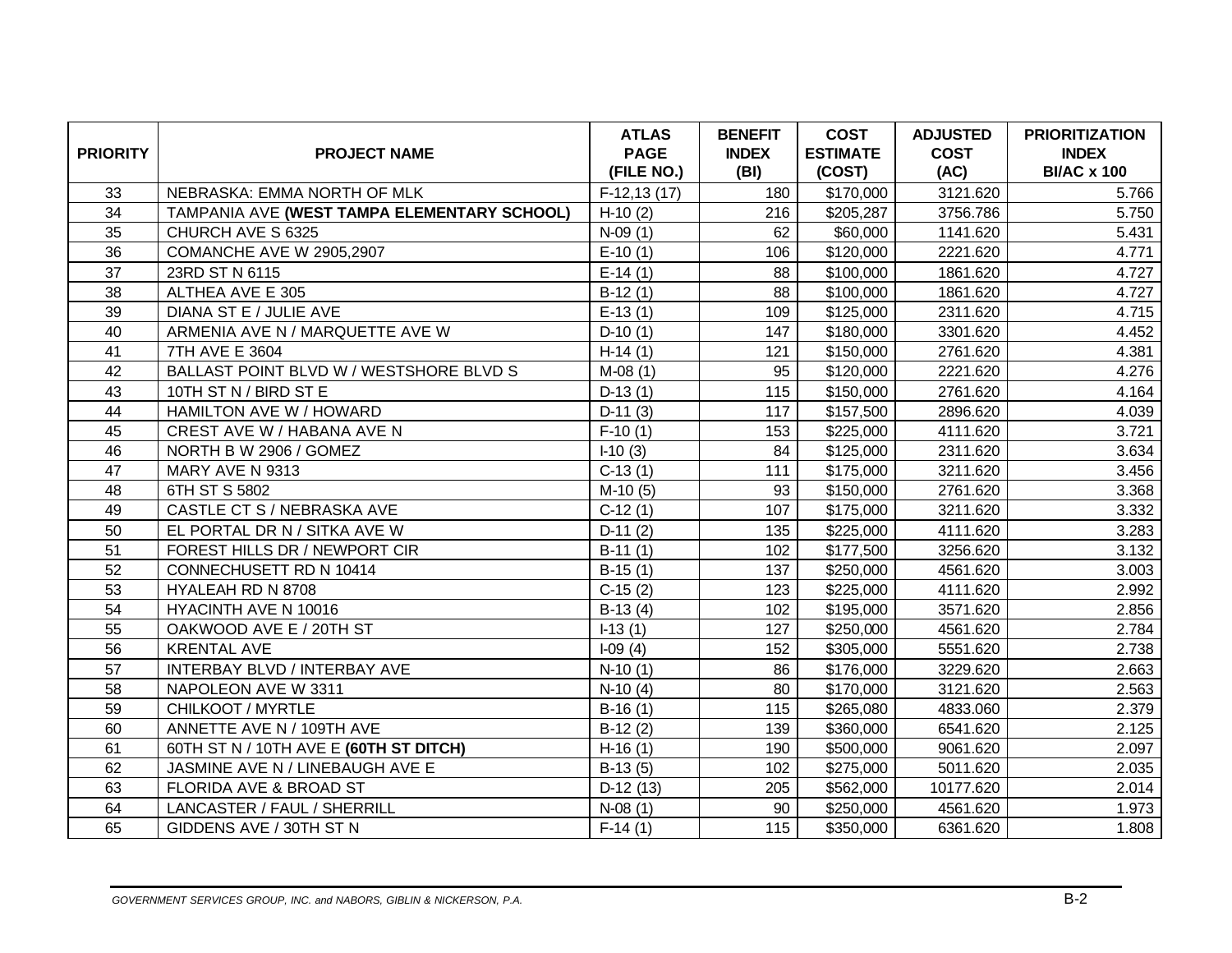| <b>PRIORITY</b> | <b>PROJECT NAME</b>                            | <b>ATLAS</b><br><b>PAGE</b><br>(FILE NO.) | <b>BENEFIT</b><br><b>INDEX</b><br>(BI) | <b>COST</b><br><b>ESTIMATE</b><br>(COST) | <b>ADJUSTED</b><br><b>COST</b><br>(AC) | <b>PRIORITIZATION</b><br><b>INDEX</b><br><b>BI/AC x 100</b> |
|-----------------|------------------------------------------------|-------------------------------------------|----------------------------------------|------------------------------------------|----------------------------------------|-------------------------------------------------------------|
| 66              | WESTSHORE / LONGFELLOW / DUNDEE                | $K-08(1)$                                 | 108                                    | \$340,000                                | 6181.620                               | 1.747                                                       |
| 67              | PAXTON & 6TH AVE                               | $M-10(2)$                                 | 131                                    | \$415,000                                | 7531.620                               | 1.739                                                       |
| 68              | SANDERS DR N 2703                              | $N-10(7)$                                 | 195                                    | \$665,000                                | 12031.620                              | 1.621                                                       |
| 69              | ARMENIA AVE & KIRBY ST                         | D-10,11 (29)                              | 176                                    | \$600,000                                | 10861.620                              | 1.620                                                       |
| 70              | POINSETTIA AVE E 1202                          | $B-13(7)$                                 | 103                                    | \$350,000                                | 6361.620                               | 1.619                                                       |
| 71              | PEARL AVE W 4518                               | $M-08(2)$                                 | 72                                     | \$247,000                                | 4507.620                               | 1.597                                                       |
| 72              | EUCLID AVE & MANHATTAN AVE                     | K-09, L-09 (8)                            | 202                                    | \$700,000                                | 12661.620                              | 1.595                                                       |
| 73              | PEARL / DALE MABRY / GRADY                     | $M-09(1)$                                 | 132                                    | \$550,000                                | 9961.620                               | 1.325                                                       |
| 74              | SEVILLA CIR / LEONA ST W                       | $K-08(2)$                                 | 103                                    | \$435,000                                | 7891.620                               | 1.305                                                       |
| 75              | WESTSHORE AVE FROM CYPRESS TO I-275 (BYPASS)   | $I-08(10)$                                | 211                                    | \$1,000,000                              | 18061.620                              | 1.168                                                       |
| 76              | HIMES AVE S / PALMIRA TO SAN LUIS              | $K-10(1)$                                 | 161                                    | \$1,160,000                              | 20941.620                              | 0.769                                                       |
| 77              | 111TH AVE E / 26TH ST N (DUCK POND)            | $B-14(1)$                                 | 206                                    | \$1,500,000                              | 27061.620                              | 0.761                                                       |
| 78              | HILLSBOROUGH & 30TH. ST.                       | E-14, F-14 (24)                           | 165                                    | \$1,500,000                              | 27061.620                              | 0.610                                                       |
| 79              | FLORIDA AVE (from Palm Ave. to M.L.K.)         | G-12, H-12 (27)                           | 209                                    | \$2,500,000                              | 45061.620                              | 0.464                                                       |
| 80              | <b>CENTRO YBOR</b>                             | $H-13(1)$                                 | 230                                    | \$2,800,000                              | 50461.620                              | 0.456                                                       |
| 81              | ASHLEY DR N / AZALEA                           | $B-12(3)$                                 | 97                                     | \$1,230,000                              | 22201.620                              | 0.437                                                       |
| 82              | 109TH EAST OF NORTH BLVD. (CURIOSITY PROJECT)  | $B-12(23)$                                | 224                                    | \$3,000,000                              | 54061.620                              | 0.414                                                       |
| 83              | 22ND ST IN PALMETTO BEACH                      | $-13, 14(12)$                             | 168                                    | \$3,000,000                              | 54061.620                              | 0.311                                                       |
| 84              | KENNEDY & FIRESTONE BLDG, RAMP                 | $I-12(1)$                                 | 172                                    | \$3,500,000                              | 63061.620                              | 0.273                                                       |
| 85              | HENDERSON BLVD & S DALE MABRY HWY              | $J-09(1)$                                 | 245                                    | \$7,500,000                              | 135061.620                             | 0.181                                                       |
| 86              | CLARK AVE S 117 (CLEVELAND ST. UPGRADE)        | $I-09(2)$                                 | 98                                     | \$3,000,000                              | 54061.620                              | 0.181                                                       |
| 87              | IOWA AVE W / 6TH ST S                          | $M-10(3)$                                 | 135                                    | \$5,375,000                              | 96811.620                              | 0.139                                                       |
| 88              | <b>DREW PARK</b>                               | $F-08(1)$                                 | 212                                    | \$9,000,000                              | 162061.620                             | 0.131                                                       |
| 89              | HABANA AVE S / AZEELE ST W                     | $I-10(1)$                                 | 120                                    | \$5,500,000                              | 99061.620                              | 0.121                                                       |
| 90              | ELLIOTT / INGRAHAM / MORTON                    | $O-08(1)$                                 | 141                                    | \$6,500,000                              | 117061.620                             | 0.120                                                       |
| 91              | 1ST ST S / INTERBAY / GANDY                    | $M-10(1)$                                 | 164                                    | \$7,915,000                              | 142531.620                             | 0.115                                                       |
| 92              | <b>KENNEDY &amp; ROME (SPANISH TOWN CREEK)</b> | $I-11(19)$                                | 179                                    | \$10,200,000                             | 183661.620                             | 0.097                                                       |
|                 | I-4: EAST OF 50TH. ST.                         | $G-16(21)$                                |                                        |                                          |                                        |                                                             |
|                 | CLEVELAND ST. & LOIS AVE.                      | $I-09(11)$                                |                                        |                                          |                                        |                                                             |
|                 | S. DALE MABRY HWY. & NEPTUNE AVE.              | $J-09, 10(15)$                            |                                        |                                          |                                        |                                                             |
|                 | MANHATTAN AVE. S. OF HENDERSON                 | K-08,09;L08,09 (16)                       |                                        |                                          |                                        |                                                             |
|                 | <b>TOTAL COST ESTIMATE</b>                     |                                           |                                        | \$89,702,917                             |                                        |                                                             |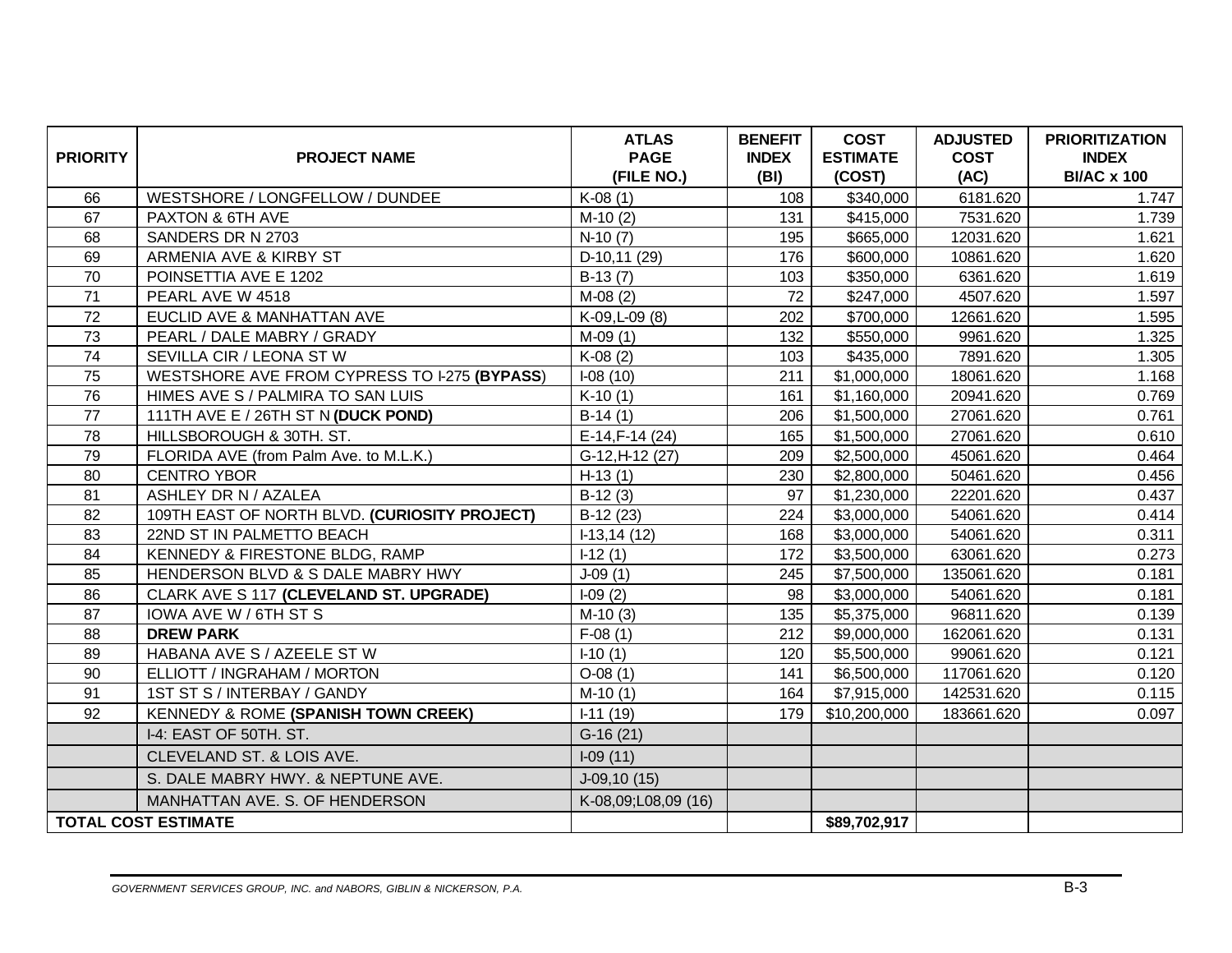**APPENDIX C** 

**HILLSBOROUGH COUNTY DOR CODES**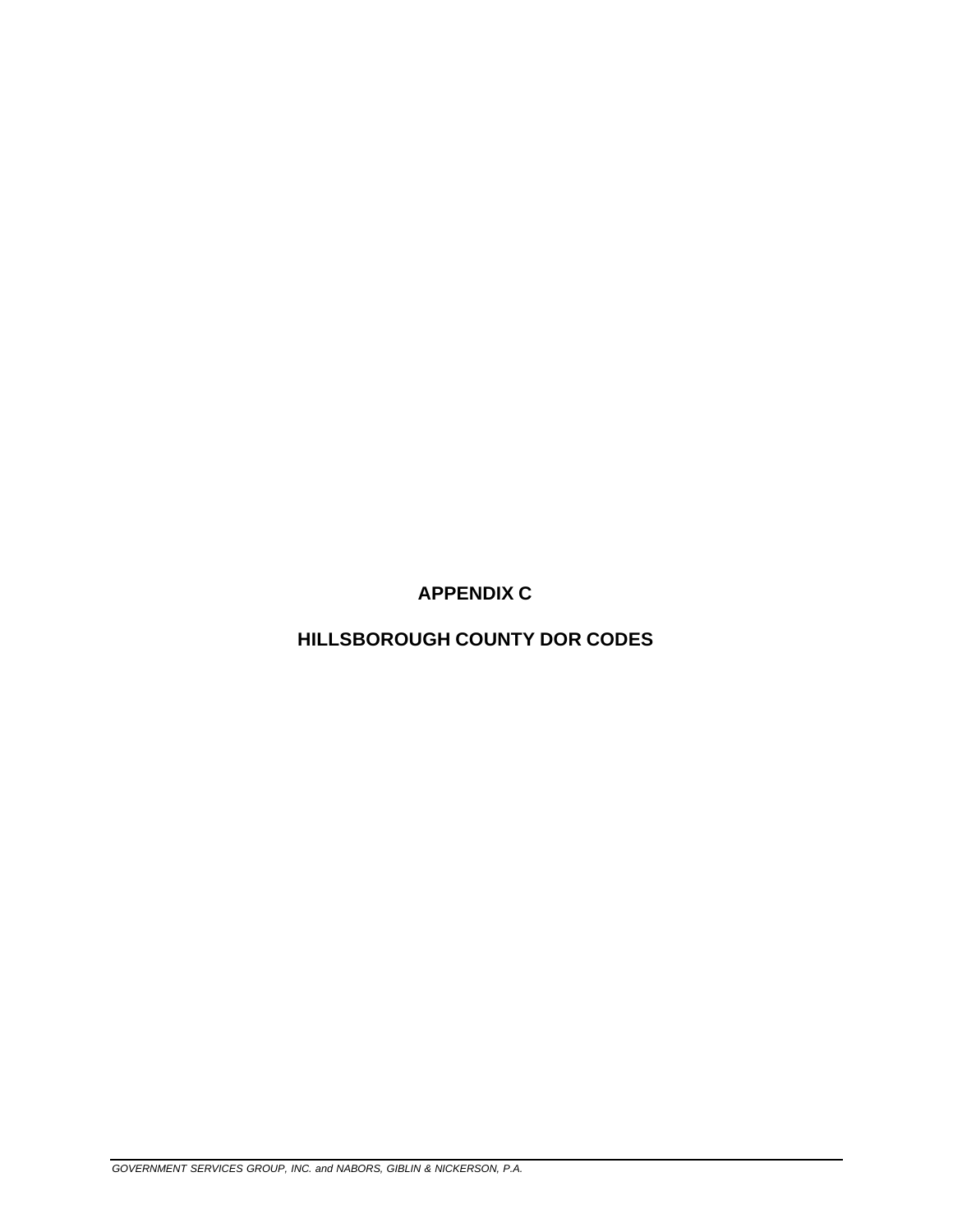| <b>DOR Code</b> | <b>Description</b>                     |
|-----------------|----------------------------------------|
| 00              | <b>VACANT RESIDENTIAL</b>              |
| 01              | <b>SINGLE FAMILY IMPROVED</b>          |
| 02              | <b>MOBILE HOME</b>                     |
| 03              | MULTI FAMILY 10 OR MORE UNITS          |
| 04              | <b>CONDOMINIUM</b>                     |
| 05              | <b>COOPERATIVES</b>                    |
| 06              | <b>RETIREMENT HOMES</b>                |
| 07              | <b>MISCELLANEOUS RESIDENTIAL</b>       |
| 08              | <b>MULTI FAMILY LESS THAN 10 UNITS</b> |
| 09              | <b>UNDEFINED</b>                       |
| 10              | <b>VACANT COMMERCIAL</b>               |
| 11              | <b>STORES 1 STORY</b>                  |
| 12              | <b>MIXED USE STORE/OFFICE/SFR</b>      |
| 13              | <b>DEPARTMENT STORES</b>               |
| 14              | <b>SUPERMARKETS</b>                    |
| 15              | <b>REGIONAL SHOPPING CTRS</b>          |
| 16              | <b>COMMUNITY SHOPPING CTR</b>          |
| 17              | <b>OFFICE 1 STORY</b>                  |
| 18              | <b>OFFICE MULTI-STORY</b>              |
| 19              | PROFESSIONAL SERVICES                  |
| 20              | <b>AIRPORTS</b>                        |
| 21              | <b>RESTAURANTS</b>                     |
| 22              | <b>DRIVE-IN RESTAURANT</b>             |
| 23              | <b>FINANCIAL INSTITUTIONS</b>          |
| 24              | <b>INSURANCE COMPANIES</b>             |
| 25              | <b>REPAIRS SVC</b>                     |
| 26              | <b>SERVICE STATIONS</b>                |
| 27              | <b>AUTO SALES/SERVICE/RENTAL</b>       |
| 28              | <b>PARKING LOTS</b>                    |
| 29              | <b>WHOLESALE OUTLETS</b>               |
| 30              | <b>FLORIST/GREENHOUSE</b>              |
| 31              | DRIVE-IN THEATERS, STADIUMS            |
| 32              | THEATER/AUDITORIUM (ENCL)              |
| 33              | <b>NIGHTCLUBS</b>                      |
| 34              | <b>BOWLING ALLEY, SKATING RINK</b>     |
| 35              | <b>TOURIST ATTRACTION</b>              |
| 36              | <b>CAMPS/CAMPGROUNDS</b>               |
| 37              | RACE TRACK; HORSE/DOG/AUTO             |

### **APPENDIX C HILLSBOROUGH COUNTY DOR CODES**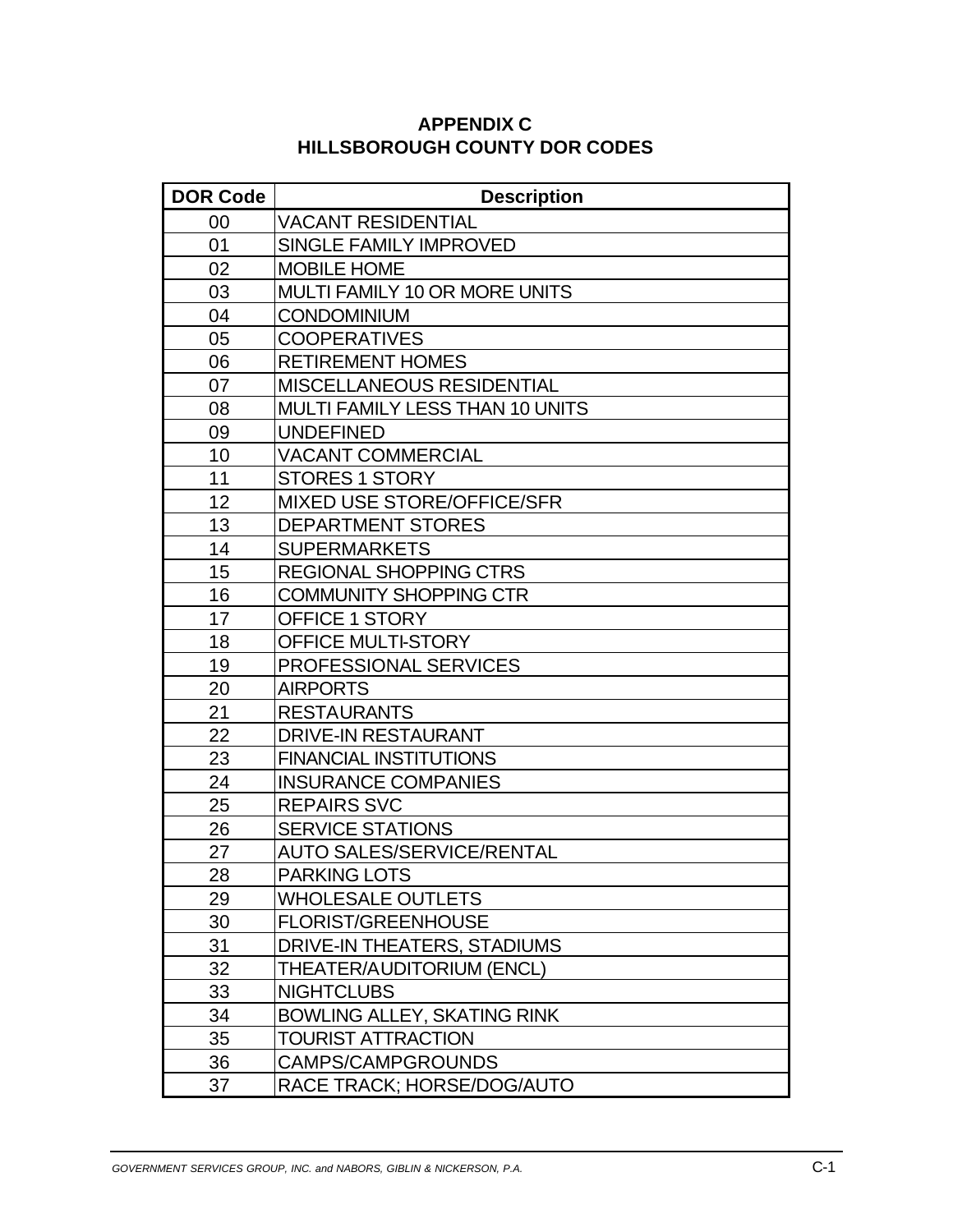| <b>DOR Code</b> | <b>Description</b>                |
|-----------------|-----------------------------------|
| 38              | <b>GOLF COURSE, DRIVING RANGE</b> |
| 39              | <b>HOTELS/MOTELS</b>              |
| 40              | <b>VACANT INDUSTRIAL</b>          |
| 41              | LT MFG/SM MACH SHOP/PRINT         |
| 42              | <b>HEAVY IND</b>                  |
| 43              | <b>LUMBER YARD</b>                |
| 44              | <b>PACK PLANT</b>                 |
| 45              | <b>CANNERIES</b>                  |
| 46              | <b>FOOD PROCESSING</b>            |
| 47              | <b>MINERAL PROCESSING</b>         |
| 48              | <b>WAREHOUSING</b>                |
| 49              | <b>OPEN STORAGE</b>               |
| 50              | <b>IMPROVED AGRICULTURAL</b>      |
| 51              | <b>CROPLAND</b>                   |
| 52              | <b>CROPLAND</b>                   |
| 53              | <b>CROPLANDS</b>                  |
| 54              | <b>TIMBERLAND</b>                 |
| 55              | <b>TIMBERLAND</b>                 |
| 56              | <b>TIMBERLAND</b>                 |
| 57              | <b>TIMBERLAND</b>                 |
| 58              | <b>TIMBERLAND</b>                 |
| 59              | <b>TIMBERLAND</b>                 |
| 60              | <b>GRAZING LAND</b>               |
| 61              | <b>PASTURES NATIVE</b>            |
| 62              | <b>PASTURES SEMI-IMPROVED</b>     |
| 63              | <b>GRAZING LAND</b>               |
| 64              | <b>PASTURES HORSES</b>            |
| 65              | <b>PASTURES SWINE-SHEEP-GOATS</b> |
| 66              | ORCHARD GROVES, CITRUS            |
| 67              | POULTRY, BEES, TROPICAL FISH      |
| 68              | <b>DAIRIES</b>                    |
| 69              | <b>ORNAMENTALS, NURSERIES</b>     |
| 70              | <b>VACANT INSTITUTIONAL</b>       |
| 71              | <b>CHURCHES</b>                   |
| 72              | PRIVATE SCHOOLS & COLLEGE         |
| 73              | <b>PRIVATE HOSPITALS</b>          |
| 74              | <b>HOMES FOR THE AGED</b>         |
| 75              | <b>ORPHANAGES</b>                 |
| 76              | MORTUARIES/CEMETERIES             |
| 77              | CLUBS, LODGES, UNION HALLS        |
| 78              | <b>SANITARIUMS</b>                |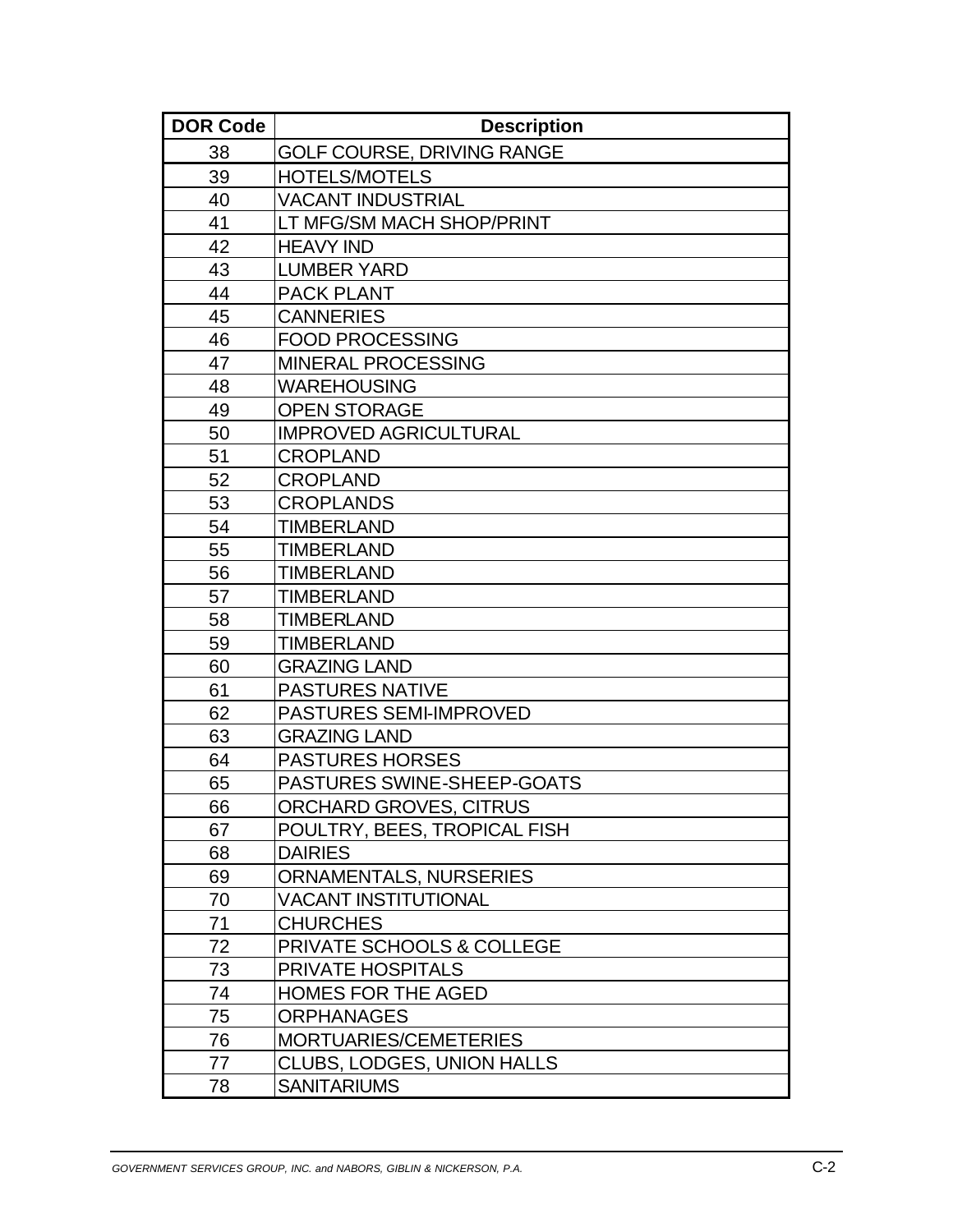| <b>DOR Code</b> | <b>Description</b>                         |
|-----------------|--------------------------------------------|
| 79              | <b>CULTURAL ORGANIZATIONS</b>              |
| 80              | <b>UNDEFINED</b>                           |
| 81              | <b>MILITARY</b>                            |
| 82              | FOREST/PARKS/RECREATIONAL                  |
| 83              | PUBLIC COUNTY SCHOOLS                      |
| 84              | <b>COLLEGES</b>                            |
| 85              | <b>HOSPITALS</b>                           |
| 86              | <b>COUNTY</b>                              |
| 87              | <b>STATE</b>                               |
| 88              | <b>FEDERAL</b>                             |
| 89              | <b>MUNICIPAL NOT PARKS</b>                 |
| 90              | <b>LEASEHOLD INTERESTS</b>                 |
| 91              | <b>UTILITIES</b>                           |
| 92              | <b>MINING LANDS</b>                        |
| 93              | <b>SUBSURFACE RIGHTS</b>                   |
| 94              | RIGHT-OF-WAY, STREETS, ROADS, DITCHES, ETC |
| 95              | RIVERS & LAKES, SUBMERGED                  |
| 96              | SEWAGE DISP, BORROW PITS                   |
| 97              | <b>OUTDOOR REC OR PARK</b>                 |
| 98              | <b>CENTRALLY ASSESSED</b>                  |
| 99              | <b>ACREAGE NON AGRICULTURAL</b>            |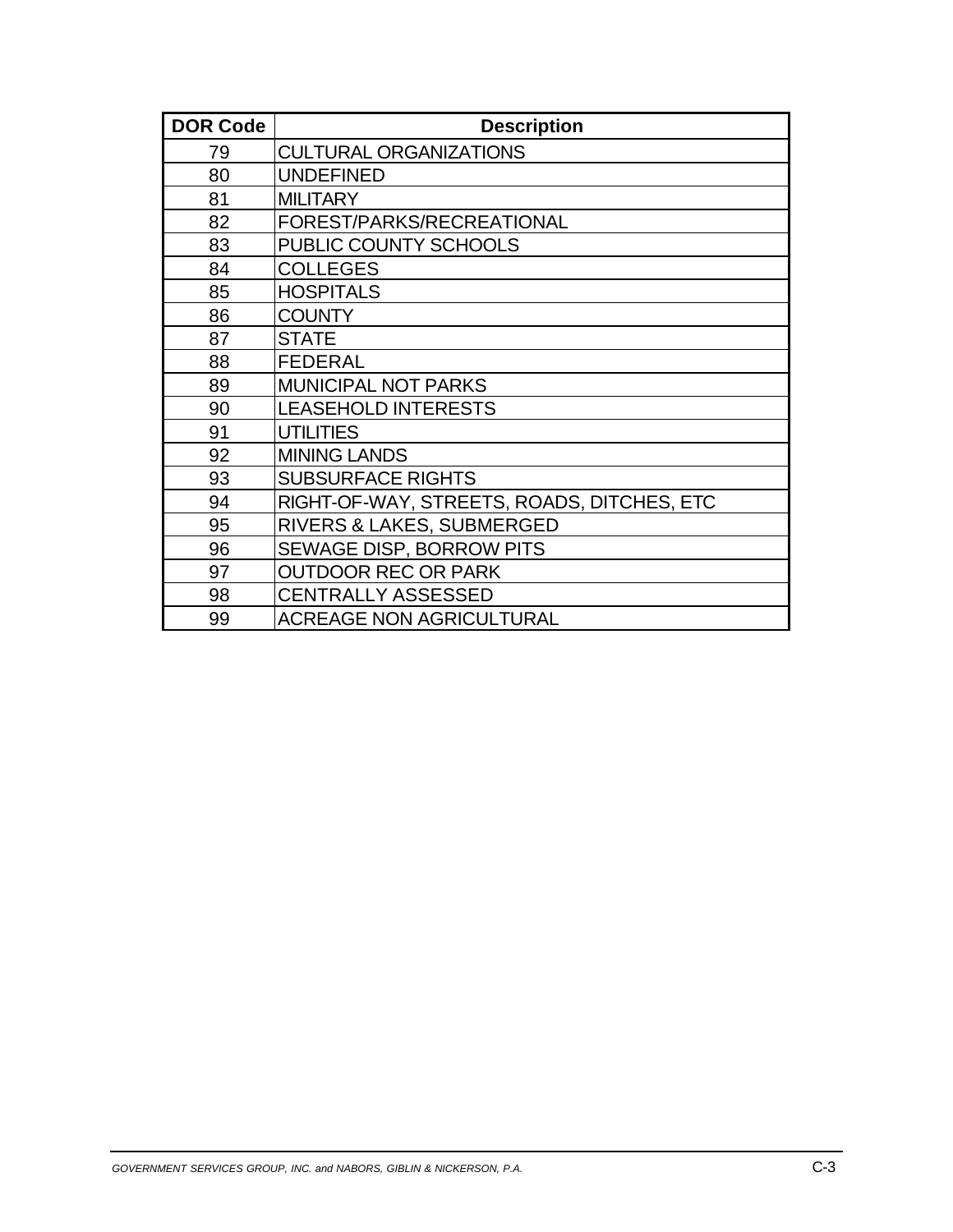**APPENDIX D** 

## **HILLSBOROUGH COUNTY BUILDING IMPROVEMENT CODES**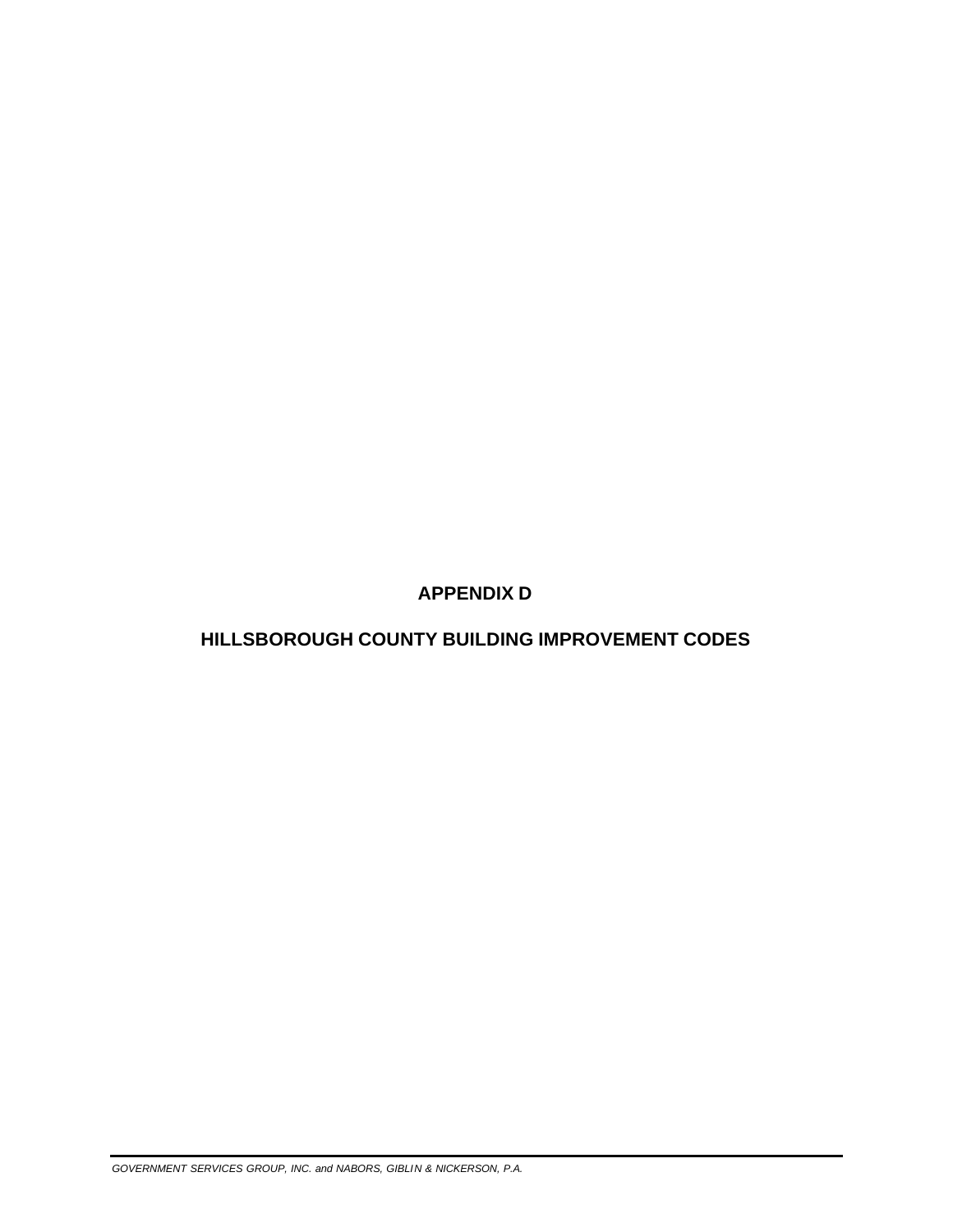### **APPENDIX D HILLSBOROUGH COUNTY BUILDING IMPROVEMENT CODES**

| Code | <b>Description</b>           |
|------|------------------------------|
| 00   | <b>NOT CALCULATING</b>       |
| 01   | <b>SINGLE FAMILY</b>         |
| 02   | <b>SFR MFG HOUSING</b>       |
| 06   | <b>RENTAL UNIT</b>           |
| 08   | <b>MOBILE HOME</b>           |
| 09   | <b>EXCEPTIONAL RES</b>       |
| 10   | <b>SPECIAL SFR</b>           |
| 17   | <b>DORMITORY</b>             |
| 22   | M-FAM <4 STORY               |
| 23   | M-FAM > 3 STORY              |
| 24   | <b>M-FAM TOWN HSE</b>        |
| 25   | <b>M-FAM ROW HOUSE</b>       |
| 27   | <b>DUPLEX</b>                |
| 28   | TRIPLEX/QUADPLX              |
| 35   | <b>STORE RETAIL</b>          |
| 36   | STORE DISCOUNT               |
| 37   | <b>STORE DEPT</b>            |
| 38   | <b>SH CTR NBRHD</b>          |
| 39   | <b>SH CTR COMMITY</b>        |
| 40   | <b>SH CTR REGIONAL</b>       |
| 41   | <b>SH CTR SUPREGNL</b>       |
| 42   | SUPERMARKET                  |
| 43   | <b>SUPMKT NBRHD/CV</b>       |
| 44   | HOTEL (LIMITED SERVICE)      |
| 45   | HOTEL (FULL SERVICE)         |
| 46   | MOTEL <4 STORY               |
| 47   | MOTEL > 3 STORY              |
| 48   | <b>BROADCASTING FACILITY</b> |
| 49   | OFFICE <3 STORY              |
| 50   | OFFICE > 2 STORY             |
| 51   | OFFICE CONDO                 |
| 52   | <b>MEDICAL OFFICE</b>        |
| 53   | <b>HOSPITAL</b>              |
| 54   | NURS/CONV HOME               |
| 56   | <b>RESTAURANT</b>            |
| 57   | <b>REST FAST FOOD</b>        |
| 58   | <b>BOWLING ALLEY</b>         |
| 59   | ARENA                        |
| 60   | <b>AUDITORIUM</b>            |
| 61   | <b>THEATER</b>               |
| 62   | <b>BANK</b>                  |
| 63   | <b>BRANCH BANK</b>           |
| 64   | <u>SERV STATION</u>          |